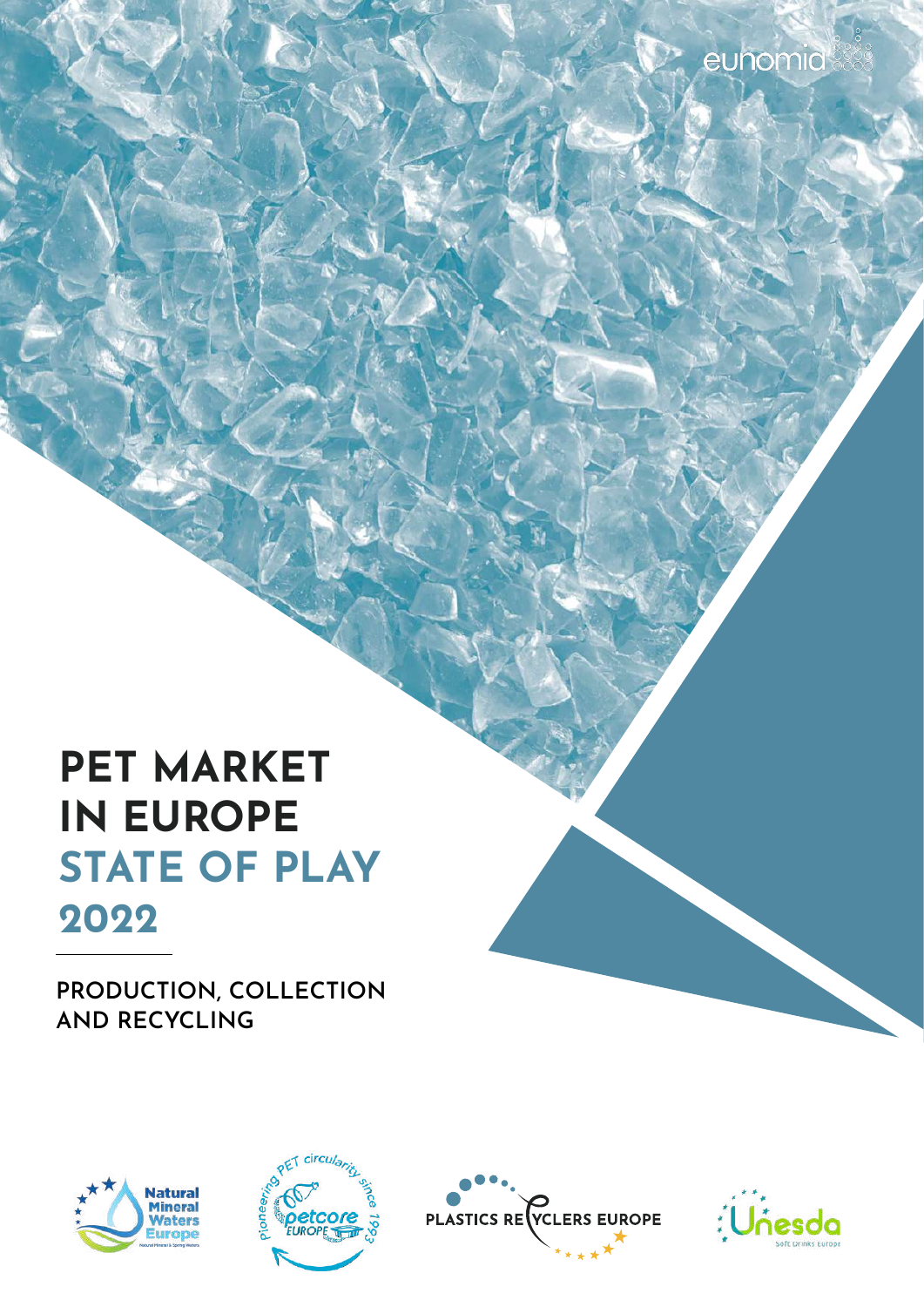# <span id="page-1-0"></span>**GLOSSARY OF TERMS**

| <b>BOPET</b>          | Bi-axially Orientated PET                                                                             |  |  |
|-----------------------|-------------------------------------------------------------------------------------------------------|--|--|
| <b>CITEO</b>          | French PRO                                                                                            |  |  |
| <b>CONVERSIO</b>      | Conversio Market & Strategy GmbH                                                                      |  |  |
| <b>CONAI</b>          | Consorzio Nazionale Imballaggi (Italian PRO)                                                          |  |  |
| <b>CPME</b>           | Committee of PET Manufacturers in Europe                                                              |  |  |
| <b>DMT</b>            | Dimethyl terephthalate                                                                                |  |  |
| <b>DRS</b>            | Deposit Return Scheme                                                                                 |  |  |
| <b>EPBP</b>           | European PET Bottle Platform                                                                          |  |  |
| <b>EFSA</b>           | European Food Safety Authority                                                                        |  |  |
| EPR                   | <b>Extended Producer Responsibility</b>                                                               |  |  |
| <b>EPRO</b>           | European Association of Plastics Recycling                                                            |  |  |
| <b>EPS</b>            | Expanded polystyrene                                                                                  |  |  |
| <b>EU27</b>           | European Union as of 2021                                                                             |  |  |
| <b>EU27+3</b>         | European Union + UK, Norway, and Switzerland                                                          |  |  |
| <b>EUCERTPLAST</b>    | European Certification of Plastics Recycling                                                          |  |  |
| <b>EUPC</b>           | EU-level trade association for European plastics converters                                           |  |  |
| <b>EUROSTAT</b>       | European Statistical Office                                                                           |  |  |
| <b>GPET</b>           | PET with added glycol, used for 3D printing applications                                              |  |  |
| <b>ICIS</b>           | Independent Chemical Information Service                                                              |  |  |
| <b>MEG</b>            | Mono-ethylene glycol                                                                                  |  |  |
| <b>MONO-MATERIAL</b>  | Product comprised of a single material                                                                |  |  |
| <b>MULTI-LAYER</b>    | Product (typically tray or flexible packaging) made with multiple layers of<br>(one or more) material |  |  |
| <b>MULTI-MATERIAL</b> | Product (typically tray or flexible packaging) made from more than one<br>material                    |  |  |
| <b>NMWE</b>           | Natural Mineral Waters Europe                                                                         |  |  |
| <b>PAYT</b>           | 'Pay-as-you-throw': charging residents by weight or volume for disposing<br>of residual waste         |  |  |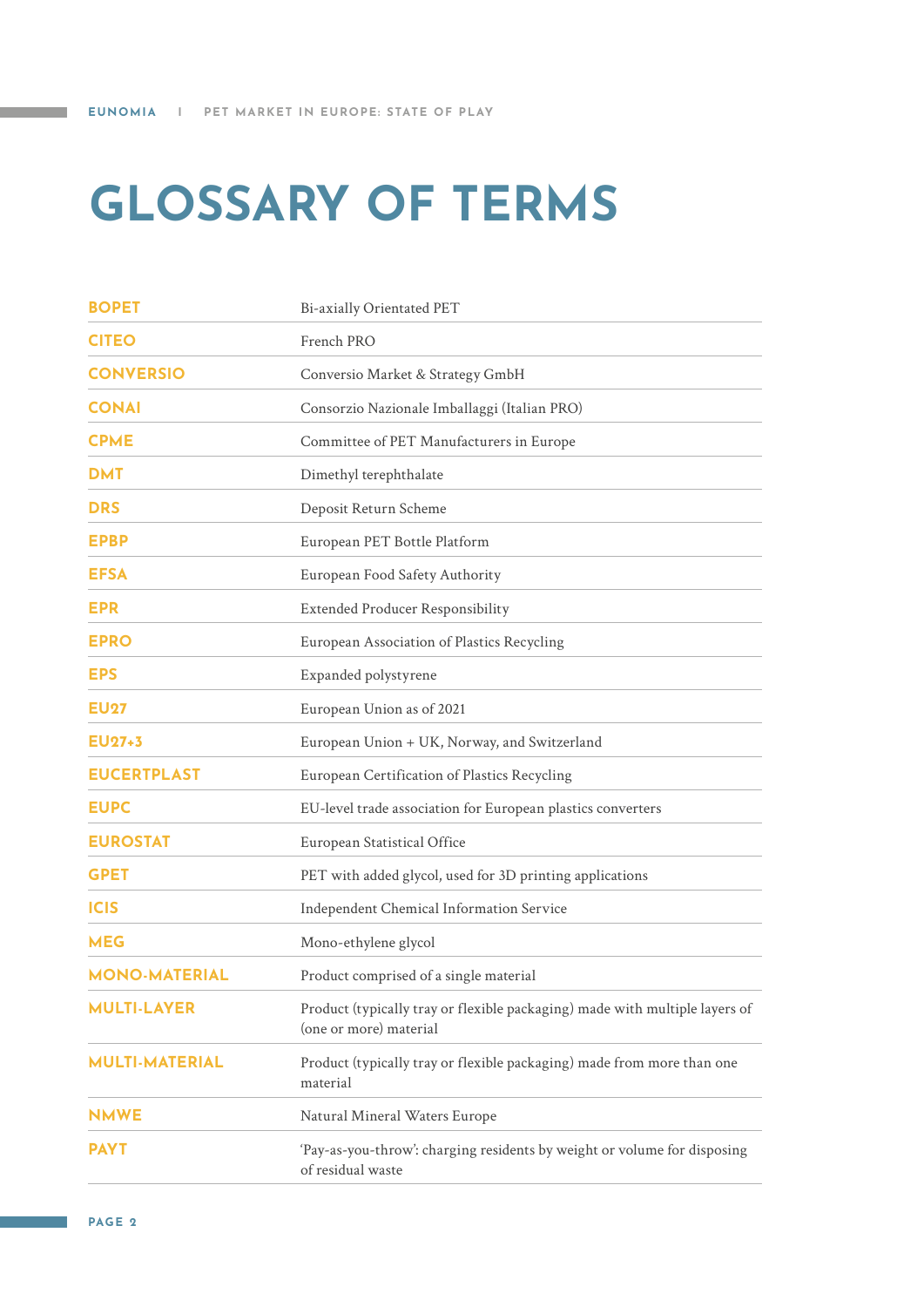| <b>PEF</b>            | Polyethylene furanoate                                                                                                                                  |
|-----------------------|---------------------------------------------------------------------------------------------------------------------------------------------------------|
| <b>PELLET</b>         | Sized at about 0.2 x 0.2 x 0.2cm, pellets are a standard material used in<br>manufacturing and conversion                                               |
| <b>PET</b>            | Polyethylene terephthalate                                                                                                                              |
| <b>PET FLAKE</b>      | 'Flake' is often used within the PET industry, typically referring to a<br>particle size below 2.5cm.                                                   |
| <b>PETCORE EUROPE</b> | PET Container Recycling Europe                                                                                                                          |
| <b>POM</b>            | Placed on the market                                                                                                                                    |
| РP                    | Polypropylene                                                                                                                                           |
| <b>PPWD</b>           | Packaging and Packaging Waste Directive                                                                                                                 |
| <b>PRE</b>            | Plastics Recyclers Europe                                                                                                                               |
| <b>PRO</b>            | Producer Responsibility Organisation                                                                                                                    |
| <b>PRIMARY FORMS</b>  | Raw material input to product manufacturing processes i.e., pellets and<br>agglomerates                                                                 |
| <b>PS</b>             | Polystyrene                                                                                                                                             |
| <b>PTA</b>            | Terephthalic acid                                                                                                                                       |
| <b>PTT</b>            | Pots, tubs, and trays                                                                                                                                   |
| <b>PVC</b>            | Polyvinyl chloride                                                                                                                                      |
| <b>RECOVINYL</b>      | An initiative of the European PVC industry to facilitate PVC waste<br>collection and recycling                                                          |
| rPET                  | Recycled polyethylene terephthalate                                                                                                                     |
| <b>RPM</b>            | Recycled plastic materials                                                                                                                              |
| <b>RECYCLING</b>      | The process of taking plastic scrap into rPET                                                                                                           |
| SUP                   | Single Use Plastic                                                                                                                                      |
| <b>TRAYS</b>          | Generally used in this report to describe packaging made predominate-<br>ly of thermoformed PET sheet and will include PTT packages other<br>than trays |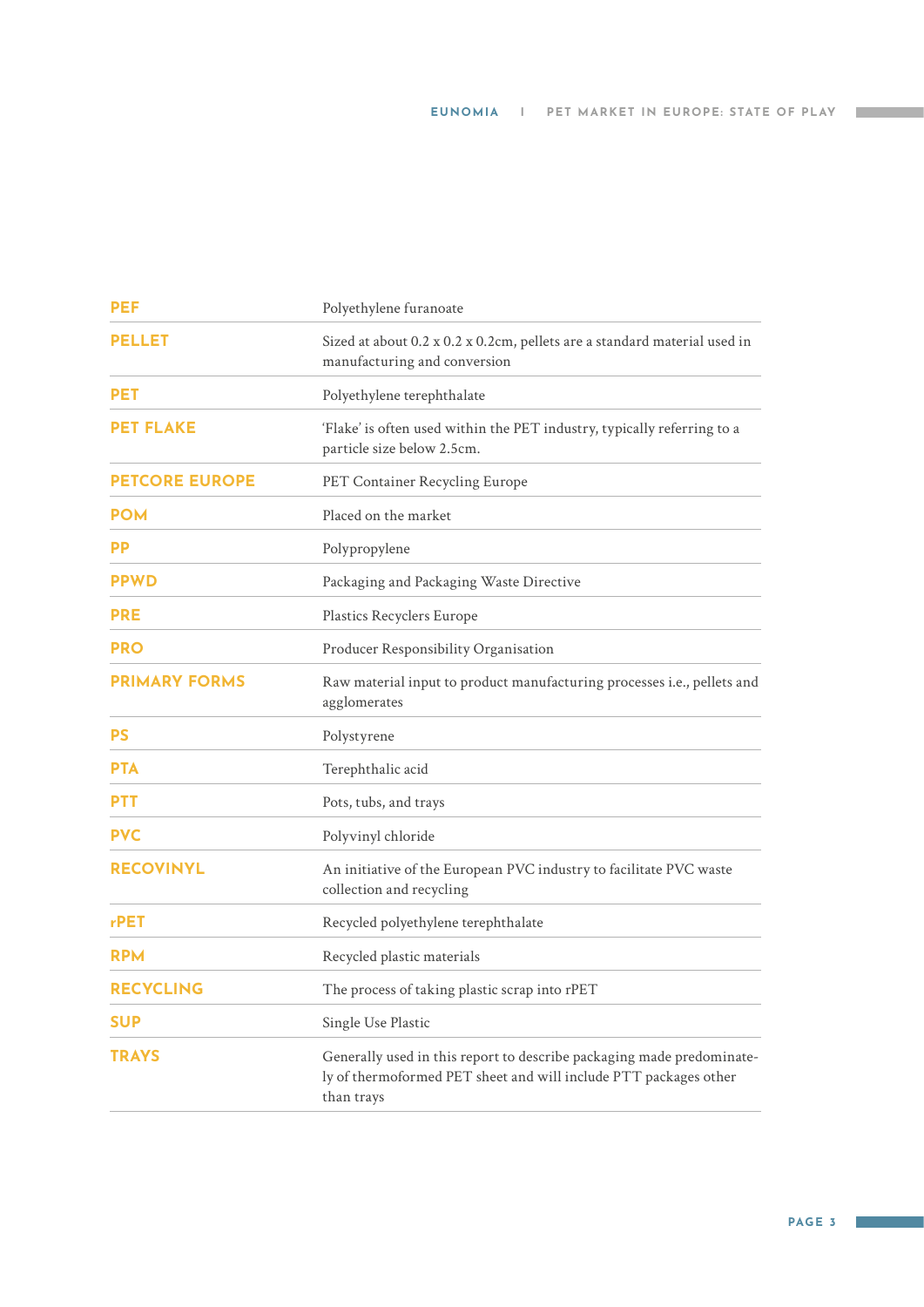and the state of

## **TABLE OF CONTENTS**

| <b>GLOSSARY OF TERMS</b>                                     | $\mathbf 2$ |
|--------------------------------------------------------------|-------------|
| <b>ABOUT NATURAL MINERAL WATERS EUROPE</b>                   | 5           |
| <b>ABOUT PETCORE EUROPE</b>                                  | 5           |
| <b>ABOUT PLASTICS RECYCLERS EUROPE</b>                       | 5           |
| <b>ABOUT UNESDA SOFT DRINKS EUROPE</b>                       | 5           |
| <b>I. INTRODUCTION</b>                                       | 6           |
| 2. CURRENT STATE OF THE MARKET                               | 7           |
| Production and consumption                                   | 8           |
| Import and Export                                            | 10          |
| End Markets (Products)                                       | 12          |
| Collection and Sorting                                       | 14          |
| Recycling                                                    | 17          |
| End Markets (rPET)                                           | 19          |
| PET Net Exports for Recycling                                | 20          |
| <b>3. KEY CHALLENGES FACING THE RECYCLING MARKET</b>         | 20          |
| Quantity: PET Mass Balance                                   | 21          |
| Quality: Supply of Collected and Sorted PET                  | 22          |
| Quality: Recyclability and rPET Products                     | 23          |
| <b>4. WHAT IS CHANGING?</b>                                  | 26          |
| Legislation                                                  | 27          |
| Refillable PET Bottles                                       | 28          |
| Collection: Further Implementation of Deposit Return Schemes | 31          |
| Sorting                                                      | 37          |
| Recycling                                                    | 38          |
| <b>5. WHERE NEXT?</b>                                        | 39          |
| Future State of the Market                                   | 39          |
| Market Support                                               | 42          |
| Robust Data Sources                                          | 44          |
| A Final Note                                                 | 45          |
| <b>ANNEX</b>                                                 | 46          |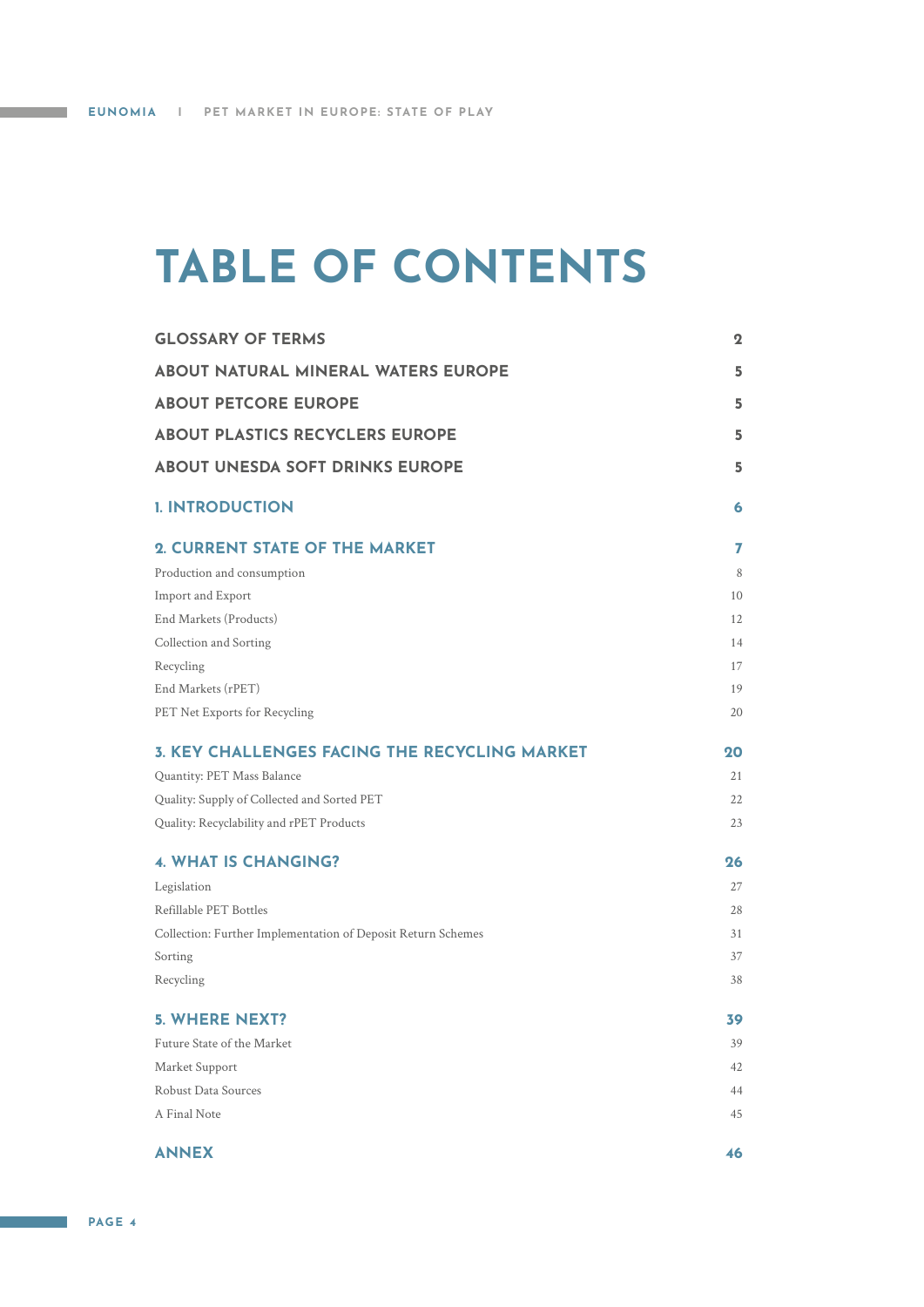### <span id="page-4-0"></span>**ABOUT NATURAL MINERAL WATERS EUROPE**



Natural Mineral Waters Europe represents almost 550 natural mineral and spring water producers in Europe, most of them small-and

medium sized companies, operating in rural areas.

NMWE is dedicated to promoting the unique qualities of natural mineral and spring waters as well as sustainable use of water resources and circular economy. The association builds on the long heritage and tradition with environment and source protection at heart. By continuously encouraging its members to reach even more ambitious goals, NMWE plays a leading role in paving the way towards healthy, circular and sustainable European food systems, while supporting a green recovery.

### **ABOUT PETCORE EUROPE**

PETCORE Europe (formerly PETCORE - PET COn-



tainer REcycling) is the association based in Brussels since 1993 representing the complete PET value chain in Europe, from PET manufacture to conversion into packaging, as well as recycling and other related activities.

PETCORE Europe is at the forefront of working with all stakeholders to ensure the sustainable growth of PET as a packaging material of choice, while promoting increases in post-consumer PET collection and recycling. They produced the first guidelines for PET bottle recycling and have conducted annual surveys on PET recycling since 1997. They liaise with the European institutions about the importance of the PET value chain, especially as PET significantly contributes to the Circular Economy. Furthermore, they respond to any concern or issue raised by stakeholders. The membership of the association is formed by four leading industry sector European associations, i.e., CPME, EuPC, Forum PET Europe (the converters) and PRE (the recyclers). There are also a large number of individual companies involved in the PET value chain.

### **ABOUT PLASTICS RECYCLERS EUROPE**



Plastics Recyclers Europe representing the voice of the European plastics re-

cyclers who reprocess plastic waste into high-quality material destined for the production of new articles. Recyclers are important facilitators of the circularity of plastics and the transition towards the circular economy. Plastics recycling in Europe is a rapidly growing sector representing over €3 billion in turnover, 8.5 million tonnes of installed recycling capacity, 600 companies and over 20.000 employees.

PRE is a key stakeholder in the process of formulating, monitoring, and evaluating the EU policies that impact plastics recyclers. It promotes the use of quality plastic recyclates and offers concrete advice on how to develop innovative products and packaging with design for recycling. Via its decennial presence in Brussels and an extensive membership, PRE acquired considerable expertise on policy measures to improve the circularity of plastics.

### **ABOUT UNESDA Soft Drinks Europe**



Established in 1958, UNESDA Soft Drinks Europe is the Brussels-based trade association representing the non-alcoholic beverages sector. Its membership includes

10 companies and 23 national associations from across Europe. UNESDA members are involved in the production and/or distribution of a wide variety of non-alcoholic beverages including still drinks, carbonates, fruit drinks, energy drinks, iced teas and sport drinks.

UNESDA's policy priorities are Sustainability (e.g., beverage packaging, collection, recycling), Responsibility (e.g., sugar reduction, school policies, marketing practices towards children and labelling) and Competitiveness (e.g., taxation, market access).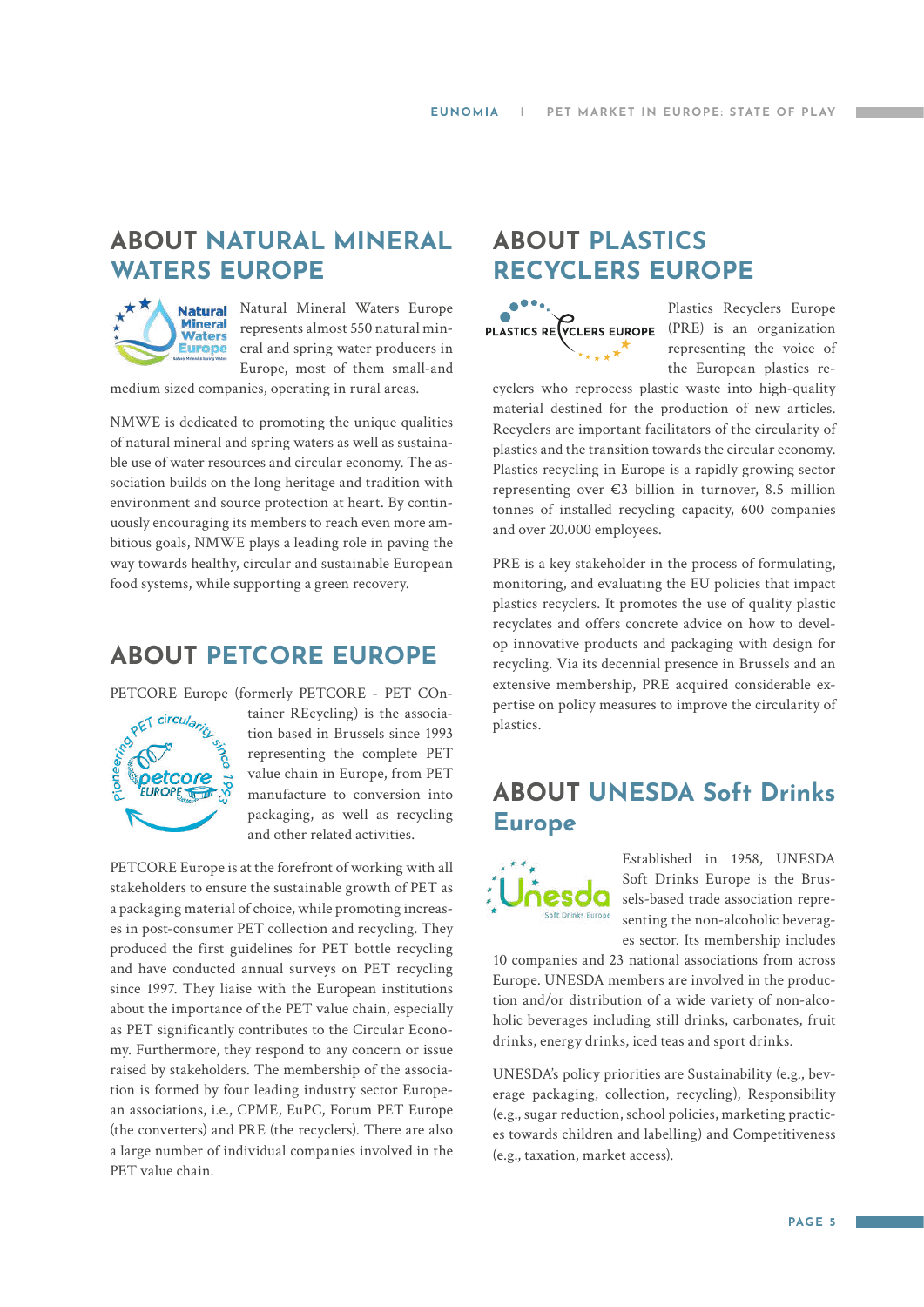## <span id="page-5-0"></span>**INTRODUCTION**

**This report, delivered by PRE in partnership with PETCORE Europe, NMWE and UNESDA Soft Drinks Europe, provides the latest data and trends on:**

- **•** The current state of the PET market in Europe;
- **•** Key changes impacting the market and the resultant challenges faced by the supply chain; and
- **•** What the future PET market will look like.

This is the second iteration of this market report, the first was published in 2020. The partners intend to continue to update and re-publish this 'State of the Market' report bi-annually to provide a narrative and assessment of the progress of the PET market in Europe.

The report uses best available data sources to present data estimates. The sources used include production data provided by the Committee of PET Manufacturers in Europe (CPME), PET-CORE Europe, a survey of European Producer Responsibility Organisations (PROs), and the results of the Annual PET Recyclers Survey (PRE, 2020). Whilst the aim of this report is to provide data on the EU27+3, in some instances we have deviated from this due to data availability. Where this has happened, we have clearly noted changes in scope and have incorporated this into analysis wherever possible. While the reference year for data used in this report is 2020, updated positions on legislation or other new developments (e.g., DRS implementations) over the past year are also discussed within this report.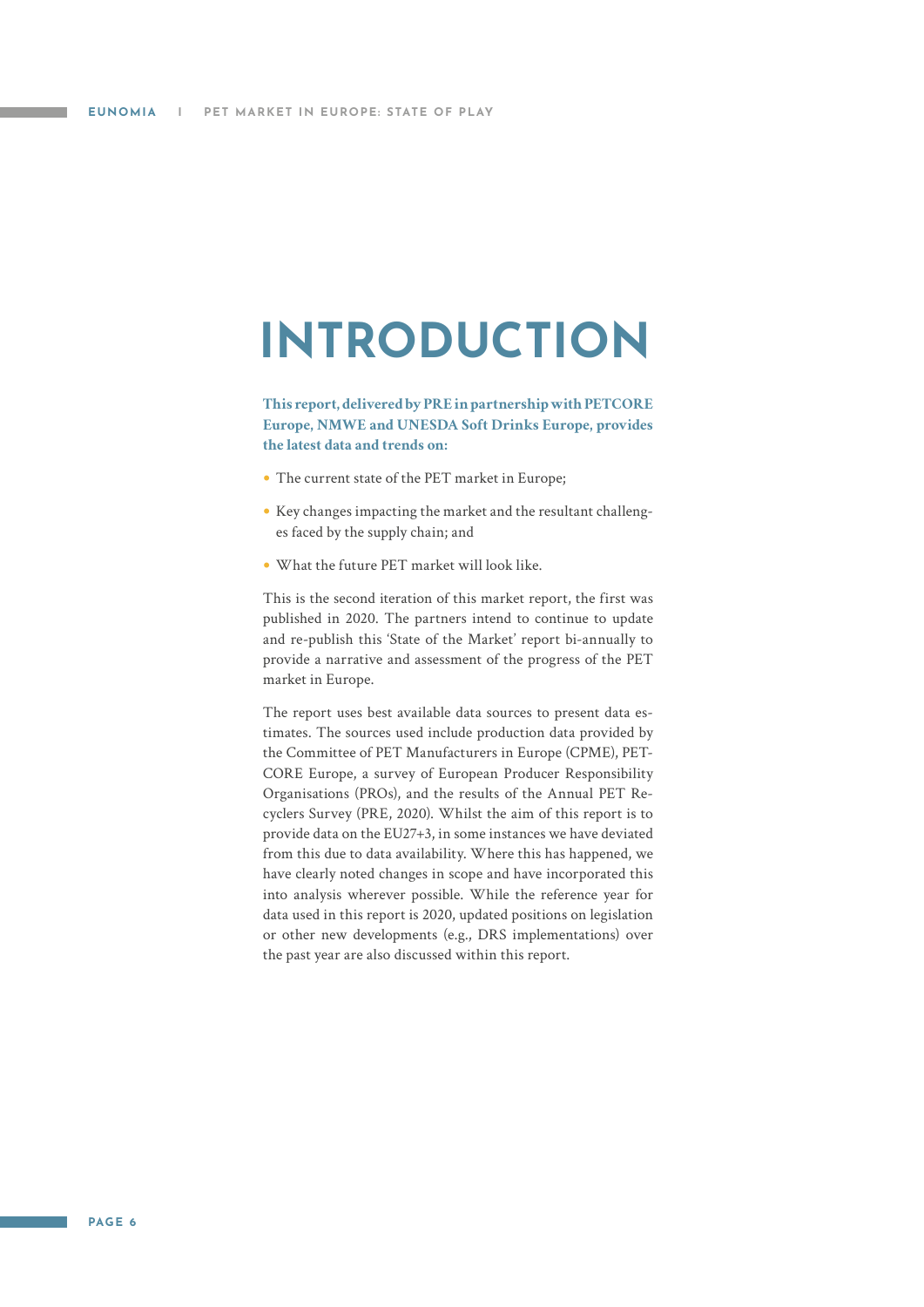# <span id="page-6-0"></span>**2. CURRENT STATE OF THE MARKET**

Figure 1 illustrates the PET supply chain in the context of a circular economy. The key elements are included within our analysis of the PET market, which can be found in this section<sup>1</sup>.

**Figure 1:** PET Lifecycle in the Circular Economy, Source: Eunomia

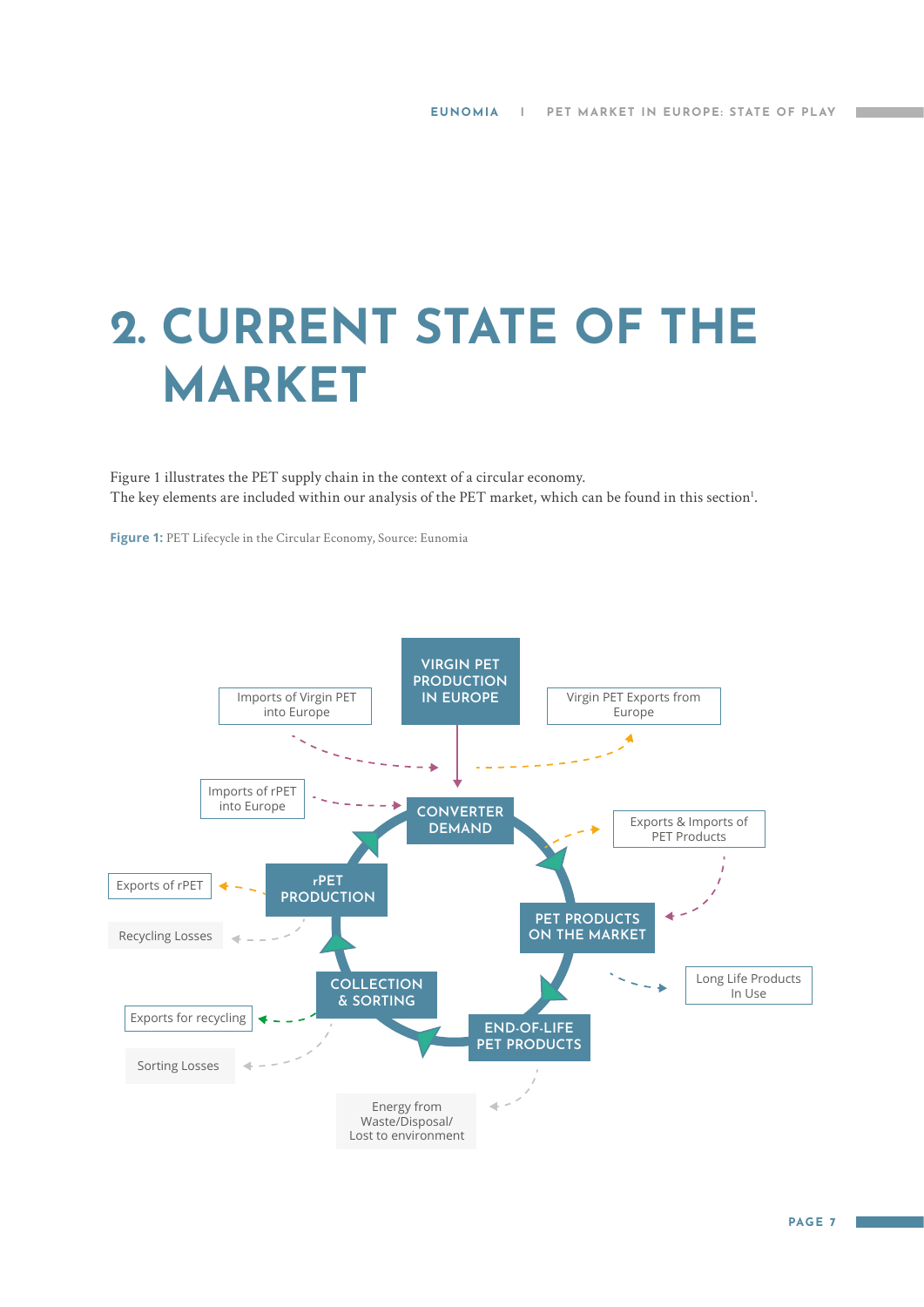### <span id="page-7-0"></span>**PRODUCTION AND CONSUMPTION**

- **• TOTAL DEMAND FOR PET APPEARS TO BE STABLE OVER THE PERIOD SINCE THE PREVIOUS ITERATION OF THE REPORT (2018 – 2020).**
- **• DATA SUGGESTS A SMALL POTEN-TIAL SHIFT AWAY FROM VIRGIN PRODUCTION AND IMPORTS, AND TOWARDS rPET PRODUCTION.**

Net demand for PET in the EU27+UK was estimated at 5.1mt in 2020, of which 3.0mt was supplied from virgin PET production, 1.3mt from rPET production, and 0.8mt from imports (note this figure is for net imports). Figure 2 illustrates the production and demand of virgin and recycled PET within the EU27+UK (previously the EU28) over the period from 2018 to 2020.

This only includes higher viscosity PET (i.e., PET in primary forms with a viscosity number of ≥78 ml/g which is used for bottles, trays, and flexible packaging) and therefore excludes demand for polyester fibres. Additionally, rPET quantities are for rPET that is used in applications with a higher viscosity number. Therefore, rPET used in polyester fibres is not included in the report unless it is clearly stated as such. Data was not available for rPET in 2019, so a linear increase has been used as an approximation.

**Figure 2:** Total Demand for PET (Primary Forms and Sheet), 2018-2020 (EU27+UK) *Source: CPME, Eurostat, Annual PET Recyclers Survey (PRE)*



Due to lack of availability, no data are included for preforms or final packaging formats in Figure 2. Table 1 provides a breakdown of the data with imports and exports for primary form PET and sheets.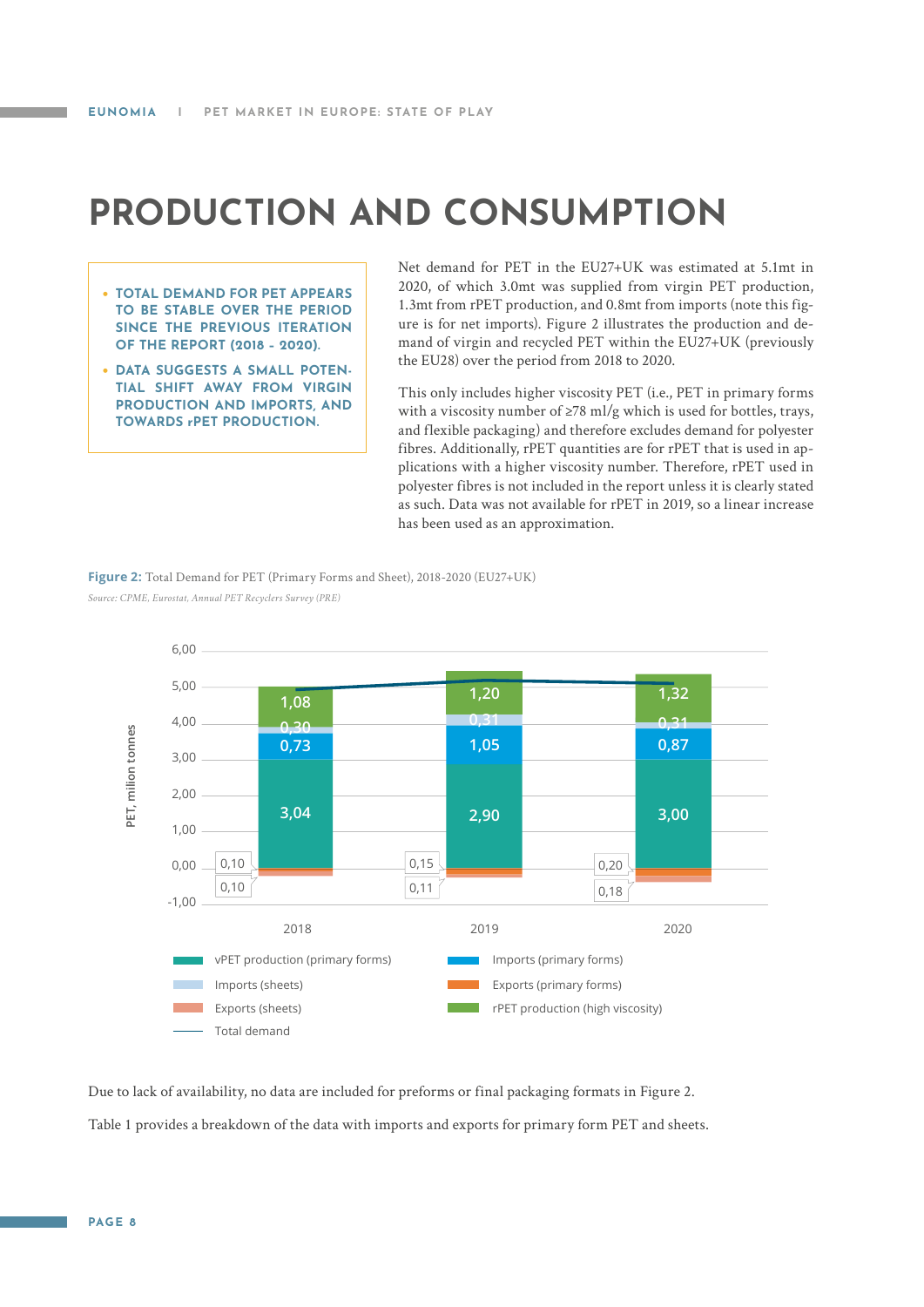|                                            | 2018 | 2019 | 2020 |
|--------------------------------------------|------|------|------|
| IMPORTS (PRIMARY FORMS) (MT)               | 0.73 | 1.05 | 0.87 |
| IMPORTS (SHEETS) ≤0.35 MM (MT)             | 0.25 | 0.26 | 0.26 |
| IMPORTS (SHEETS) > 0.35 MM (MT)            | 0.05 | 0.06 | 0.05 |
| <b>VPET PRODUCTION (PRIMARY FORM) (MT)</b> | 3.04 | 2.90 | 3.00 |
| EXPORTS (PRIMARY FORMS) (MT)               | 0.10 | 0.15 | 0.20 |
| EXPORTS (SHEETS) $\leq$ 0.35 MM(MT)        | 0.06 | 0.06 | 0.10 |
| EXPORTS (SHEETS) > 0.35 MM (MT)            | 0.04 | 0.04 | 0.07 |
| rPET PRODUCTION (HIGH VISCOSITY) (MT)      | 1.08 | 1.20 | 1.32 |

**Table 1:** Production and Demand of PET, 2018-2020 (EU27+UK)

*Source: CPME, Eurostat, Annual PET Recyclers Survey (PRE)*

In Table 1, import and export figures for sheet have been split into the two categories for sheet used by Eurostat. This is assuming that:

- Sheet of thickness > 0.35mm is used for thermoforming of trays etc; and
- Sheet of thickness ≤0.35mm is used for films.

Whilst this assumption has been used throughout the report, the boundary for thermoforming trays may in fact be less than 0.35mm and is understood to be dependent on the manufacturing process. Therefore, some of what has been classified as film throughout this report may in reality be used in thermoforming. Both have been included here as packaging products, but it is important to note the differentiation between the two as the trade balance for each format varies. This has been explored in more detail in Section b.

Since 2018, total demand for PET has grown from 4.95mt to 5.12mt, representing an increase of approximately 3.4%. However, from this data alone, and as the demand in 2019 has been estimated at 5.21mt, it does not appear reasonable to conclude that the market is growing. Indeed, it would seem that the market has remained relatively stable over the period discussed.

Whilst the overall demand appears consistent, the composition of the sources of PET used to meet this demand has experienced a slight change. Table 2 displays a comparison between the sources used to meet the PET demand in 2018 versus those used in 2020. The table illustrates a small potential shift away from virgin production and imports and towards rPET production (for use in applications with a higher viscosity number). However, it should be noted that as this only compares two datasets, it should not be considered a trend. rPET production and end markets are therefore discussed in greater detail in Section f.

**Table 2:** Comparison in Composition of Sources Used to Meet PET Demand, 2018 vs. 2020

|                            | 2018  | 2020  | difference (2020-2018) |
|----------------------------|-------|-------|------------------------|
| EUROPEAN VIRGIN PRODUCTION | 61.3% | 58.6% | $-2.7%$                |
| NET IMPORTS                | 16.8% | 15.7% | $-1.1\%$               |
| rPET PRODUCTION            | 21.9% | 25.7% | $+3.8%$                |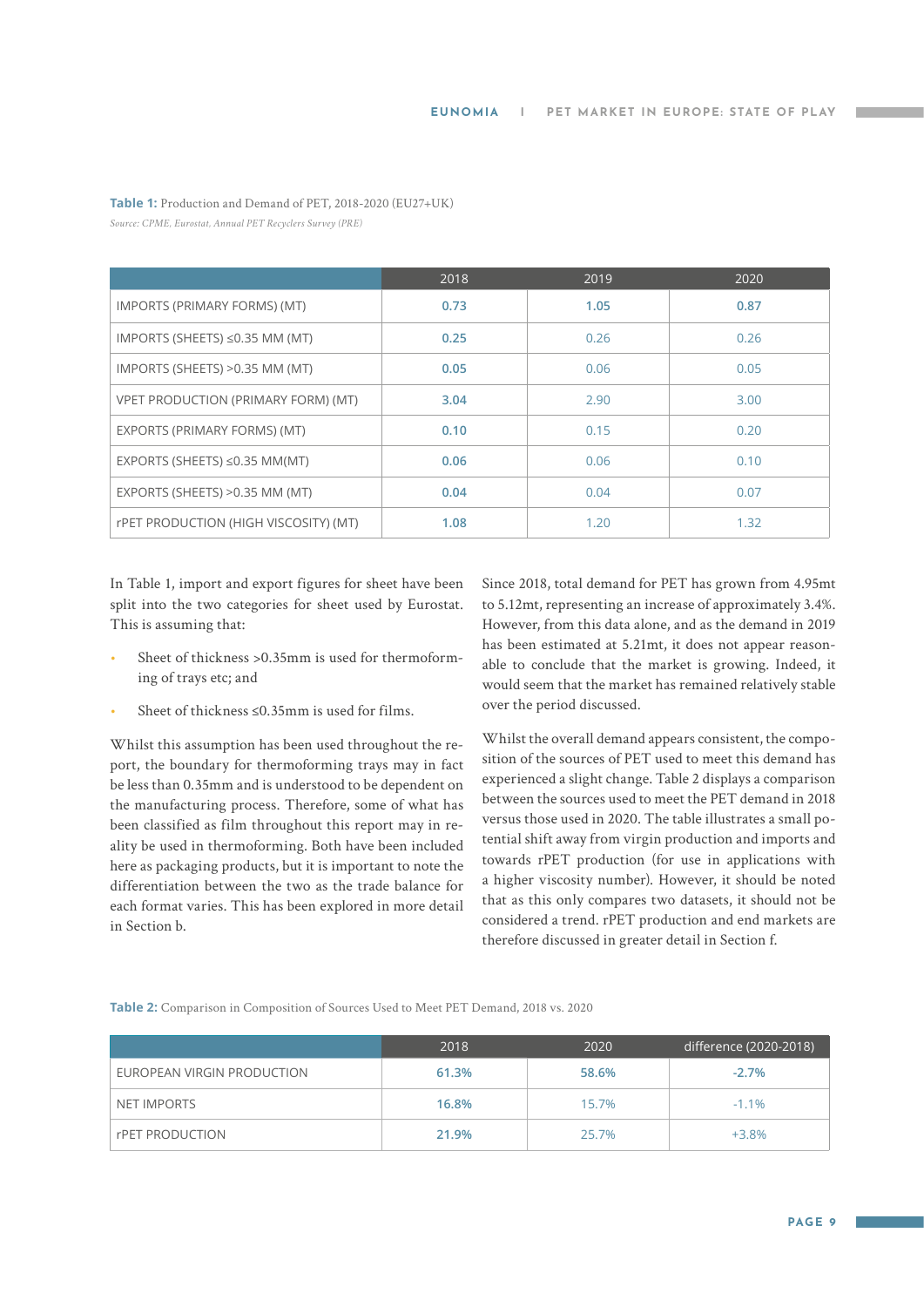### <span id="page-9-0"></span>**IMPORT AND EXPORT**

- **• THE EXPORT MARKET VALUE FROM THE EU27+UK IS SMALLER THAN THE IMPORT MARKET.**
- **• ALMOST FOUR TIMES SMALLER FOR PRIMARY-FORM PET.**
- **• A LITTLE OVER HALF OF THE VALUE FOR SHEET.**
- **• THE BOTTLE EXPORT MARKET IS APPROXIMATELY 6% LARGER THAN THE IMPORT MARKET.**

Primary form imports of PET with a viscosity number ≥78 ml/g (i.e., high viscosity PET) totalled €667m in 2020 whilst exports totalled  $E172m$  suggesting that imports are almost four times higher than exports. Figure 3 displays the value of imports and exports of primary form PET of the relevant viscosity in the EU-27+UK over the period of 2018 to 2020.

The import and export tonnages were provided by CPME and used in conjunction with cost per tonne data from Eurostat PRODCOM. The scope within this section is limited to EU-27+UK (i.e., Norway and Switzerland have not been included).

**Figure 3:** Value of Imports and Exports of PET in Primary Forms with Viscosity ≥78 ml/g in the EU27+UK, 2018-2020 *Source: CPME and Eurostat, derivation*

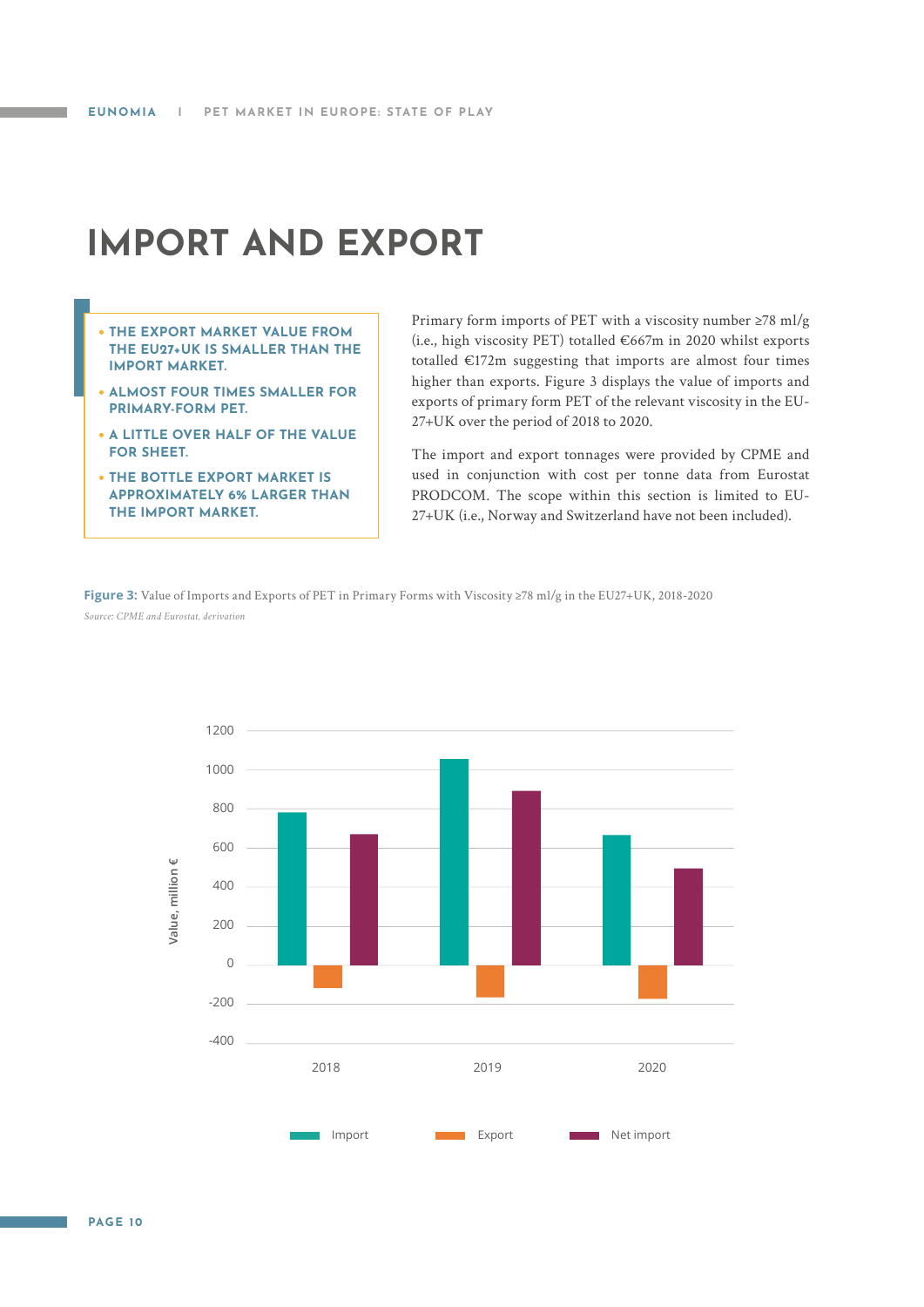As demonstrated in the figure, the value of imports of primary form PET with viscosity number  $\geq 78$  ml/g into the EU27+UK has decreased drastically versus 2019 data. In 2019, these imports were valued at approximately €1.1bn whilst exports totalled €161m.

Over the timescale considered, the EU27 has consistently been a net importer of PET in primary forms. The EU27's negative trade balance has ranged from €893m in 2019 to €495m in 2020. Additionally, the EU27 has also traditionally been a net importer of PET sheet. Since 2018, the EU27 has consistently imported more sheet with thickness ≤0.35mm (i.e., film and some thermoforms). However, in 2020 exports of sheet with thickness >0.35mm exceeded imports. Whilst marginal, this net export of thick sheet reduces the number of PET trays on the market within the EU27.

According to PRODCOM data, the EU27+UK's largest trade partners for imports of primary PET are the Republic of Korea (€170m), Turkey (€125m), India (€125m), and Indonesia (€88m), between them contributing more than 61% of total import value. The United Nations (UN) international trade and statistics database, Comtrade, shows that since reporting of PET in primary forms was first differentiated by viscosity in 2017, only four of the highest importers of PET have increased the volumes of PET supplied into the EU27+UK – Indonesia, China, Egypt, and Switzerland – and only tonnages from Turkey and Indonesia did not drop in 2020 from 2019 levels<sup>3</sup>.

Almost 70% of PET exported from the EU27+UK is to Ukraine (€65m), South Africa (€26), Algeria (€25m), and Switzerland (€18m). In the previous iteration of the report, the top four importers of EU27+UK PET were, in order, Switzerland (€25m), Ukraine ( $\in$ 22m), the USA ( $\in$ 14m), and Turkey ( $\in$ 12m).

Within the EU27+UK, the Netherlands, Germany, Spain, Belgium, Latvia, Lithuania, and Slovakia all have positive trade balances (in value terms) in respect of primary PET import versus export. At the time of writing the previous iteration of the report, only four Member States were in this position (Lithuania, the Netherlands, Spain, and Belgium).4 Consistent with the findings of the previous report, Italy and France have the largest trade deficits measured by value.

 *THE VALUE OF IMPORTS OF PRIMARY FORM PET WITH VISCOSITY NUMBER ≥78 ML/G INTO THE EU27+UK HAS DECREASED DRASTICALLY VERSUS 2019 DATA. IN 2019, THESE IMPORTS WERE VALUED AT APPROXIMATELY €1.1BN WHILST EXPORTS TOTALLED €161M.*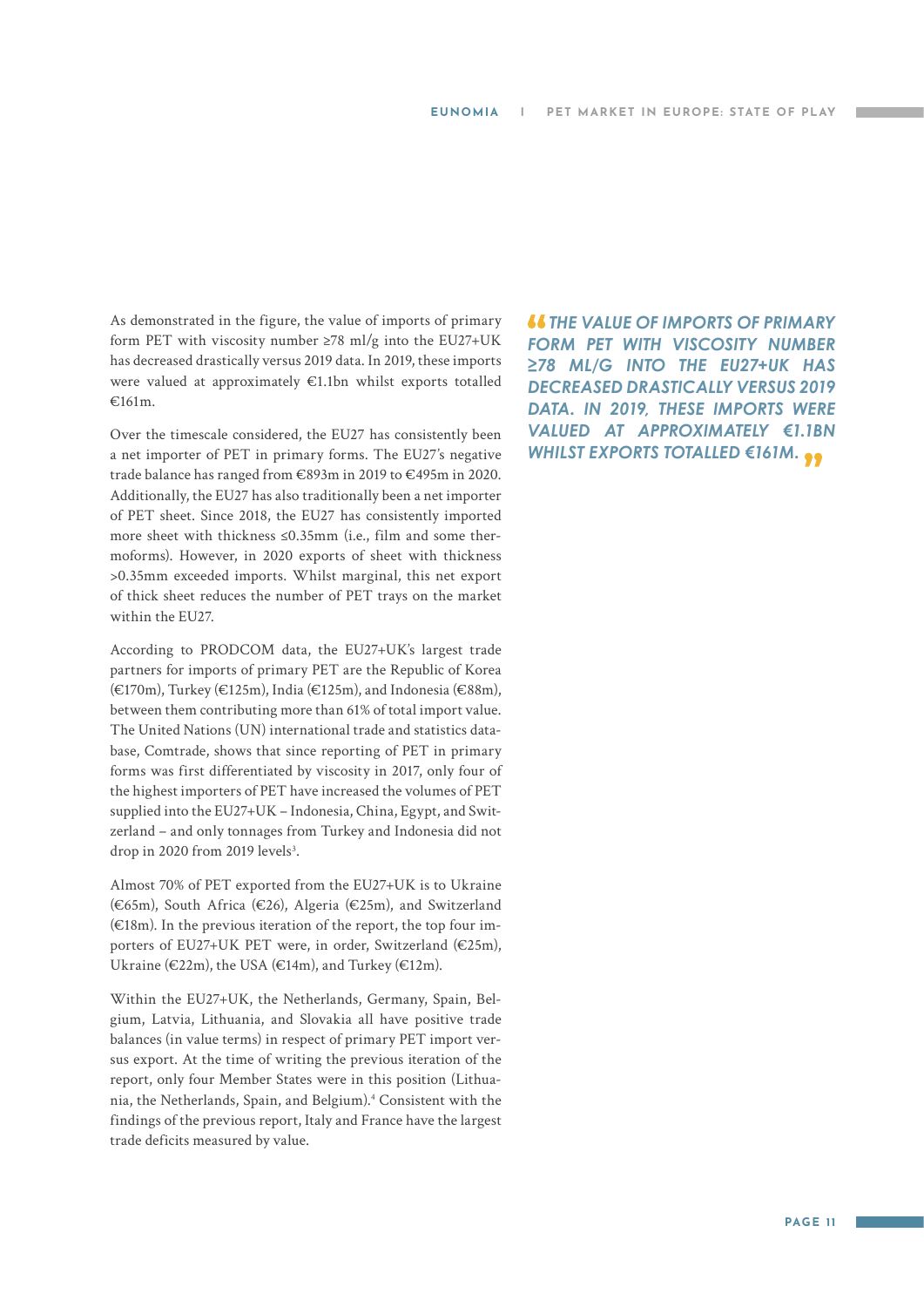### <span id="page-11-0"></span>**END MARKETS (PRODUCTS)**

- **• 3.6MT OF PET BOTTLES AND 1.0MT OF PET TRAYS WERE PLACED ON THE EU27+UK MARKET IN 2020.**
- **• THIS EQUATES TO AN INCREASE IN PRODUCTS PLACED ON THE MARKET OF 6% FOR PET BOTTLES AND 11% FOR PET TRAYS.**
- **• CONSUMPTION OF ALL PET PACKAGING APPLICATIONS HAS GROWN SINCE 2020.**

To obtain a reasonable estimate for the tonnages of bottles, trays, and other PET packaging products placed on the market in the EU27+UK in 2020, application splits for both virgin and recycled PET were required. An estimation of the demand split of virgin PET (having a viscosity number  $\geq$  78 ml/g) was provided by CPME and an estimation of the rPET application split was provided by PRE. These application splits, alongside the production and import/export data discussed in Sections b and c, infer that an estimated total of 3.6mt of PET bottles and 1.0mt of PET trays were placed on the market in the EU27+UK in 2020. This relates to an almost 6% increase in PET bottles and an 11% increase in PET trays compared to 2018 figures for the EU28+2. If 2020 data were available for the EU27+3, we can assume that this increase would be greater.

Figure 4 illustrates an approximate breakdown of PET product applications excluding fibre (polyester) and monofilament. This highlights the significance of the packaging sector in overall demand for PET. The settles (beverage) and settles (beverage)

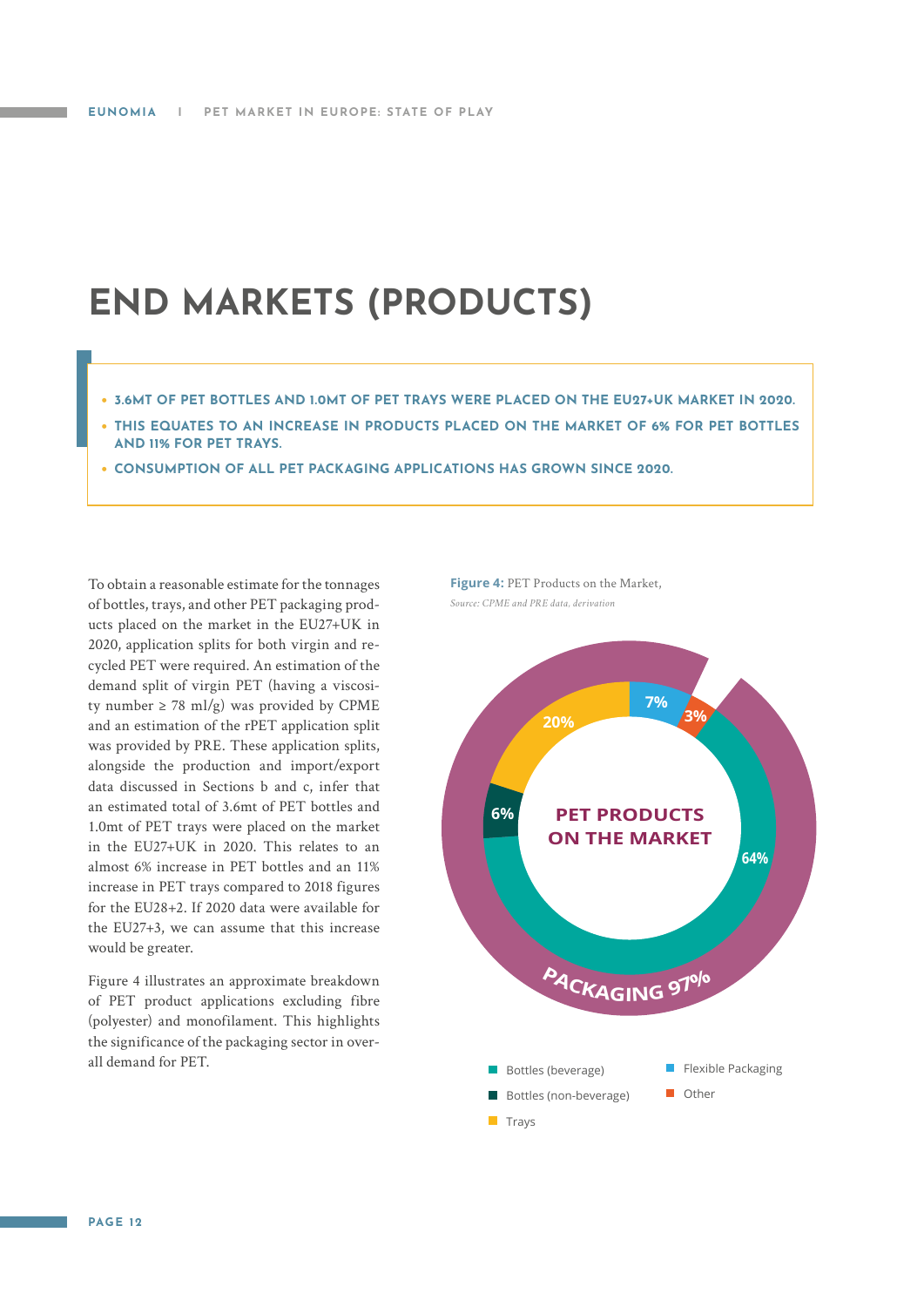#### **PACKAGING (97%)**

The main packaging product uses are:

- **• BOTTLES (70%):** The largest use of PET is for bottles, and within that, drink/beverage bottles. Often, PET bottles are transparent, but opaque PET is used more extensively in some regions (e.g., milk packaging in France). There is a lack of reported data on the split between PET beverage and non-beverage bottles. However, based on a prior PETCORE Europe study by PCI, it is estimated that up to 8% of PET bottles are used for other food applications (for example, sauces) and cosmetic/hygiene products.<sup>5</sup>
- **• TRAYS (20%):** PET in the form of sheet is used for other food packaging, primarily in blisters or thermoformed/thermoset food trays. Fully crystalline PET (treated so that polymer chains are parallel and closely packed) is opaque and can be used for oven-ready and microwaveable trays. Based on demand data for PET sheet, it is estimated that the amount of PET trays being placed on the market is approximately 1.0mt per annum.6
- **• FLEXIBLE PACKAGING (7%):** A smaller amount of PET film/sheet is utilised for flexible film packaging, either as a mono-material or as a barrier layer in multi-material packaging. As a barrier, PET is combined with layers of other materials, such as PE, PP and/or aluminium. It is estimated that around 355kt of PET is used as flexible packaging annually.

#### **OTHER PRODUCT SECTORS (UP TO 3%)**

Outside of packaging applications, PET is also used for photographic films, X-rays, and electrical insulation. Occasionally, PET is also used to manufacture moulded components in the automotive industry.

#### **PET FIBRE AND MONOFILAMENT APPLICATIONS**

Except as an important end market for rPET, monofilament and fibre products have not been included within the considered applications in this report. PET can be used in monofilament or fibre form for strapping and extensively for fibre (as polyester) in woven, knitted, and non-woven textiles.

#### **MARKET TRENDS OVER TIME**

The tonnage of PET placed on the market has been shaped in the past decade by substantial growth in the consumption of both PET bottles (beverage and non-beverage) and PET trays. However, this increase in consumption has been partly offset by beverage bottle lightweighting, which is an increasingly common practice for manufacturers looking to address environmental concern whilst reducing unit cost.

Regardless, the consumption of PET for packaging continues to grow. Figure 5 displays the consumption of each of the major PET applications considered within this report in 2018 and 2020.



**Figure 5:** Changes in Placed on the Market Tonnages per Application, 2018 versus 2020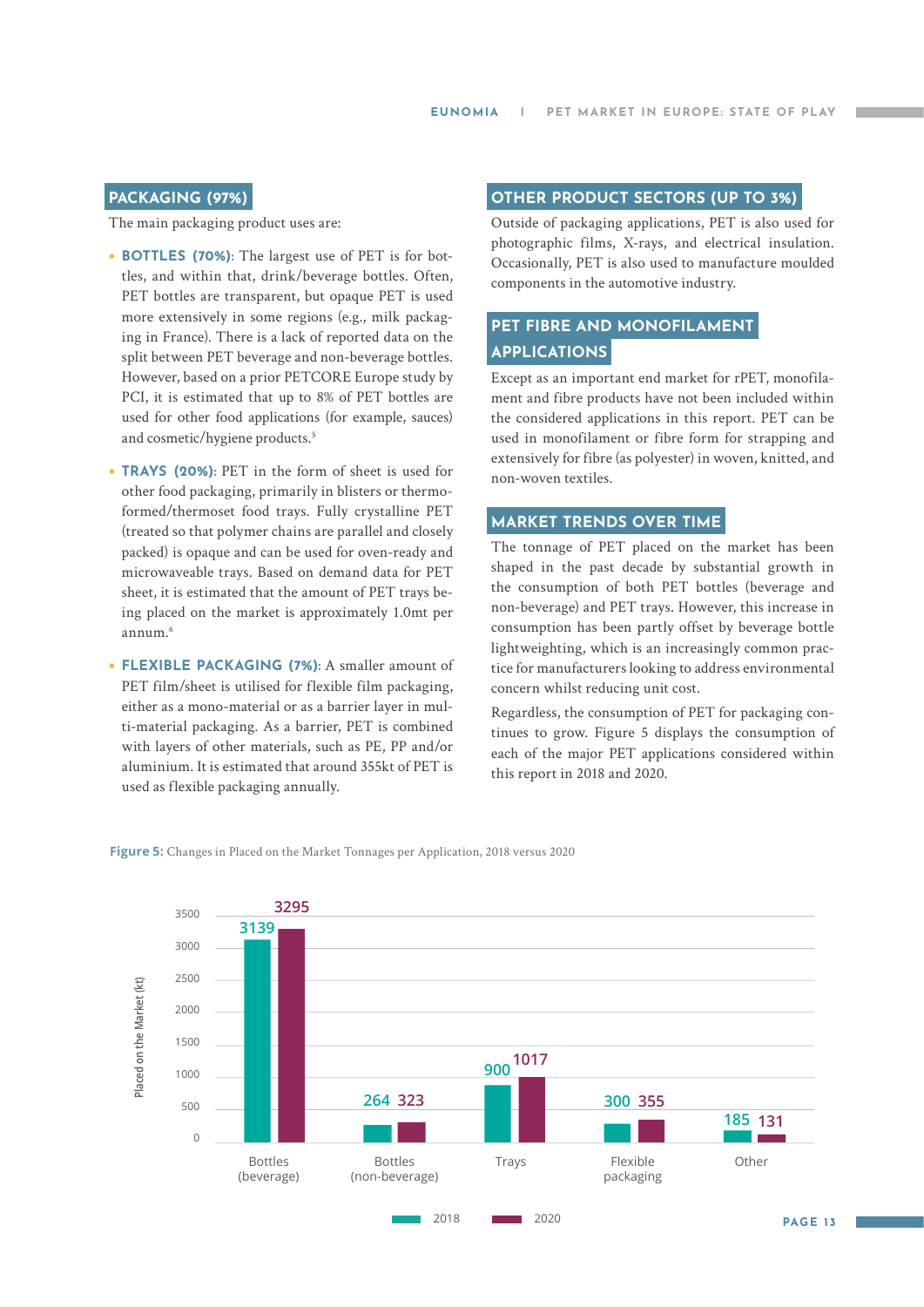### <span id="page-13-0"></span>**COLLECTION AND SORTING**

- **• AN ESTIMATED 4.6MT OF PET RIGID PACKAGING ENDED ITS PRODUCT LIFE AND WAS AVAILABLE FOR COLLECTION IN 2020.**
- **• OF THIS, APPROXIMATELY 49% (61% OF BOTTLES AND 21% OF TRAYS) WAS COLLECTED AND SORTED FOR RECYCLING ACROSS EUROPE.**
- **• COLLECTION AND SORTING RATES FOR BEVERAGE BOTTLES WILL NEED TO INCREASE FOR MANY MEMBER STATES IN ORDER TO MEET THE SUP TARGETS.**
- **• COLLECTION AND SORTING RATES FOR TRAYS AND FLEXIBLE PACKAGING WILL NEED TO INCREASE IN MANY MEMBER STATES FOR IT TO BE LIKELY THAT THOSE PACKAGES WILL BE CONSIDERED RE-CYCLABLE.**

As the majority of PET products are single use and are quickly disposed of, it can be assumed that most products placed on the market within a year will become available for collection within the same timeframe. Therefore, based on the market data presented in the sections above, it is estimated that 4.6mt of rigid packaging material reached the end of its useful life in 2020, and was therefore available for collection across the EU27+UK. The large majority of this was PET bottles (3.6mt), with the remainder PET trays (1.0mt).

#### **PET BOTTLE COLLECTION & SORTING**

In 2020, 2.2mt of PET bottle bales were sorted for recycling. This roughly equates to a sorted for recycling rate of 61% for PET bottles in Europe. We would like to note that this does not account for any trays present in bottle bales that may be wrongfully included within PET bottle sorted for recycling tonnages. However, we expect this figure to be low and for the effects on the overall bottle recycling rate to be small. According to the Annual PET Recyclers Survey (PRE, 2020), this included the following proportions of bottle colours; clear and light blue bottles represented the majority of bottles (over 72%), whilst mixed coloured and opaque bottles accounted for approximately 27% and 1% respectively. We expect that this is likely an underestimation of the total clear and light blue bottles, as some countries do not have colour sorting for PET.

#### **PET TRAY COLLECTION & SORTING**

Some, but not all, Member States collect PET trays for recycling. Where PET trays are included within collection systems, they are predominantly collected with other plastic of mixed light packaging. In some cases, some of the tray content is then sorted into PET bottle bales. However, the PET used to manufacture trays has a different structure to that which is used to manufacture bottles. Tray PET has a lower intrinsic viscosity than bottle which means it is significantly more brittle. As a result, it produces more fines throughout the recycling processes, causing losses. Therefore, when PET trays are included within bottle recycling, the resulting recyclate is lower quality and the yield is less – with the trays essentially acting as a contaminant.

In order to prevent loss of quality, trays should be sorted from PET bottles for separate recycling and, ideally, into two separate streams – mono-material clear trays and multi-material clear trays. A third stream for coloured trays should be taken into consideration where possible. Capacity for separated PET tray recycling lines appears to have increased in the past few years. It is estimated that the tray recycling capacity will reach around 100ktpa of PET trays in the next 2 to 3 years which is 10% of trays placed on the market and little less than half of trays currently collected. Most of this capacity is orientated to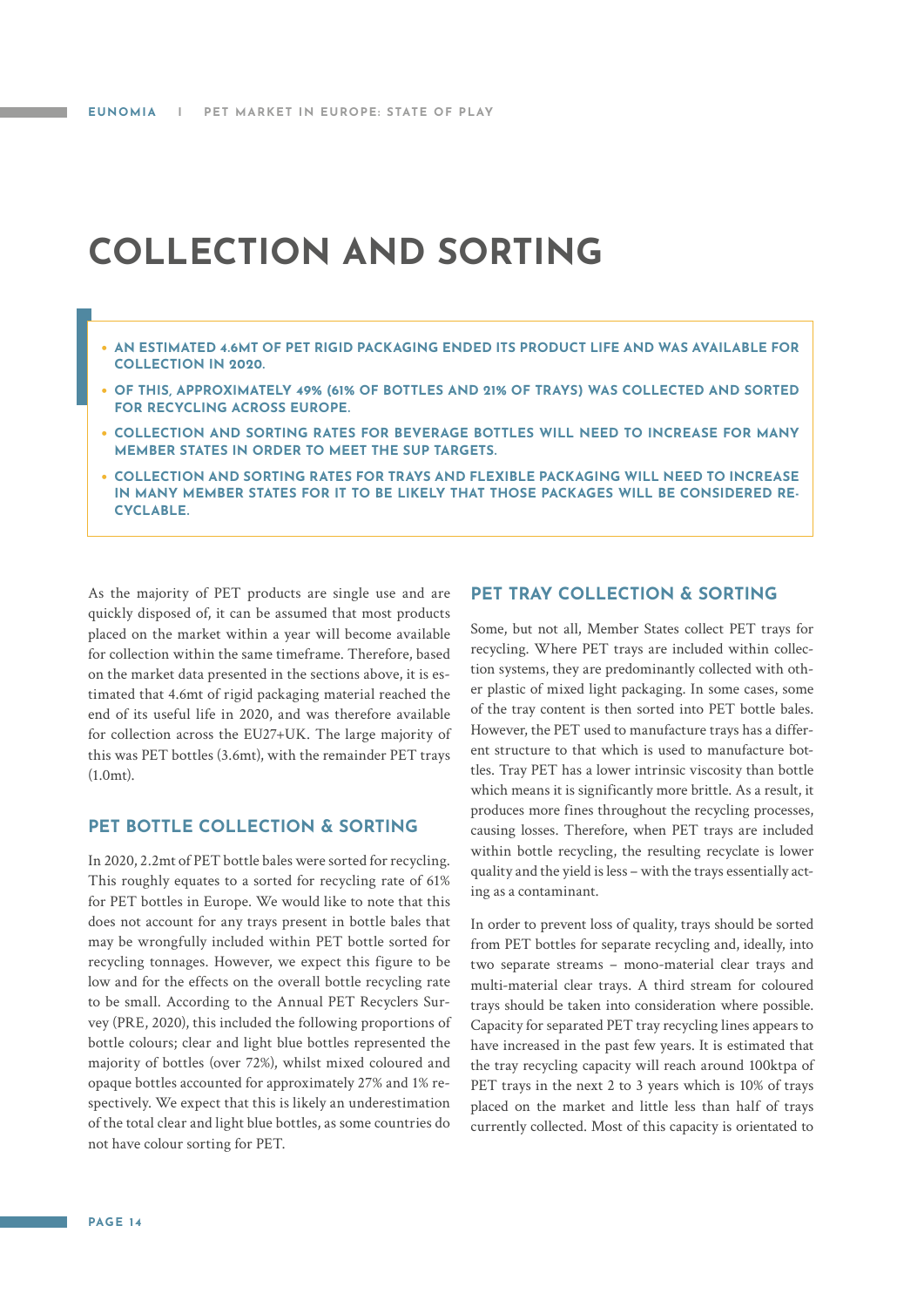recycling clear and mono-material clear trays. Recycling capacities for multi material and coloured trays are in development and remain small at present.

In 2020, approximately 208kt of PET trays were separately sorted for recycling. Of this, roughly 46% was clear monolayer trays, 47% was clear multilayer, and 7% was black or coloured PET trays. As approximately 1.0mt of PET trays were available for collection, the sorted for recycling rate of PET trays in 2020 is estimated to be approximately 21%. Note that as the data was unavailable, this does not include values for the tonnage of trays present within PET bottle or other mixed plastic bales.

#### **COLLECTION SYSTEMS**

Based on the above analysis of bottle and tray collection and sorting, we estimate that 49% of total PET rigid packaging arisings were collected and sorted for recycling across the EU27+3 in 2020. We have been unable to provide an estimate of 'sorted for recycling rates' for each Member State in 2020, as available data was insufficient. However, in Section 4c we have explored the status of DRS in each Member State and have interrogated five case study countries in greater detail. It is worth noting that these schemes are for beverage PET bottles and do not, therefore, include PET bottles for other applications (such as detergents or personal care products). Greater transparency of reporting is required to improve confidence in collection and sorting.

In general, countries with DRS systems in place achieve higher sorted for recycling rates for in-scope products (i.e., certain beverage bottles). Nine of ten countries with established DRS, in Europe, have achieved sorted for recycling rates of 83% or higher. The tenth, the Netherlands, has a collection rate of 65% but this rate is for a scheme with just partial coverage as only bottles with volumes greater than 0.5l are included. The Netherlands extended this scheme to include smaller bottles in July 2021 and

so it is expected that this rate will soon increase. As DRS in these countries only includes beverage bottles the resulting grade of PET bottle bales only includes food contact materials therefore, the collected packaging waste is of sufficient quality to meet the European Food Safety Authority's (EFSA) requirement for less than 5% non-food-contact PET within food-contact rPET. In addition, collecting bottles separately to trays (e.g., through DRS) ensures that the quality of bottle grade rPET is not impacted by the presence of tray materials.

Household collections, either via door-to-door collection or through the use of bring sites, often include PET packaging. These systems result in varied performance – it is currently estimated that the worst performers result in sorted for recycling rates of 22% while the best reach rates of 75%. This is with the exception of Belgium, who reports a sorted for recycling rate of 92% despite not having a DRS scheme in place. Figure 6 shows the range of performance recorded for different collection schemes in Europe.

Member States vary as to which colour fractions PET is sorted into. This is illustrated in Figure 7. Where mixed colour fractions contain large amounts of clear and blue PET, they may be further colour sorted.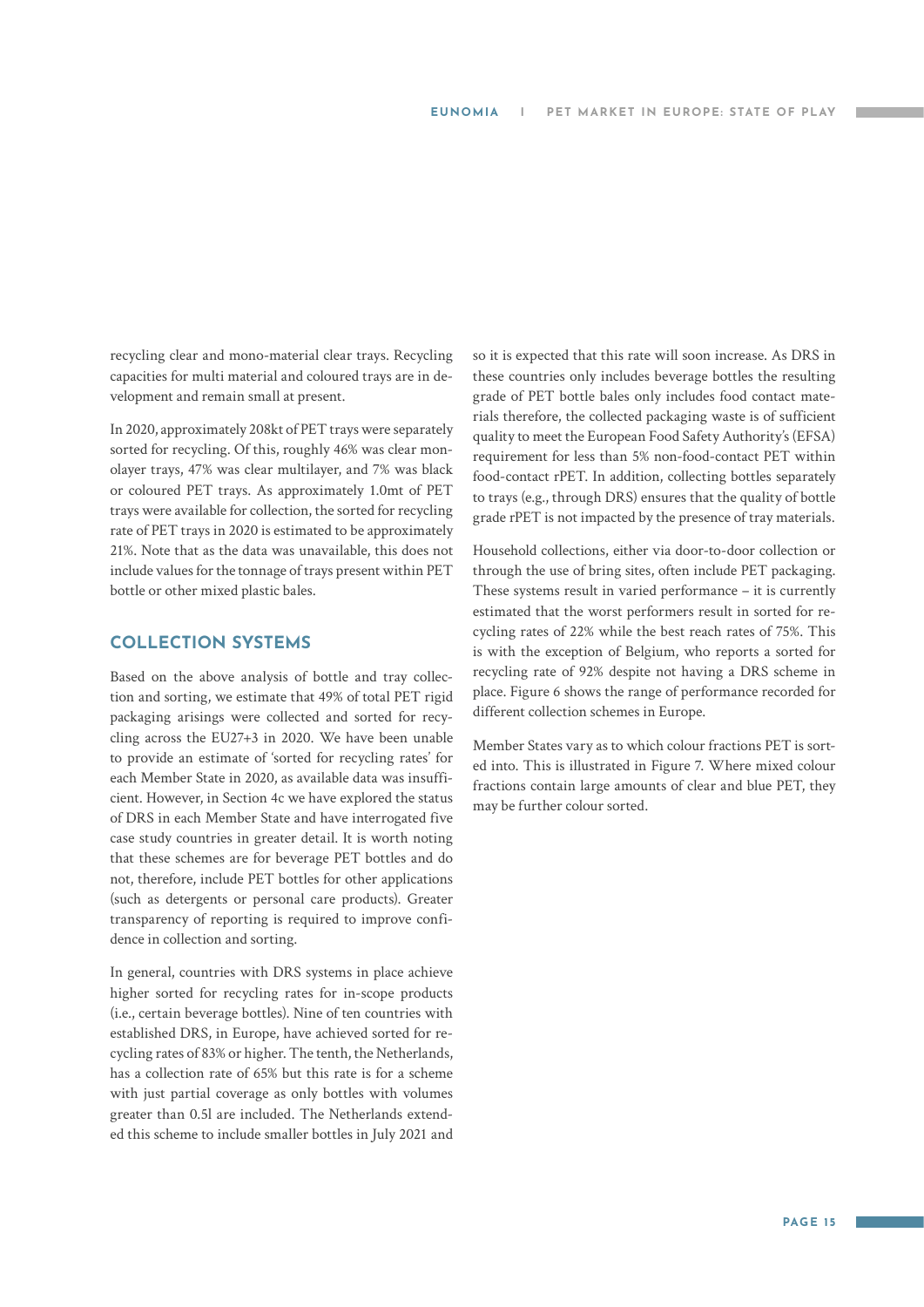

**Figure 6:** Sorted for Recycling Rate for Collection Schemes in Europe *Source:PRE, PETCORE Europe, and NMWE (previously EFBW) 9*

Figure 7: Proportions of Sorted Colours of PET Bottles and Trays in Countries with Available Data 2020 *Source: Annual PET Recyclers Survey (PRE, 2020)*

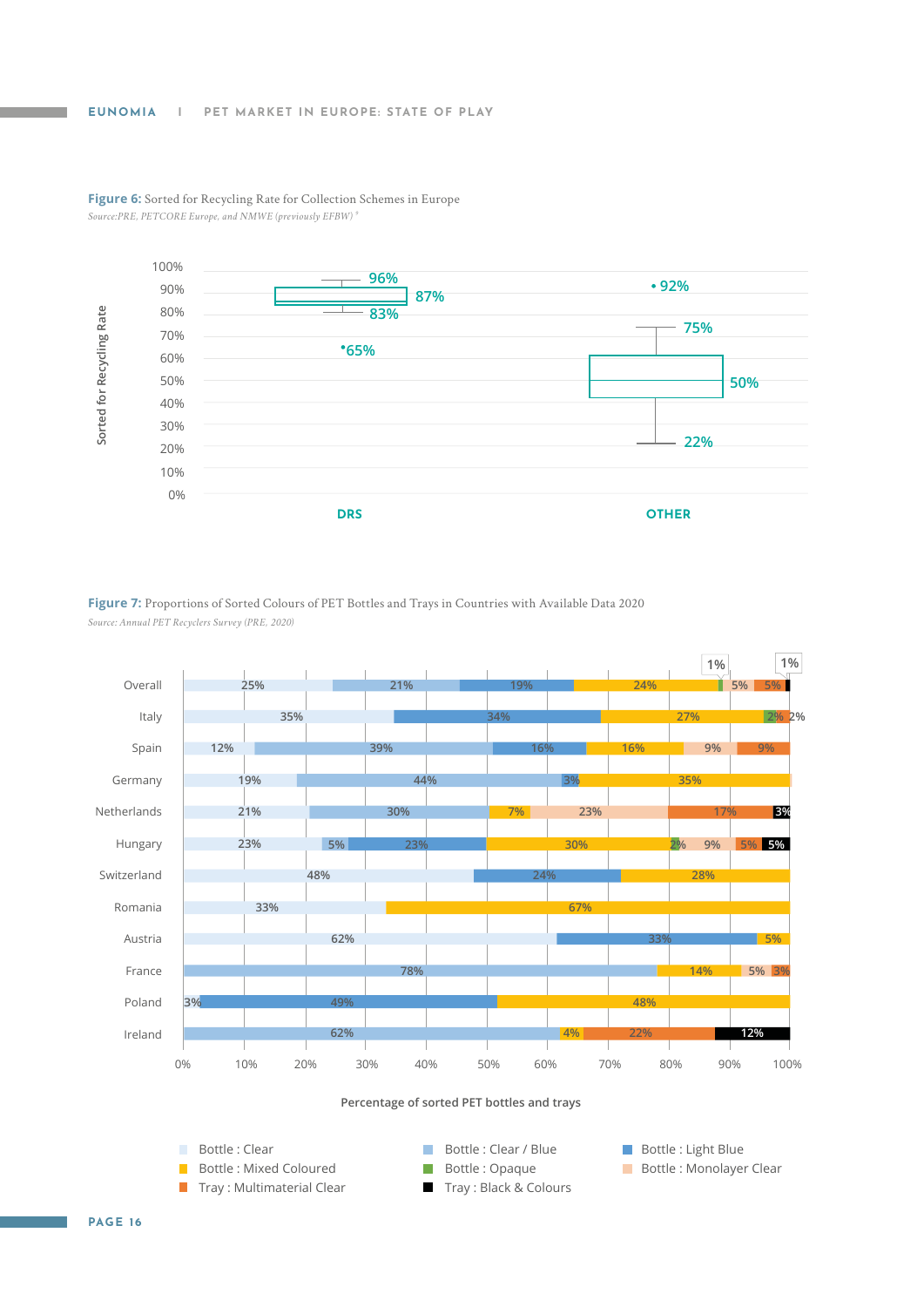### <span id="page-16-0"></span>**RECYCLING**

#### **• IN 2020, APPROXIMATELY 2.4MT OF PET WAS RECYCLED WITHIN THE EU27+3.**

- **• OF THE 2.4MT INPUT INTO RECYCLING FACILITIES, 1.7MT OF FLAKE WAS PRODUCED.**
- **• OF THE 632KT INPUT INTO EXTRUSION FACILITIES, 606KT OF PELLET WAS PRODUCED.**
- **• THE AVERAGE CAPACITY UTILISATION OF PET WASH AND EXTRUSION FACILITIES WERE 87% AND 86% RE-SPECTIVELY.**
- **• AN IMPROVEMENT IN DATA AVAILABILITY HAS IN-CREASED REPORTED TONNAGES FOR ALL MEASURED FACTORS RELATED TO RECYCLING.**

PRE data shows that around 2.4mt of PET was recycled within the EU27+3 in 2020. Of this 2.4mt, following wash and flake processes, approximately 632kt was then processed further and pelletised via extrusion. Germany (21%), Spain (16%), Italy (12%), France (11%), and the UK & Ireland (11%) account for 71% of PET washing capacity in the EU27+3 (see Figure 8).

The EU27+3 has approximately 2.8mt of total input capacity for PET washing. According to respondents to the Annual PET Recyclers Survey (PRE, 2020), in 2020 the average utilisation of wash and flake plant capacity was estimated to be 87%, processing over 2.4mt of input and generating more than 1.7mt of flake output. This includes rPET destined for applications with a viscosity number  $\langle 78 \text{ ml/g, i.e., for ap-} \rangle$ plications outside of packaging (for example, fibres). Following washing, some PET flake is sent for further recycling by extrusion into pellets.



**Figure 8 : PET Recycling Capacity by Country (EU27+3)** *Source: Annual PET Recyclers Survey (PRE, 2020)*

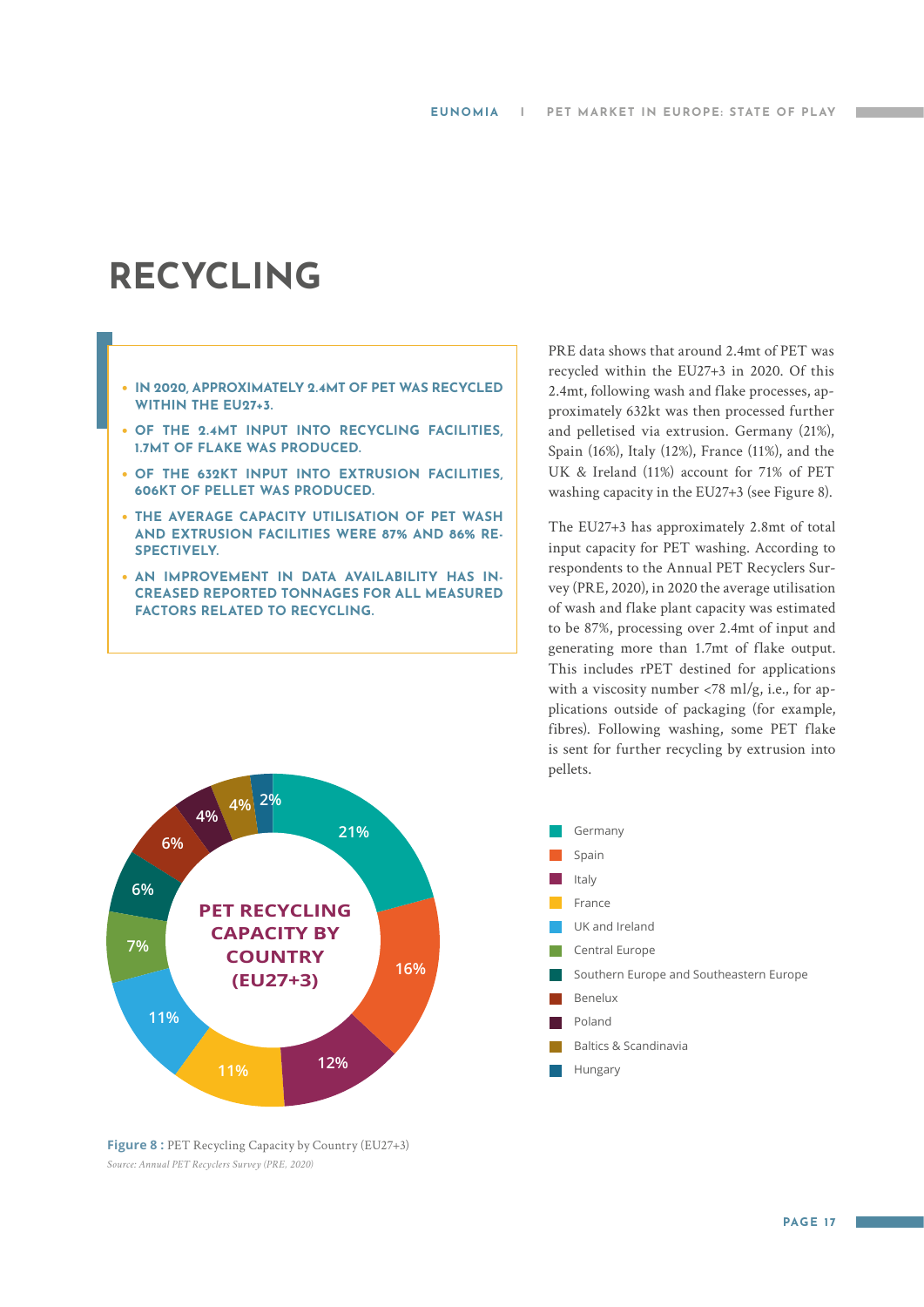Following washing, some PET flake is sent for further recycling by extrusion into pellets. Total input capacity for PET extrusion is estimated to be approximately 736kt in the EU27+3According to respondents to the Annual PET Recyclers Survey (PRE), in 2020 the average utilisation of extrusion capacity was estimated to be 86%, resulting in approximately 632kt of pellet output.

When compared with the previous iteration of the report, an improvement on the data available for recycling capacity and production has resulted in increases in all measured factors. This can be clearly seen in Figure 9 where overall capacity has increased by 21% in two years.





Given the greater level of data granularity available for 2020, alongside the total rPET production, Figure 9 includes the split between rPET produced and destined for low viscosity applications, and that which is destined for high viscosity applications.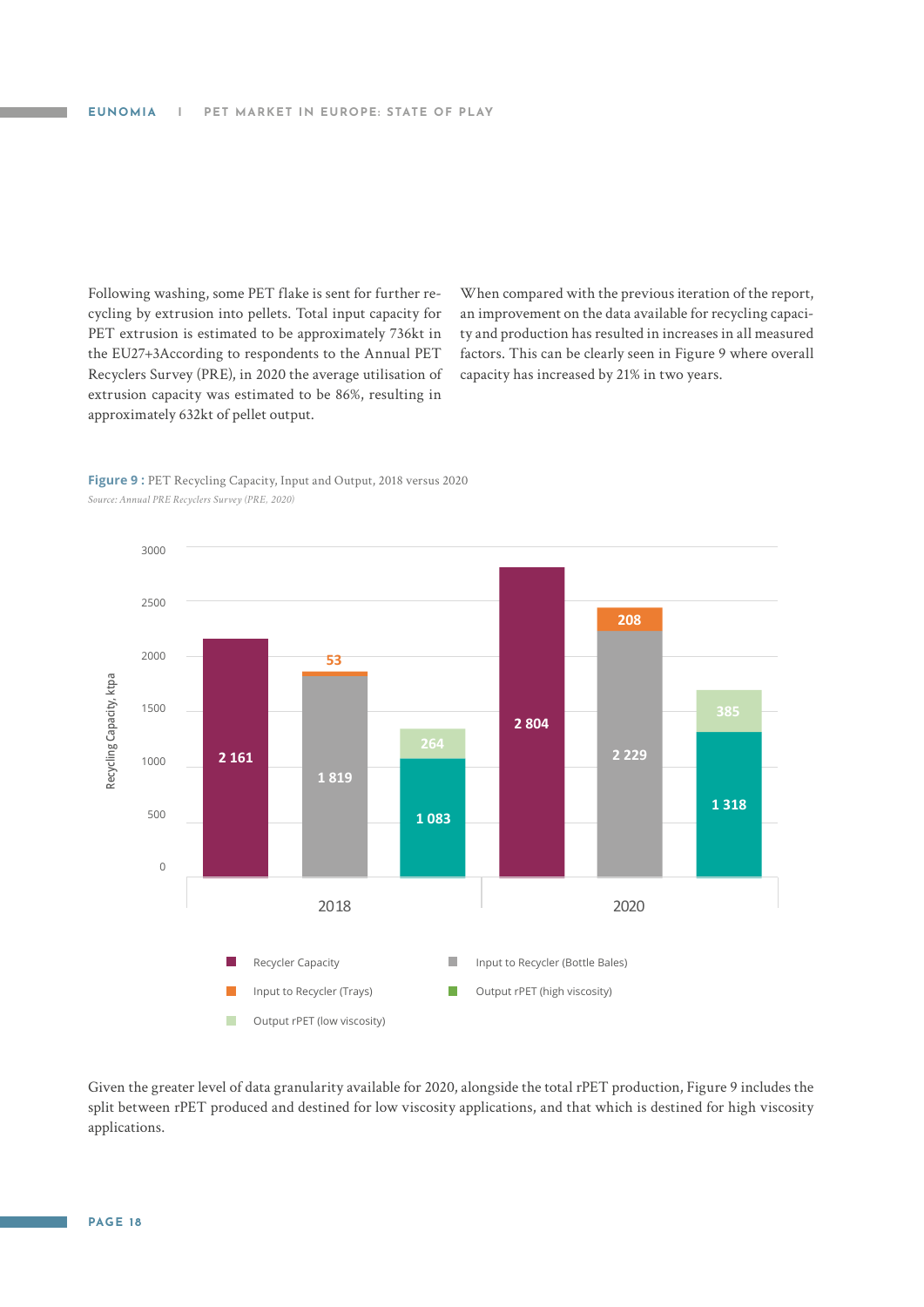## <span id="page-18-0"></span>**END MARKETS (rPET)**

- **• THE PRIMARY END MARKET FOR rPET IS PACKAG-ING.**
- **• THE LARGEST SINGLE APPLICATION FOR rPET IN PACKAGING IN 2020 WAS TRAYS AND SHEETS (32%) FOLLOWED BY FOOD CONTACT BOTTLES (29%).**
- **• THE ESTIMATED INFERRED RECYCLED CONTENT IN PET BOTTLES IN 2020 WAS 17%.**
- **• THE ESTIMATED INFERRED RECYCLED CONTENT IN PET THERMOFORMS AND TRAYS IN 2020 WAS 52%.**

Figure 10 : End Markets for rPET (EU27+UK) in 2020 Based on Input from Industry Experts *Source: PRE expertise*

PRE received end market data from members covering 906kt of recycled material. This figure represents 52% of the total market. This, alongside industry expertise, was used to identify estimates for the split of rPET applications. The resulting split can be seen in Figure 10. Here, rPET destined for both high and low viscosity applications have been included.

This data, when used in conjunction with other information laid out earlier in the report, can be used to calculate an estimate of recycled content in European bottle and tray production. The results can be seen in Table 3.



**Table 3:** Approximate use of rPET (EU27+UK) Compared to Total Primary PET Production in 2020

|                              | rPET to Product<br>Applications 2020, kt | <b>EU27+UK</b><br>Production, 2020, kt | <b>Estimate of Recycled</b><br>Content in 2020 |
|------------------------------|------------------------------------------|----------------------------------------|------------------------------------------------|
| Blow-moulding (food contact) | 514                                      | 3.618                                  | 17%                                            |
| Blow-moulding (other)        | 92                                       |                                        |                                                |
| <b>SHEET</b>                 | 529                                      | 1017                                   | 52%                                            |
| <b>STRAPPING</b>             | 125                                      |                                        |                                                |
| Injection moulding           | 19                                       |                                        |                                                |
| Other                        | 39                                       |                                        |                                                |
| Fibres                       | 385                                      |                                        |                                                |
| <b>TOTAL</b>                 | 1.703                                    |                                        |                                                |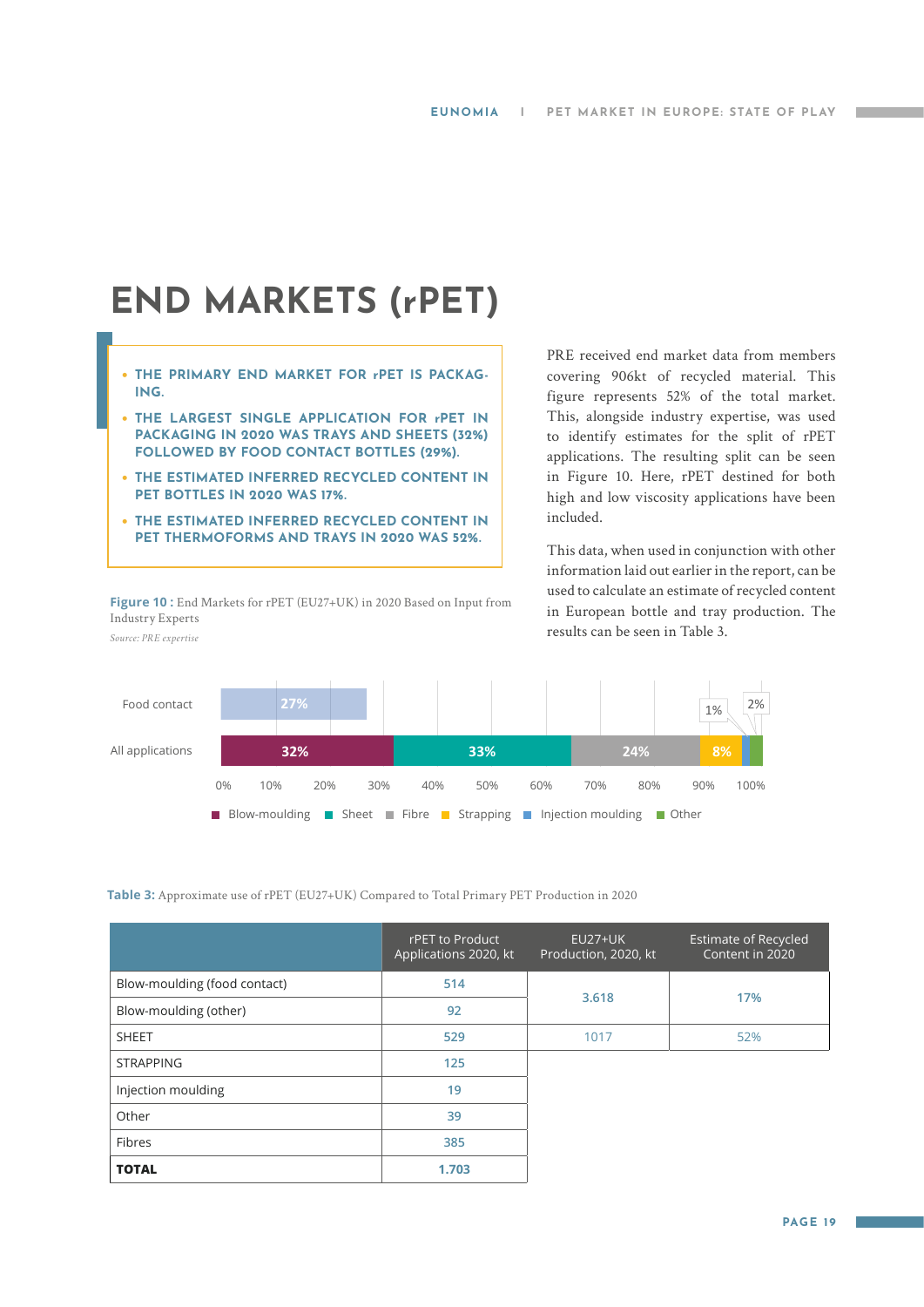### <span id="page-19-0"></span>**PET NET EXPORTS FOR RECYCLING**

Data on exports of PET sorted for recycling remain unavailable as Eurostat does not report PET exports separately to "other plastics". Currently, plastic exports include any scrap not recorded as PE, PP, PS, or PVC and may include mixed plastic bales. The best estimate is likely to come from comparing quantities of PET sorted for recycling with input tonnages to EU facilities. With the data available in this study, this provides an estimate of 67kt of PET (inclusive of non-PET material and moisture within bales) exported for recycling in 2020. This is a decrease of approximately 133kt versus 2018 estimates.

# **3. KEY CHALLENGES FACING THE RECYCLING MARKET**

- **• DEMAND FOR FOOD GRADE rPET FOR BOTTLE PRO-DUCTION EXCEEDS SUPPLY AND THERE WILL NEED TO BE AN EXPANSION IN BOTH RECYCLING CAPACITY OF THIS GRADE AND SUPPLY OF SORTED BOTTLES OF SUFFICIENT QUALITY TO FEED THIS CAPACITY.**
- **• TRAY RECYCLING CAPACITY WILL NEED TO SUBSTAN-TIALLY EXPAND FOR THIS APPLICATION GROUP TO BE CONSIDERED RECYCLABLE.**
- **• THE QUALITY OF THE SUPPLY OF COLLECTED PET VAR-IES SIGNIFICANTLY BETWEEN AND AMONG MEMBER STATES. FACTORS CONTRIBUTING TO DIFFERENCES IN-CLUDE COLLECTION METHODS, BALE QUALITY, AND APPROACH TO MIXED PET WASTE.**
- **• FURTHER IMPROVEMENTS IN DESIGN FOR RECYCLA-BILITY PRACTICES ARE LIKELY TO BE NEEDED TO FA-CILITATE MORE rPET BEING USED WITHIN ITS OWN AP-PLICATION CYCLE.**

In the following section, the key challenges facing the PET recycling market in Europe have been explored. It takes the data from the previous section and looks at the PET mass balance across the supply chain, the recyclability of products, and the resulting impacts on the sorting and recycling industry.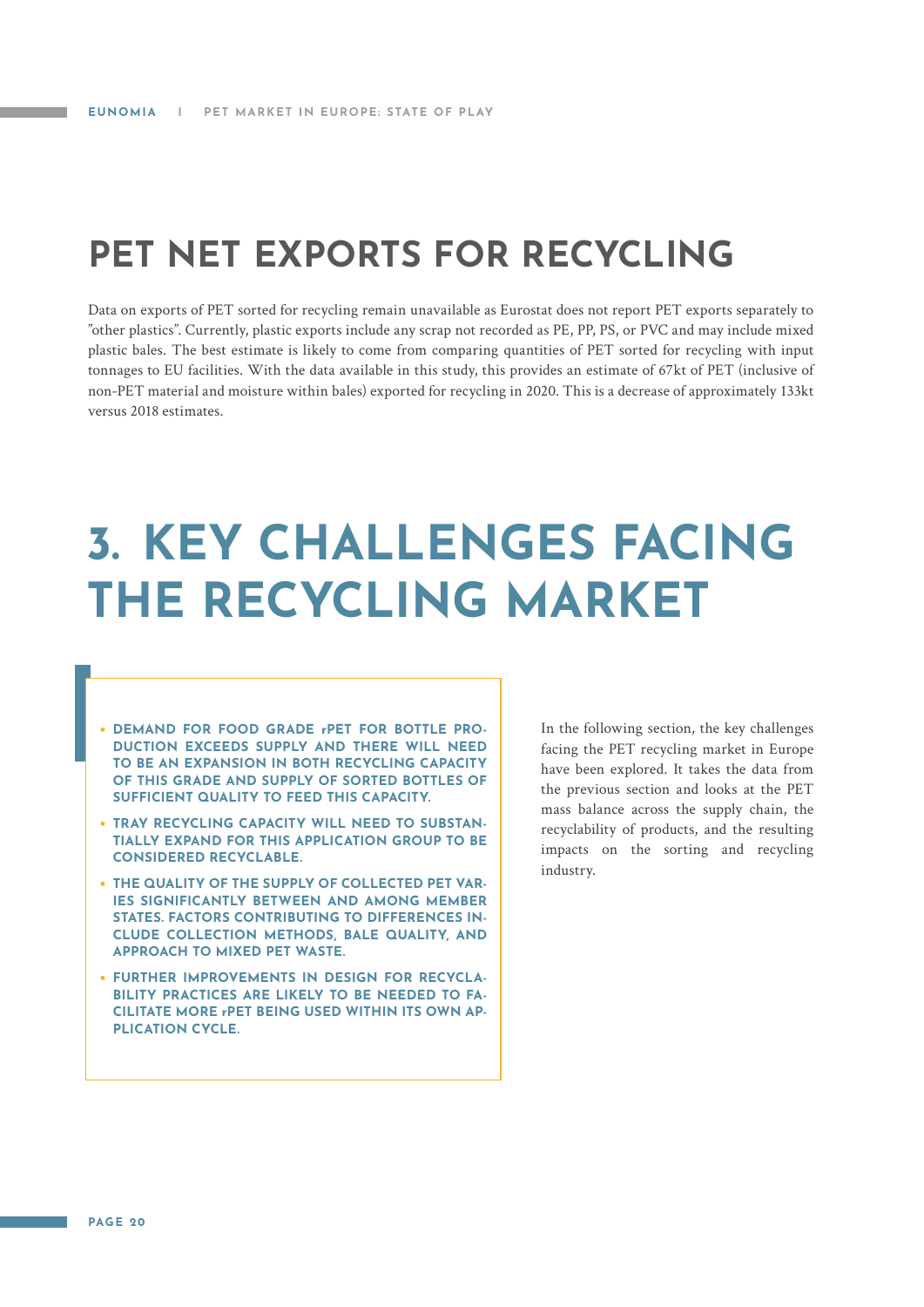### <span id="page-20-0"></span>**QUANTITY: PET MASS BALANCE**

Figure 11 shows the current mass balance of PET across the EU27+3. The stages are shown across the horizontal axis, with coloured blocks indicating the flows in or out at each stage. The major source of PET leakage from the recycling chain occurs in the initial stages of collection and sorting. When PET is collected for recycling, it is subsequently sorted and recycled to a high degree, with the vast majority recycled in the EU27+3.

**Figure 11:** Overall PET Mass Balance for the EU27+3 in 2020<sup>10</sup> *Source: Eunomia 11*



These factors all contribute to a product stream that is capable of leading to high quality bales that can be more readily sorted and recycled into rPET. For PET trays, collection and sorting rates are much lower. As such, there are far fewer recycling lines for trays.

While there is still progress to be made with regards to collection and sorting of PET across the EU, the major challenge for fully bridging the gap in terms of mass balance, remains in the ability for collection and sorting systems to capture PET packaging and sort them into separated streams for recycling.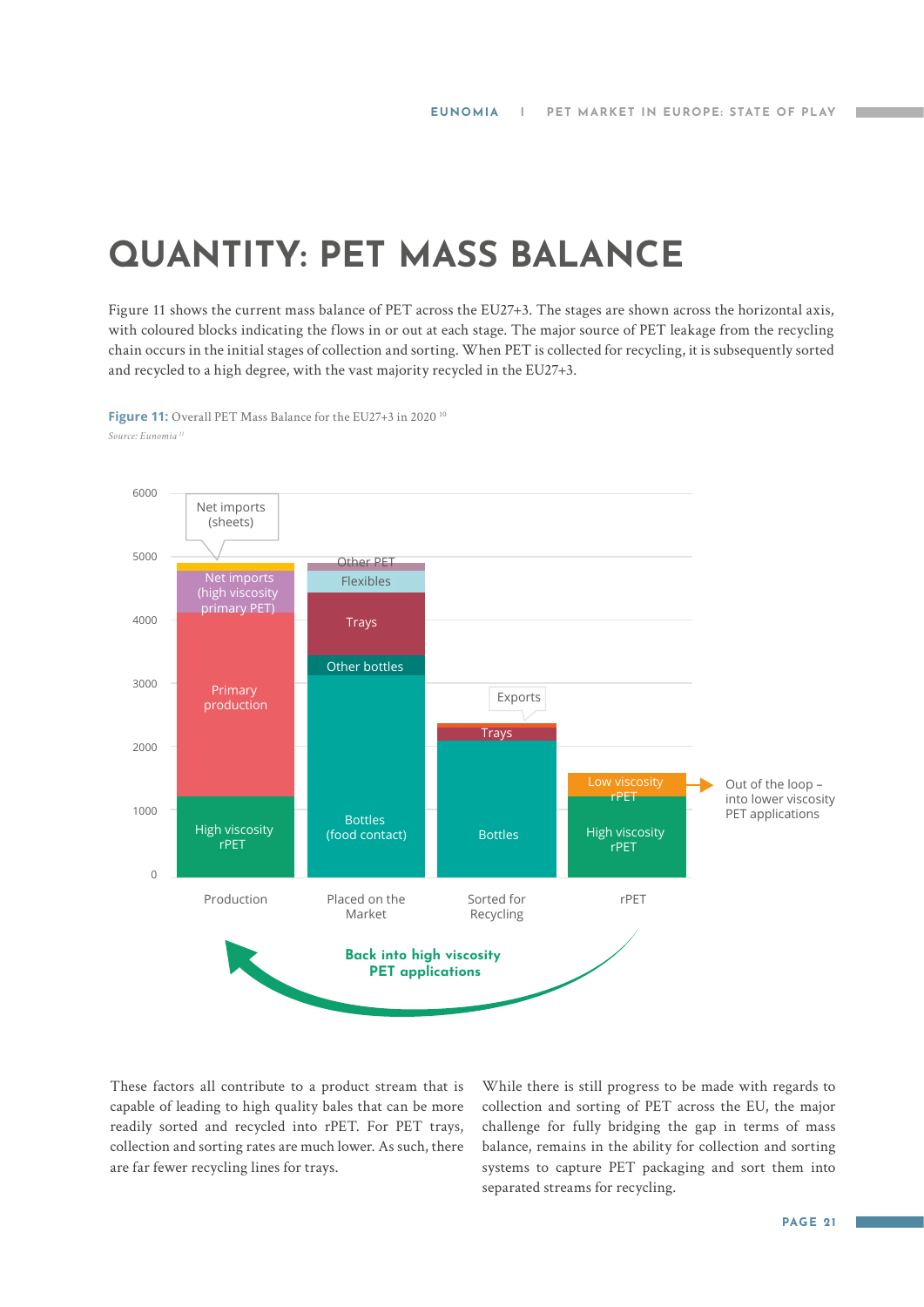### <span id="page-21-0"></span>**QUALITY: SUPPLY OF COLLECTED AND SORTED PET**

The quality of the supply of collected and sorted PET is impacted by several factors throughout the waste management system. Several of the key factors have been interrogated in the following sections.

**DIFFERENCES IN COLLECTION SYSTEMS**

Currently, collection systems across the EU are not harmonised. Collection varies between DRS schemes (for beverages), door-to-door collection, and bring sites. Furthermore, the waste formats collected for recycling by Member States, and the combinations they are collected in, differ. This variation in collection system design, coupled with differing collection rates and performance, results in collected waste streams that are varied from the outset.

#### **VARIATION IN BALE QUALITY**

Material derived from door-to-door and bring collections often result in reduced bale quality. Higher levels of paper fibres and organic material present in household derived PET can increase costs and sorting losses, making it more expensive to sort and clean the material to a high standard. Sources of problems due to bale quality include:

- **•** Unwanted polymers, such as PVC, which require further sorting and can impair the quality of the rPET produced; and
- **•** Paper fibres, textiles, and glass shards that reduce production efficiency and cause losses of some PET in the wash plant processes.

Additionally, the presence of PET trays within PET bottle bales can negatively impact the quality of the PET flake. This is explored in further detail in the following section.

Furthermore, there are no EU-wide standard definitions for levels of transparent or coloured PET. As a result, different nations use different standards. This limits the potential for intra-EU trade between sorters and recyclers.

#### **MIXED PROCESSING OF PET TRAYS AND BOTTLES**

The material used to manufacture PET trays is significantly more brittle and so produces more fines when processed into flake. Therefore, when PET trays are included within bottle recycling, the resulting recyclate is lower quality and the yield is less – the trays essentially acting as a contaminant. In order to prevent loss of quality due to contamination, trays need to be sorted from PET bottles for separate recycling.

Whilst this is reasonably well recognised within industry, there are several other factors preventing widespread separation of PET trays from other waste streams. First, the quantities of material available are lower. Second, there is considerable variation in tray designs (e.g., multilayer vs. monolayer) that further dilute the available feedstock. It is estimated that the current market for PET trays consists of 60% multilayer PET trays and 40% monolayer. Whilst monolayer trays are easier to recycle, multilayer solutions are often necessary for their barrier properties. There are various initiatives, which are often led by prominent brands and retailers, to move away from multi-material trays where possible and thereby improve recyclability.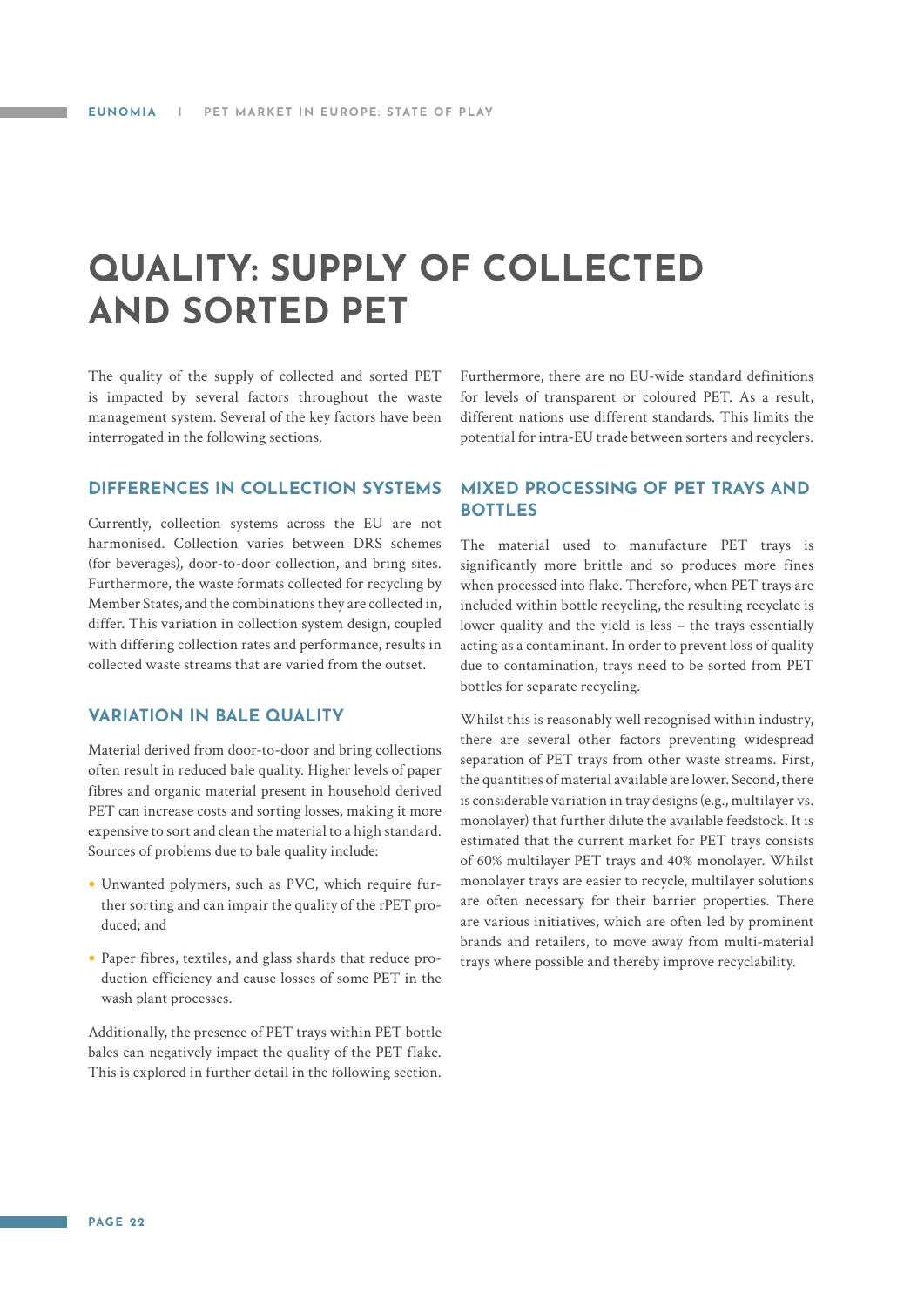### <span id="page-22-0"></span>**QUALITY: RECYCLABILITY AND rPET PRODUCTS**

Ensuring that a product is readily recyclable requires more than simply using a technically recyclable material to manufacture the main body of the product. The presence of other components (such as closures, labels, inks) can prevent effective recycling, increase the costs of processing, and/or reduce the value of the secondary material obtained.

According to the definition released by PRE in association with the Associations of Plastics Recyclers (APR) in the USA, plastics must meet four conditions for a product to be considered recyclable:12

- 1. The product must be made with a plastic that is collected for recycling, has a market value, and/or is supported by a legislatively mandated programme.
- 2. The product must be sorted and aggregated into defined streams for recycling processes.
- 3. The product can be processed and reclaimed/recycled with commercial recycling processes.
- 4. The recycled plastic becomes a raw material that is used in the production of new products.

The definition references the economic viability of collection (in condition 1, with the concept of market value or legislative support) and/or recycling (in condition 3, with reference to commercial recycling processes).

Due to the variation in rigid PET packaging products on the market, the recyclability of PET is not a singularly defined metric. Table 4 examines each of the main PET product groups against each condition. The extent to which each product group meets the recyclability criteria is shown using a colour indicator. Green represents a high score, yellow indicates some challenges, and red highlights that a particular product group fails to meet the recyclability criteria. In addition to scoring product groups against individual criteria, we have also included an overall score for recyclability. Where useful, we have also included commentary within the relevant box on the table.

 *ENSURING THAT A PRODUCT IS READ-ILY RECYCLABLE REQUIRES MORE THAN SIMPLY USING A TECHNICALLY RECY-CLABLE MATERIAL TO MANUFACTURE THE MAIN BODY OF THE PRODUCT. THE PRESENCE OF OTHER COMPONENTS (SUCH AS CLOSURES, LABELS, INKS) CAN PREVENT EFFECTIVE RECYCLING, INCREASE THE COSTS OF PROCESSING, AND/OR REDUCE THE VALUE OF THE SECONDARY MATERIAL OBTAINED.*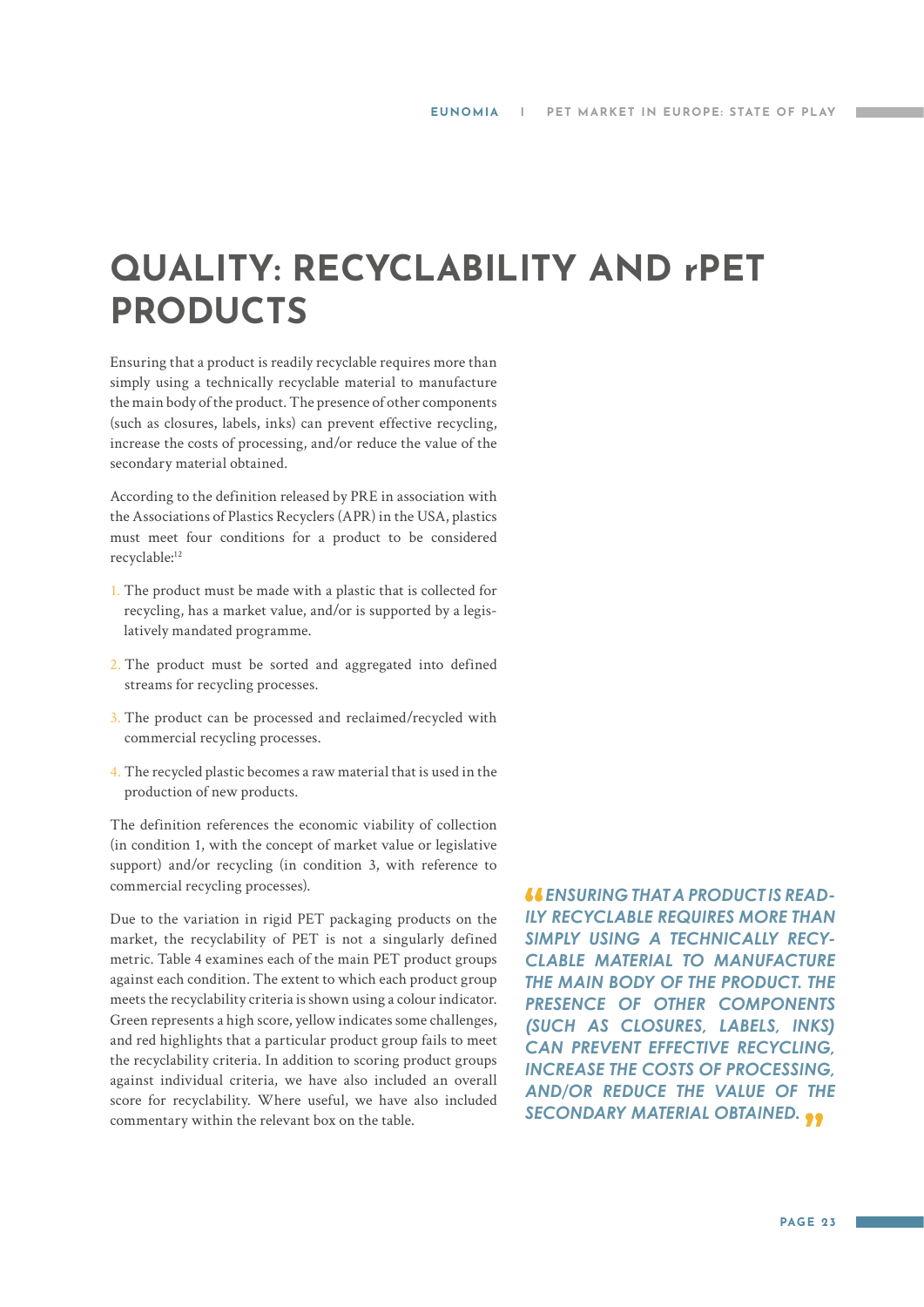#### **Table 4:** Recyclability Assessment of PET Rigid Product Groups

| <b>ASSESSED PET</b><br><b>PRODUCT</b><br><b>GROUPS FOR</b><br><b>RECYCLABILITY</b>                                                       | <b>BOTTLES</b>                                                                                                                                     |                                                                                                                                                                                                                                                                                                   |                                                                                                                   | <b>TRAYS</b>                                                                                                                                                                                                       |
|------------------------------------------------------------------------------------------------------------------------------------------|----------------------------------------------------------------------------------------------------------------------------------------------------|---------------------------------------------------------------------------------------------------------------------------------------------------------------------------------------------------------------------------------------------------------------------------------------------------|-------------------------------------------------------------------------------------------------------------------|--------------------------------------------------------------------------------------------------------------------------------------------------------------------------------------------------------------------|
| <b>RECYCLABILITY</b><br><b>CRITERIA</b>                                                                                                  | <b>CLEAR</b><br><b>LIGHT BLUE</b><br><b>COLOURED</b>                                                                                               | <b>OPAQUE</b>                                                                                                                                                                                                                                                                                     | <b>MONO-MATERIAL</b>                                                                                              | <b>MULTI-MATERIAL/</b><br><b>POLYMER LAYERS</b>                                                                                                                                                                    |
| <b>OVERALL</b>                                                                                                                           |                                                                                                                                                    |                                                                                                                                                                                                                                                                                                   |                                                                                                                   |                                                                                                                                                                                                                    |
| <b>COLLECTION</b>                                                                                                                        | Widely collected.                                                                                                                                  |                                                                                                                                                                                                                                                                                                   | No separation between mono- and multi-mate-<br>rial trays during collection.                                      |                                                                                                                                                                                                                    |
| <b>SORTING</b>                                                                                                                           | <b>Widely sorted from</b><br>mixed collections.<br>Increasingly subject to<br><b>DRS in many Member</b><br>States therefore less<br>contamination. | <b>Quantities of opaque</b><br>bottles in collected<br>streams remain low.<br><b>Current mechanical</b><br>recycling techniques<br>prevent opaque rPET<br>from entering into<br>lighter coloured appli-<br>cations.<br><b>Not always considered</b><br>economically viable to<br>sort separately. | <b>High proportions of</b><br>trays currently sorted<br>into bottle grades or<br>into "mixed plastics".           | <b>High proportions of</b><br>trays currently sorted<br>into other grades.<br><b>Multi-layer formats</b><br>can be mis-sorted by<br>sensor-based sorters<br>(e.g., NIR technolo-<br>gies).                         |
| <b>RECYCLING</b>                                                                                                                         | <b>Challenges posed by</b><br>labels, adhesives and<br>caps are generally<br>overcome.                                                             | Some growth in the<br>development of test<br>plants for recycling<br>opaque bottles.<br><b>Development not yet</b><br>significant enough to<br>be considered effec-<br>tive.                                                                                                                      | Low tray recycling<br>figures governed by<br>less mature collection<br>and sorting.                               | Some examples of<br>emerging techniques<br>for separating polymer<br>layers but maturity<br>is low and requires<br>considerable further<br>innovation.<br>No commercial-scale<br>recycling capacity at<br>present. |
| <b>Coloured rPET derived</b><br>from coloured bottles<br><b>END-MARKET</b><br>is only suitable for<br>darker coloured appli-<br>cations. |                                                                                                                                                    | Underdeveloped mar-<br>ket for rPET derived<br>from opaque bottles.<br><b>Current mechanical</b><br>recycling techniques<br>limit opaque PET to<br>dark coloured applica-<br>tions.                                                                                                               | Lack of availability of<br>rPET flakes resulting in<br>underdeveloped mar-<br>ket for rPET derived<br>from trays. | Unless layers can<br>be separated, any<br>resulting rPET would<br>be mixed polymer<br>with very low market<br>demand.                                                                                              |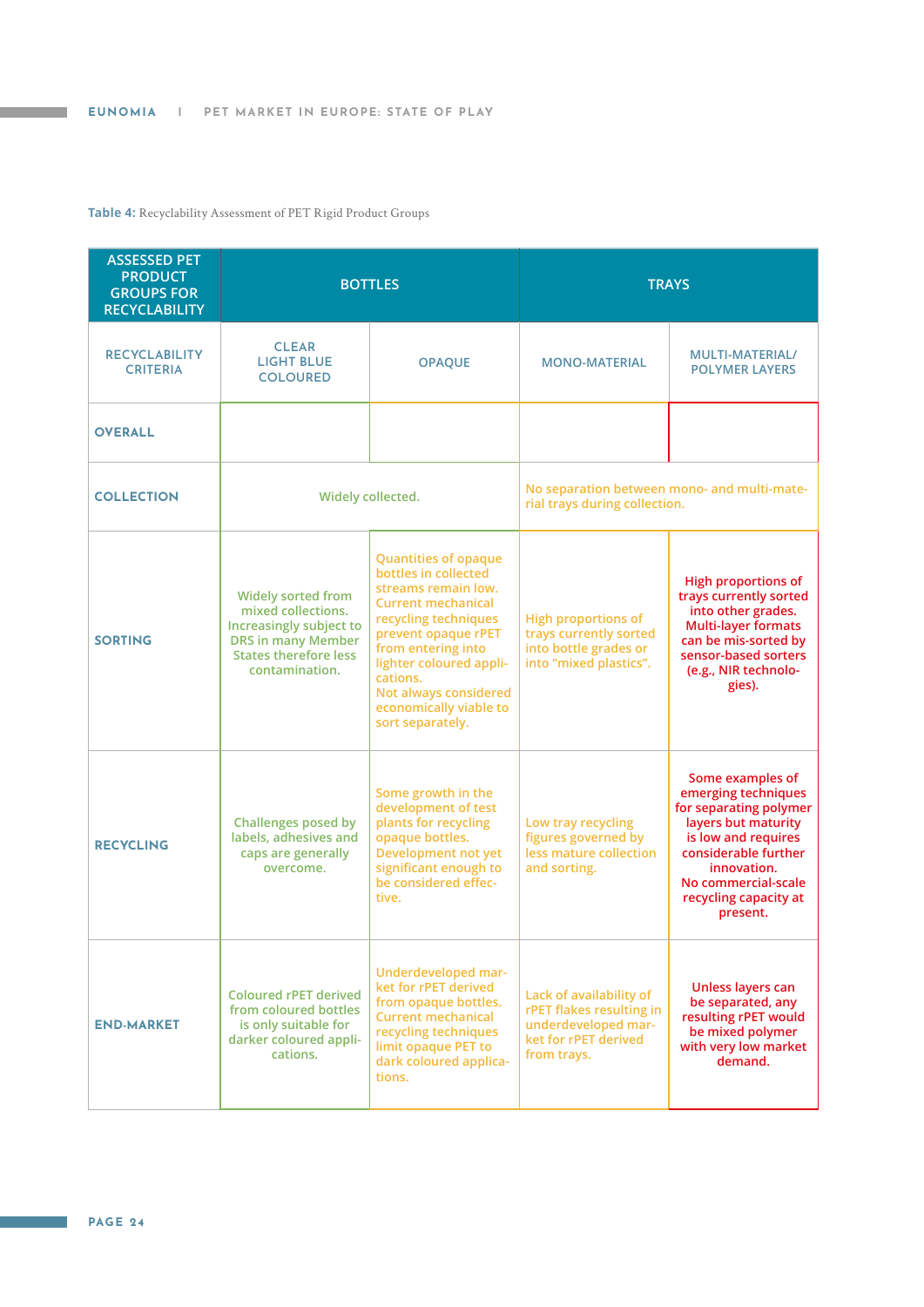The table draws attention to the issues associated with PET tray recycling, which are also explored in Section 2dII.

Within the concept of recyclability, it is also possible to distinguish between uses of rPET that are closed loop and those that are open loop. Closed loop recycling sees a product collected, the material reclaimed, and the resulting recyclate reintroduced back into the same application. In contrast, open loop recycling recovers material from one product and cascades it into another application. For example, recycling PET bottles into fibres for carpets.

In some applications, there are handling and processing requirements that must be met for closed loop recycling to be permitted. For example, for closed loop recycling of food grade packaging, non-food grade contaminants cannot exceed 5%. To achieve such quality better collection practices with fewer contaminants are required. This is one reason why Member States are moving towards DRS for beverage bottles.

Closed loop recycling is often considered the priority solution as it maintains the value of the material and keeps resources within a target market. Some experts highlight that open recycling loops are not necessarily negative, particularly if the life span of the product is long. For example, bottles can be manufactured, used, and recycled within a matter of a few months. At the end of its product life and when its quality has degraded to a point it can no longer be used in that application, a bottle can then be recycled into fibres used to make carpet that may be in place for more than 20 years. However, rPET carpets are currently not being recycled and therefore this would means the cycle is finished. A combination of open and closed loop recycling is possible and can be complimentary. In this case it would require closed loop bottle recycling to be prioritised until the bottle degrades to the point it is no longer usable in that application and only then the material is used as an input into fibre manufacture for carpet applications.

The range of potential uses for rPET relate to its mechanical, visual, and odour properties. As clear and light blue bottles can be recycled back into similar coloured PET products, their original application can be maintained. Using current mechanical recycling techniques, mixed colour PET cannot be recycled into lighter colour applications but can find new application in same colour or darker coloured applications. The presence

of opaque bottles within a recycling stream affects the clarity and transparency of the rPET. Therefore, the allowable proportion of opaque bottles within mixed colour bales is limited.

PET trays can be recycled back into PET trays. However, currently there are several barriers preventing circularity in this product application. Previously, the brittleness of the PET used to manufacture trays was considered a key barrier as it resulted in significant fines production, limiting yield, and inhibiting processability. However, this factor is perhaps less prevalent than other issues associated with collection, sorting, and recycling. Barriers are understood to include:

- **•** A lack of widespread separate collection for trays;
- **•** A lack of proper sorting facilities capable of separating PET trays from other packaging formats;
- **•** The presence of multi-materials, multilayers, adhesives, and films leading to contamination (particularly light material fractions such as lidding films); and

A lack of dedicated tray-to-tray recycling plants.

Where products are not designed for recyclability, the impact they can have on not just their own recycling but also the entire recycling stream can be significant. To encourage good practice and support more effective recycling, several organisations have published Design for Recyclability (DfR) guidelines for the PET industry. Publicly available DfR guidelines have been published by:

- EPBP for PET bottles<sup>13</sup>;
- PETCORE Europe for PET Trays and Thermoforms<sup>14</sup>;
- RecyClass for all other plastic packaging<sup>15</sup>.

These guidelines can be used to assess the recyclability of specific products against a number of relevant factors such as size, colour, additives, etc. Often, DfR guidelines use a traffic light system to outline conditions that must be met for a product to be considered to have full compatibility (and is therefore coloured green), limited compatibility (and is therefore yellow), or low compatibility (shown as red).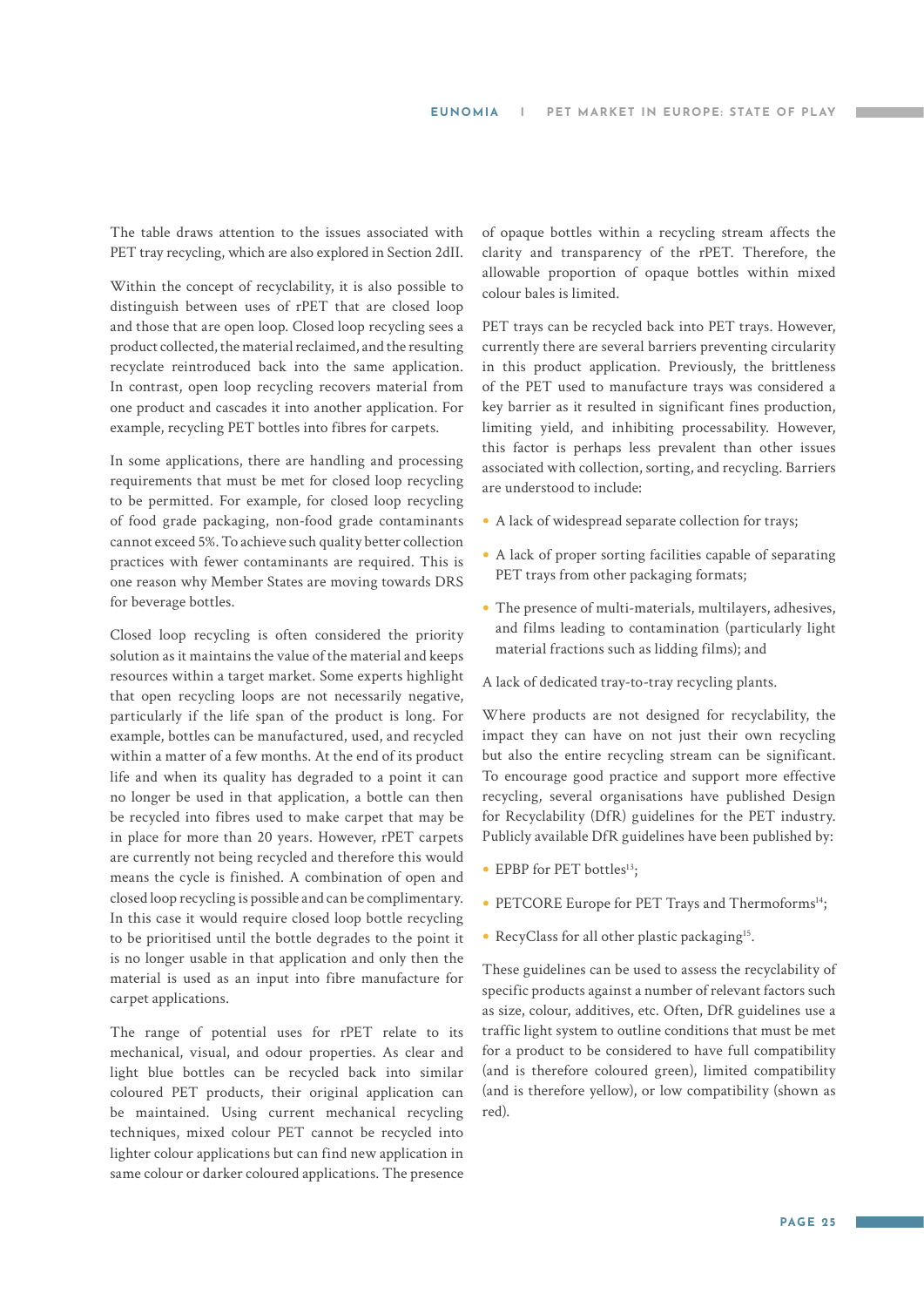## <span id="page-25-0"></span>**4. WHAT IS CHANGING?**



**• FIGURE 12 SUMMARISES THE CONSUMER AND LEGISLATIVE PRESSURES ON THE rPET SUPPLY CHAIN AND THE AREAS OF RESEARCH AND DEVELOPMENT WITHIN EACH AREA OF THE SUPPLY CHAIN TO** 

• Proliferation of more efficient technologies enabling decontamination of rPET to levels acceptable for reincorporation into food contact applications

Further growth in depolymerisation industry • Improvement to sorting technologies (e.g., sensorbased sorting)

Tracking technologies under development to aid effective sorting

Further revisions to key EU legislation expected over the next few years (e.g., PPWS, WFD)

**Figure 12:** Changes Across the PET Market

*Source: Eunomia*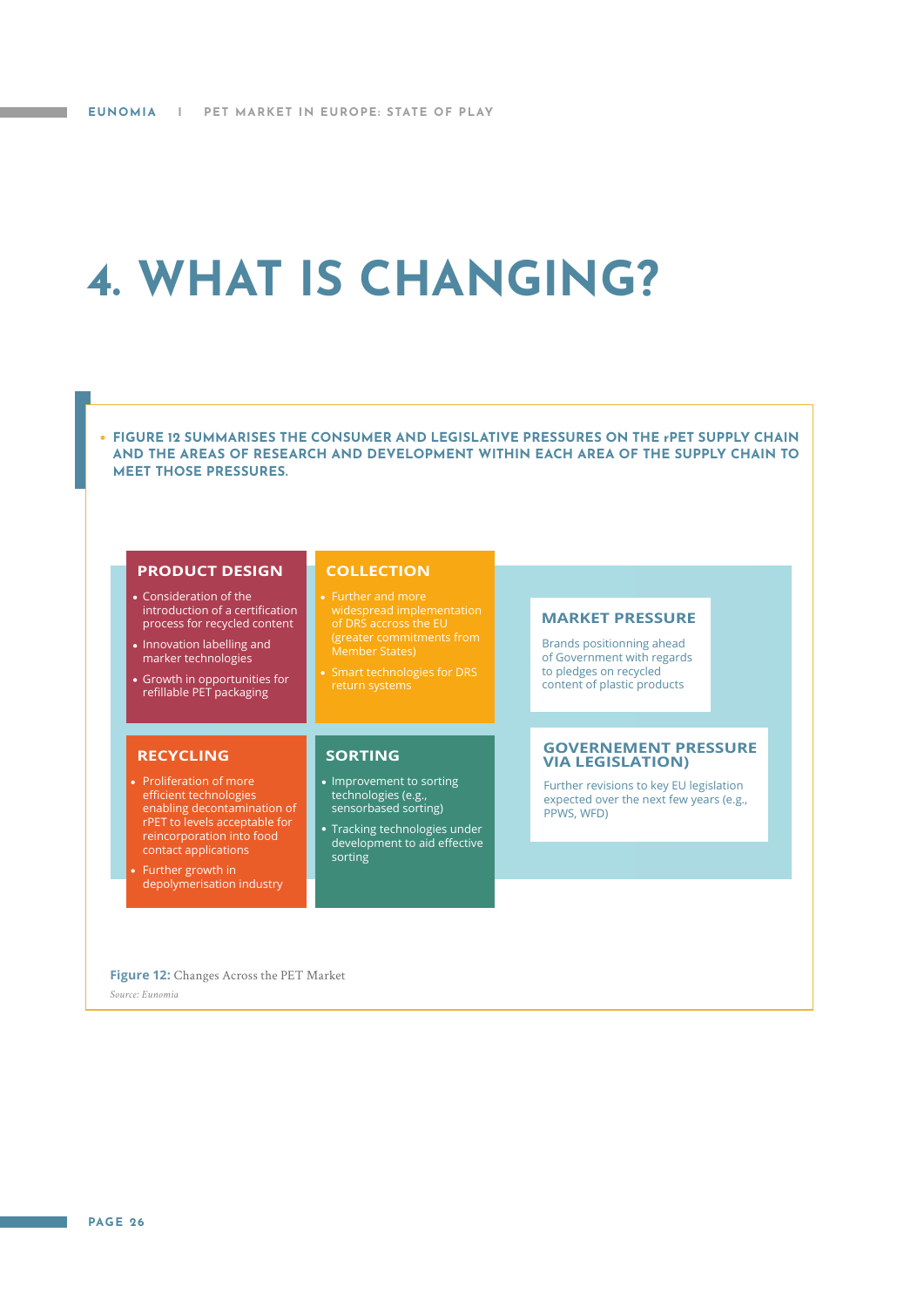### <span id="page-26-0"></span>**LEGISLATION**

In the following section, the key changes to the PET landscape are explored, focussing on legislative and technical developments within the market.

The following legislation has resulted or will result in changes to both the collection and sorting of plastic for recycling within the EU27:

- **•** The 2018 revision to the Packaging and Packaging Waste Directive (PPWD) established within European law, a 50% target for the recycling of plastic packaging by 2025, rising to 55% by 2030.
- **•** The PPWD references the amended Waste Framework Directive (WFD), which requires in Article 8a, that the producer responsibility schemes cover the full net costs of the separate collection of packaging (including for the clean-up of litter), and that the fees charged to producers are modulated according to one or more of a range of criteria, including recyclability.
- **•** In addition, Directive (EU) 2019/904 (the so-called Single-Use Plastics (SUP) Directive) introduced in 2019, set a collection target for beverage bottles of 77% by 2025, rising to 90% by 2029. The Directive also introduced mandatory recycled content requirements for PET beverage bottles of 25% by 2025 and 30% by 2030.
- **•** The changes in the Basel Convention and subsequent amendment of the EU Waste Shipment Regulation could have a relatively limited impact on the PET recycling activities in the EU. For Intra-EU shipments the new green listed code is EU3011 and a limit of 6% of non-polymeric impurities were agreed by the Member States in their Correspondents Guideline No 12 16, which PET waste bales would tend to comply with. For shipments to the EU27 of PET waste bales the situation is less clear cut as B3011 would be the green listed entry

and have a limit of 2% non-polymeric impurities along with additional requirements on which polymers may be present in the waste shipment.<sup>17</sup>

**•** A new draft of Regulation 282/2008 on recycled plastic materials and articles intended to come into contact with foods, introduces requirements for collection stating that plastics must come from separate collection for recycling which is designed to minimise contamination of the collected waste. Additionally, it establishes requirements on certification of quality assurance of collection and pre-processing. The scope of the new regulation is further enlarged to cover a broad range of recycled plastics and defines an approval path for novel technologies. In addition, two technologies (i.e., PET mechanical recycling and closed loop) were identified as suitable for leading to a fast-track authorisation procedure for new applications.

In 2018 the European Commission published its 'Strategy for Plastics in a Circular Economy', announcing within its vision statement a fourfold increase in sorting and recycling capacity for plastics from 2015 to 2030, inviting voluntary commitments and pledges from industry groups across the supply chain.

In light of the average recycled content targets within the SUP Directive and the above urge by the Commission, beverage producers and brands have made a range of commitments and goals to incorporate recycled content within their bottles, and a number have introduced products containing up to 100% recycled content.18 This ensures a growing level of demand for food-grade rPET for bottle-to-bottle recycling, which (unless producers import rPET) also requires a corresponding increase in tonnages collected and sorted for recycling.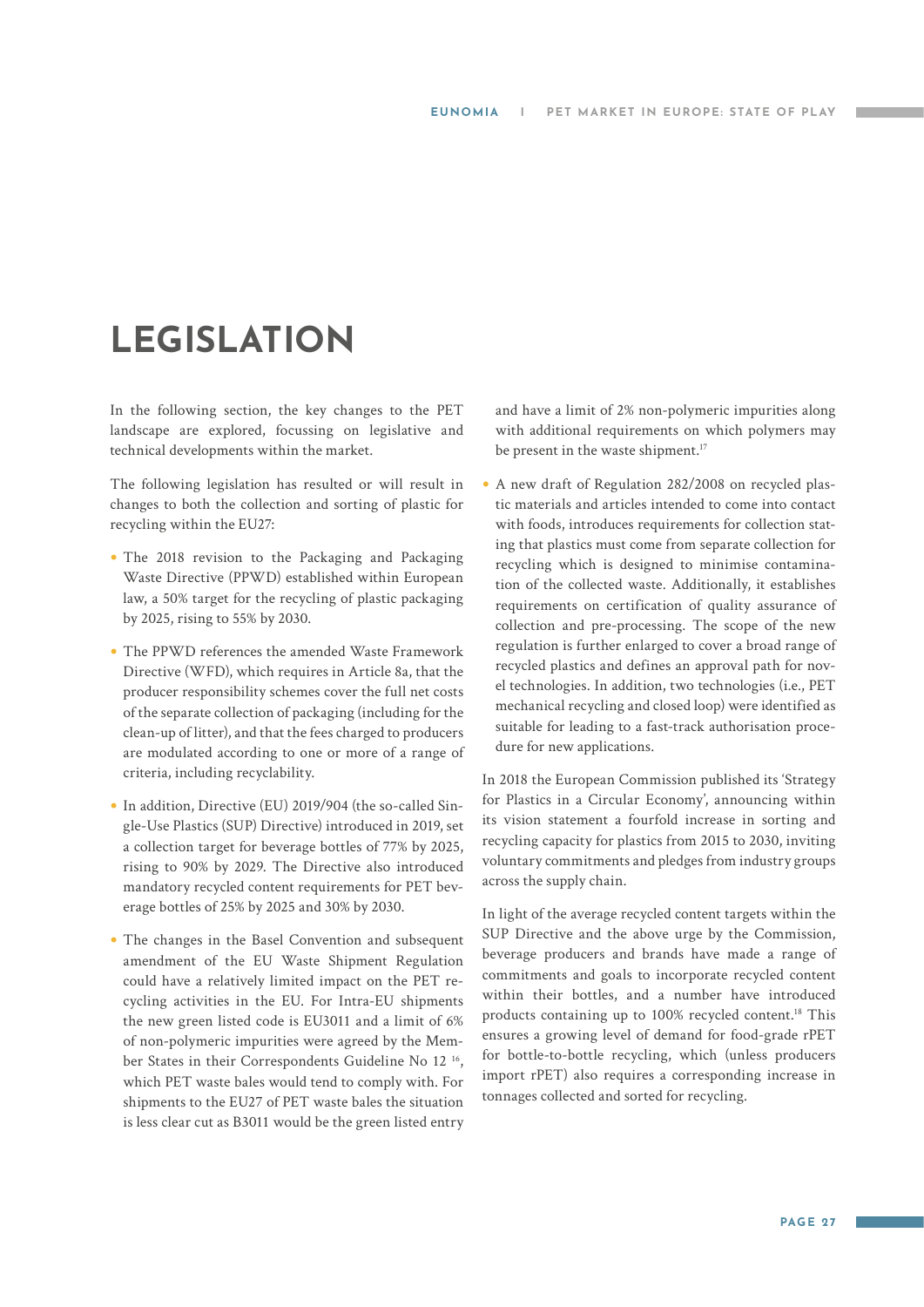### <span id="page-27-0"></span>**REFILLABLE PET BOTTLES**

The amount of goods placed on the market in Europe that are packaged in reusable packaging is relatively low at present. Refillable glass bottles are already a common practice in the HORECA (hotels, restaurants and cafes) sector and is increasing in retail. The revisions of the Packaging and Packaging Waste Directive could lead to policies intending to result in movements away from single-use packaging to reusable packaging.

A well-established refillable system exists in Germany which is described in the case study below. While refillable glass bottle systems exist in other European countries, they are at a much smaller scale than Germany, and there is generally a lack of data available.

**Box 1:** German Case Study: Refillable PET Bottles

Germany has a long standing refillables system not only in the HORECA segments but also for private consumers. Although the market share for refillable beverage containers in Germany has steadily reduced since the 1990s, it still has a significant share (41.8% of the overall beverage market in 2019). Germany uses both glass and PET bottles in refillable formats across a range of beverage types and refillable PET bottles have a similar market share to glass refillable bottles across water and soft drinks but have no real market presence in the largest market for refillables which is beer.

This case study focuses on trends in the mineral water sector in Germany. The market share for reusable PET has reduced since 2015, but it has remained reasonably static at around 15% between 2018 and 2020. However, during the same period the market share for single-use PET bottles reduced while the market share for refillable glass bottles is increasing.



**Figure 13:** Market share developments by material and system in Germany 2018-2020 (water segment)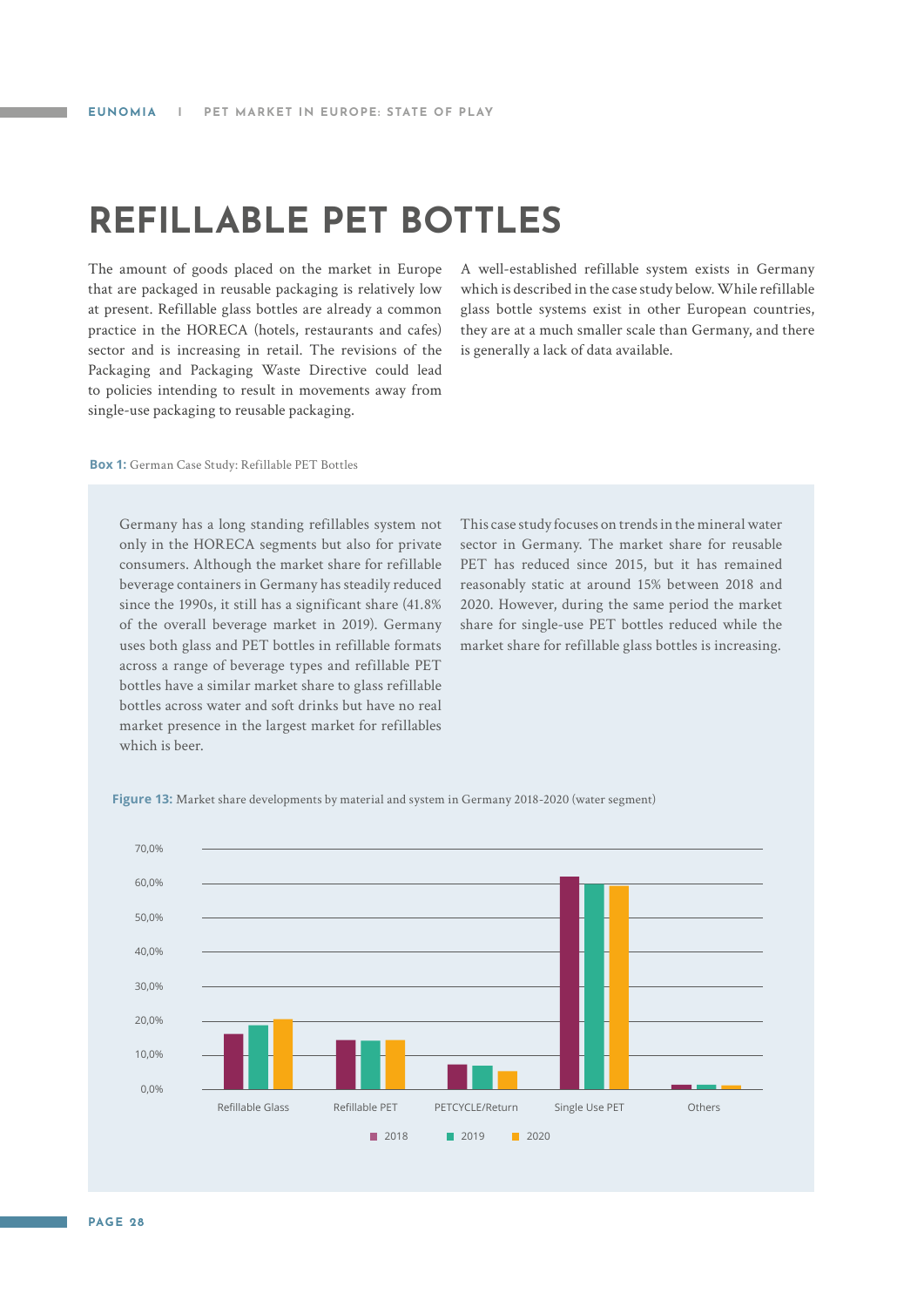Due to their repeated use, refillable PET bottles need to be more robust than their single-use counterparts. In Germany, a 1 litre reusable bottle is typically around 60 grams whereas their singleuse counterpart weighs typically between 20 and 24 grams. Genossenschaft Deutscher Brunnen (GDB, a procurement and sales cooperative of the German mineral waters) states that their bottles use up to 30% recycled content.

GDB currently state that refillable PET bottles are reused up to 20 times. Some evidence-based life cycle assessments used figures of between 14 and 16 reuses although those assessments are relatively old (latest was published in 2000).

Figure 14 shows the market share for refillable bottles in the non-alcoholic segment in Germany declining over the years. This is thought to be driven by the increased presence and market dominance of discounters, who due to lack of storage space exclusively sell single-use bottles.

**Figure 14:** Market share of refillable and single-use bottles in the non-alcoholic bottle segments, Germany

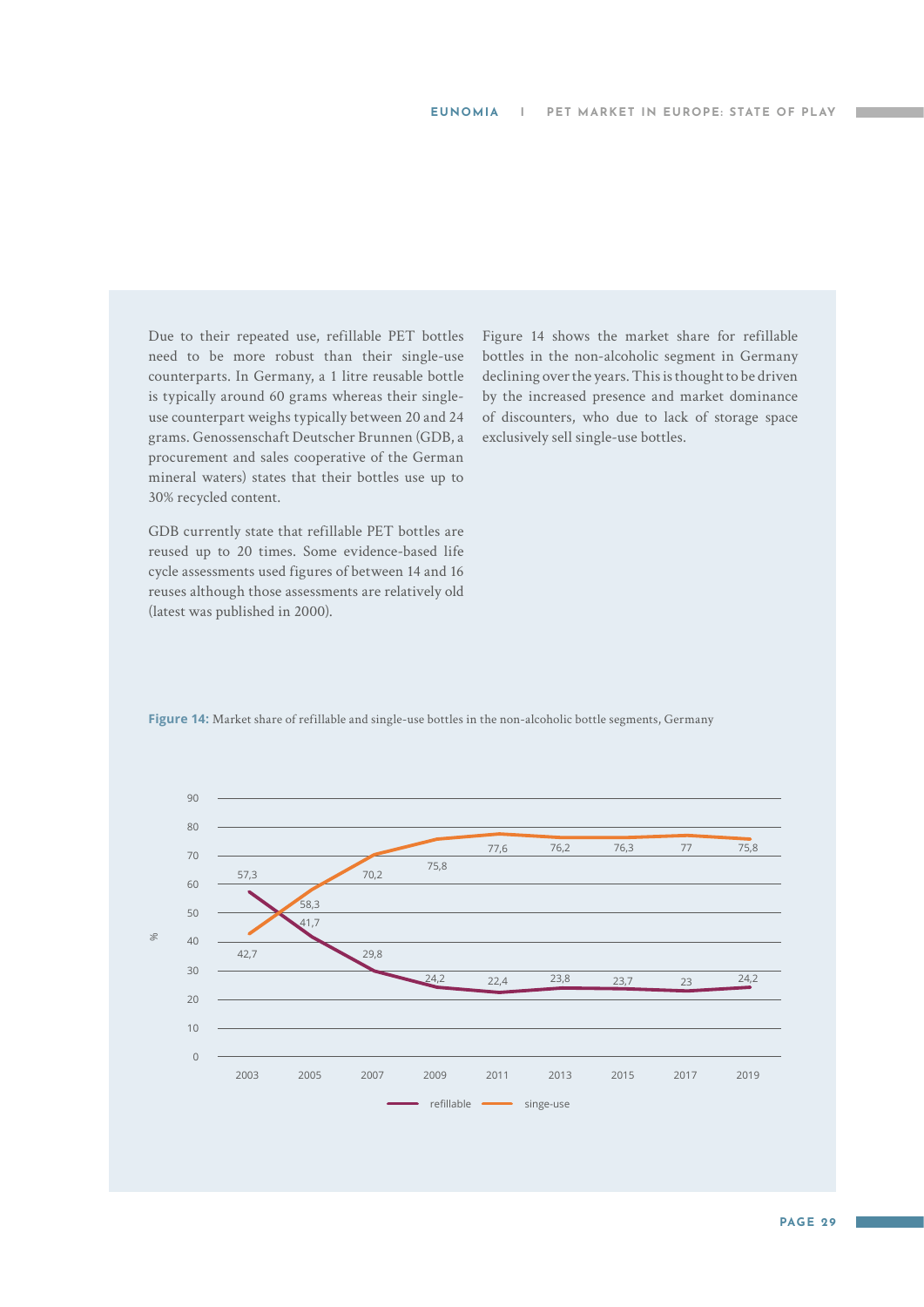A number of other European countries have refillable container systems for beverages, however, there has been a similar or even more significant decline to that in Germany over the past decades.<sup>23</sup> In some countries, such as UK and Ireland, refillable beverage bottle systems have ceased to exist completely.<sup>24</sup> It is not clear what exactly has driven the decline. Likely reasons could include cost, convenience, transport distances, or lack of storage at retail. While the German case study above offers an example of how refillable beverage containers can work within a market, the feasibility of a refillable bottle system in other countries needs to be evaluated on a case-by-case basis.

Across Europe, a number of lifecycle assessments (LCAs) have been commissioned over the years to identify the environmental impacts of bottles in different beverage segments, comparing bottle materials and collection systems. There is currently no firm consensus on which bottle format is indeed the most environmentally beneficial one, and the LCA outcomes highly depend on the defined system boundaries within the analysis, such as packaging size, material (including recycled content), transport distances and collection rates.25

A move to or expansion of a refillable beverage bottle system requires major changes and therefore large-scale investments to the existing supply chains. It is therefore vital that if policies aimed at increasing reusable packaging are put in place, that sufficient consideration and transition time is given to each Member State. Further work is needed to ensure a thorough environmental assessment on a case-by-case basis. Any future policy and design of a refillable bottle system needs to be well considered to take into the challenges of specific geographical areas, relating to transport, storage and wash and refill facilities. It needs to be ensured that sufficient consideration and time is provided to allow the right enablers to be set up.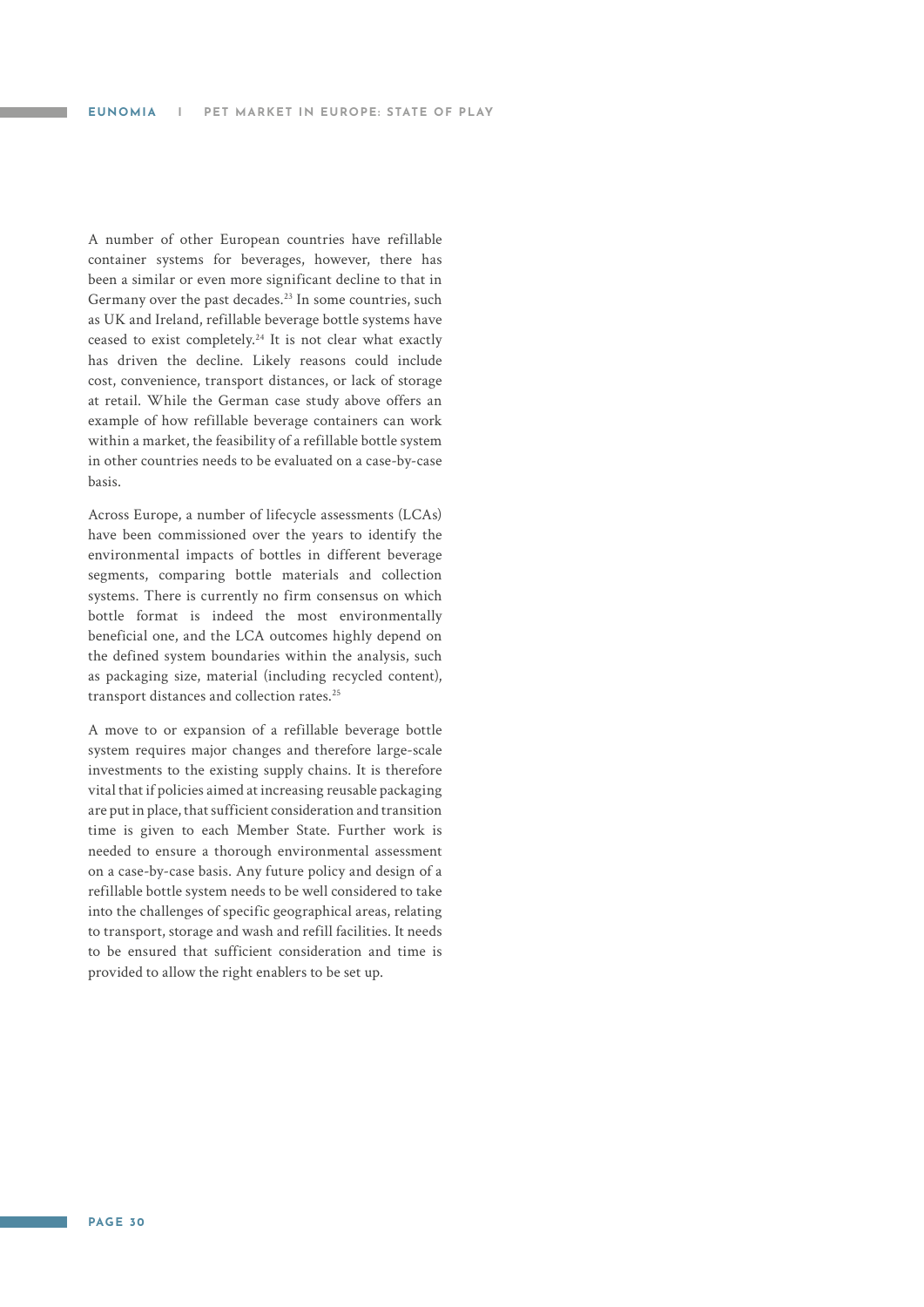### <span id="page-30-0"></span>**COLLECTION: FURTHER IMPLEMENTATION OF DEPOSIT RETURN SCHEMES**

Targets for collection are becoming increasingly ambitious. The Single-Use Plastic Directive (SUPD) requires Member States to separately collect 77% of SUP bottles with caps and lids by 2025 and 90% by 2029. Whilst outliers (e.g., Belgium) have indicated that it might be possible to achieve satisfactory collection rates without DRS, most nations have recognised the need to implement DRS and it is widely considered the only way to meet separate collection targets for plastic beverage bottles by 2029. Furthermore, DRS has proven to result in a cleaner waste stream, free from the level of contamination experienced in mixed collection. This translates to an increase in the quality of the recycled output created.

Currently, eight EU Member States as well as Iceland and Norway have implemented DRS. A further 11 EU Member States, the UK and Turkey have taken the political decision to implement before 2025. Another six EU Member States are in discussion regarding DRS whilst the status of two countries (Italy and Luxembourg) is currently unknown. Table 5 displays the current status of DRS discussions in the EU27+3 at the time of writing, Figure 15 includes further detail.

**Table 5:** Status of DRS Discussions in European Countries *Source: EPA Network29 , NMWE, TOMRA*

| <b>POLITICAL</b><br><b>DRS</b><br><b>ESTABLISHED<sup>26</sup></b><br><b>DECISION TAKEN27</b> |      |                                             | <b>DRS IN</b><br><b>DISCUSSION</b> | <b>CURRENTLY</b><br><b>UNKNOWN</b> |                   |
|----------------------------------------------------------------------------------------------|------|---------------------------------------------|------------------------------------|------------------------------------|-------------------|
| <b>ICELAND</b>                                                                               | 1989 | <b>IRELAND</b>                              |                                    | <b>BELGIUM</b>                     | <b>ITALY</b>      |
| <b>DENMARK</b>                                                                               | 2002 | <b>SCOTLAND</b>                             |                                    | <b>FRANCE</b>                      | <b>LUXEMBOURG</b> |
| <b>SWEDEN</b>                                                                                | 1984 | <b>LATVIA</b>                               | 2022                               | <b>SPAIN</b>                       |                   |
| <b>NORWAY</b>                                                                                | 1999 | <b>ROMANIA</b>                              |                                    | <b>SLOVENIA</b>                    |                   |
| <b>FINLAND</b>                                                                               | 2008 | <b>TURKEY</b>                               |                                    | <b>BULGARIA</b>                    |                   |
| <b>ESTONIA</b>                                                                               | 2005 | <b>MALTA</b>                                |                                    | <b>CZECH REPUBLIC</b>              |                   |
| <b>LITHUANIA</b>                                                                             | 2016 | <b>HUNGARY</b>                              |                                    |                                    |                   |
| <b>CROATIA</b>                                                                               | 2006 | <b>GREECE</b>                               | 2023                               |                                    |                   |
| <b>GERMANY</b>                                                                               | 2003 | <b>POLAND</b>                               |                                    |                                    |                   |
| <b>NETHERLANDS28</b>                                                                         | 2005 | <b>PORTUGAL</b>                             | 2024                               |                                    |                   |
| <b>SLOVAKIA</b>                                                                              | 2022 | <b>ENGLAND, WALES,</b><br><b>N. IRELAND</b> |                                    |                                    |                   |
|                                                                                              |      | <b>AUSTRIA</b>                              |                                    |                                    |                   |
|                                                                                              |      | <b>CYPRUS</b>                               | 2025                               |                                    |                   |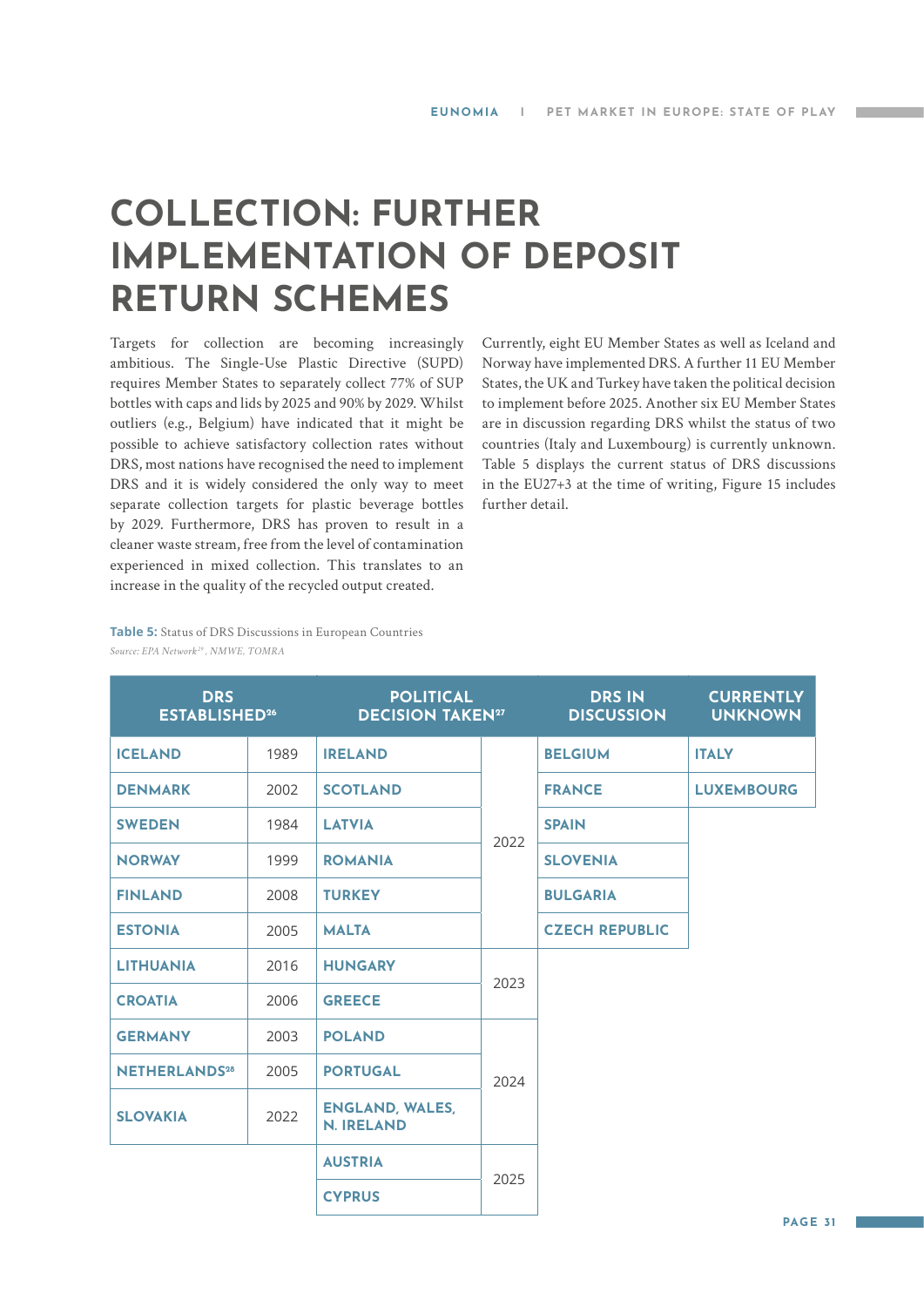#### **FIGURE 15:** Status of DRS Discussions in the EU27+3 *Source: Eunomia*



It is important to note that whilst target implementation dates have been included for the countries listed to have taken the political decision to implement DRS, these are often subject to change and delays. Additionally, different sources often identify slightly different implementation dates.

Countries that have implemented DRS systems tend to achieve relatively high collection rates, typically above 80% as is shown in Figure 16.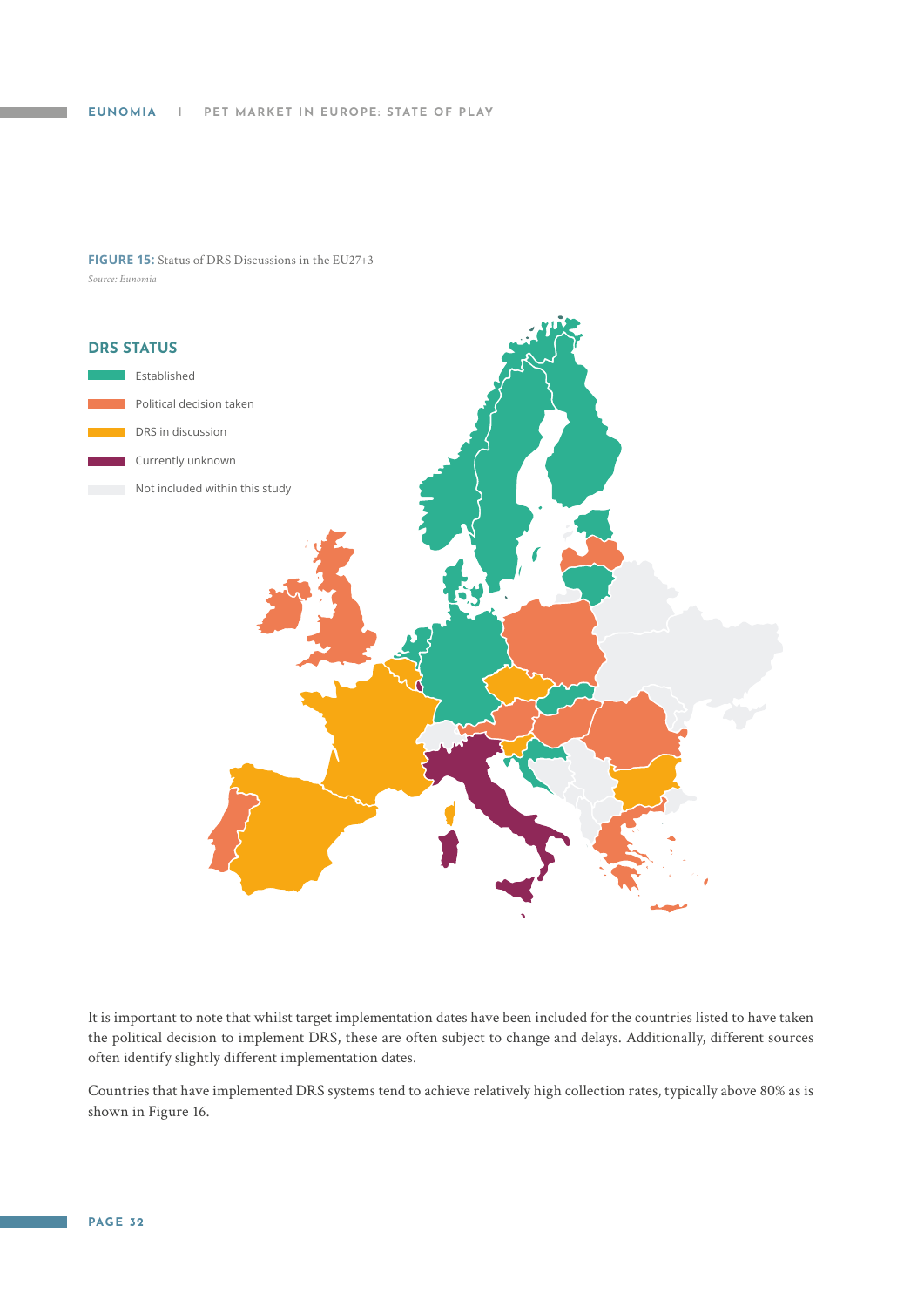

#### **FIGURE 16:** PET Collection Rates Across Countries with DRS Systems that Include PET *Source: PRE30*

PET Collection Rate

To better understand a range of different approaches to DRS, representatives from five Member States were interviewed regarding the status and progress within their nation. In the following sections, Belgium, Estonia, Poland, Portugal, and Slovakia have been explored as case studies. During the interviews and subsequent additional research, the following topics were explored:

- Rationale behind investigating DRS as an appropriate instrument for increasing collection and recycling rates for beverage PET;
- General attitude towards DRS;
- Challenges faced during initial discussions, scheme design, setup, and implementation; and
- Benefits experienced as a result of implementing DRS (if applicable).

The selected countries and their current status of DRS implementation can be seen in Figure 17 alongside current collection rates.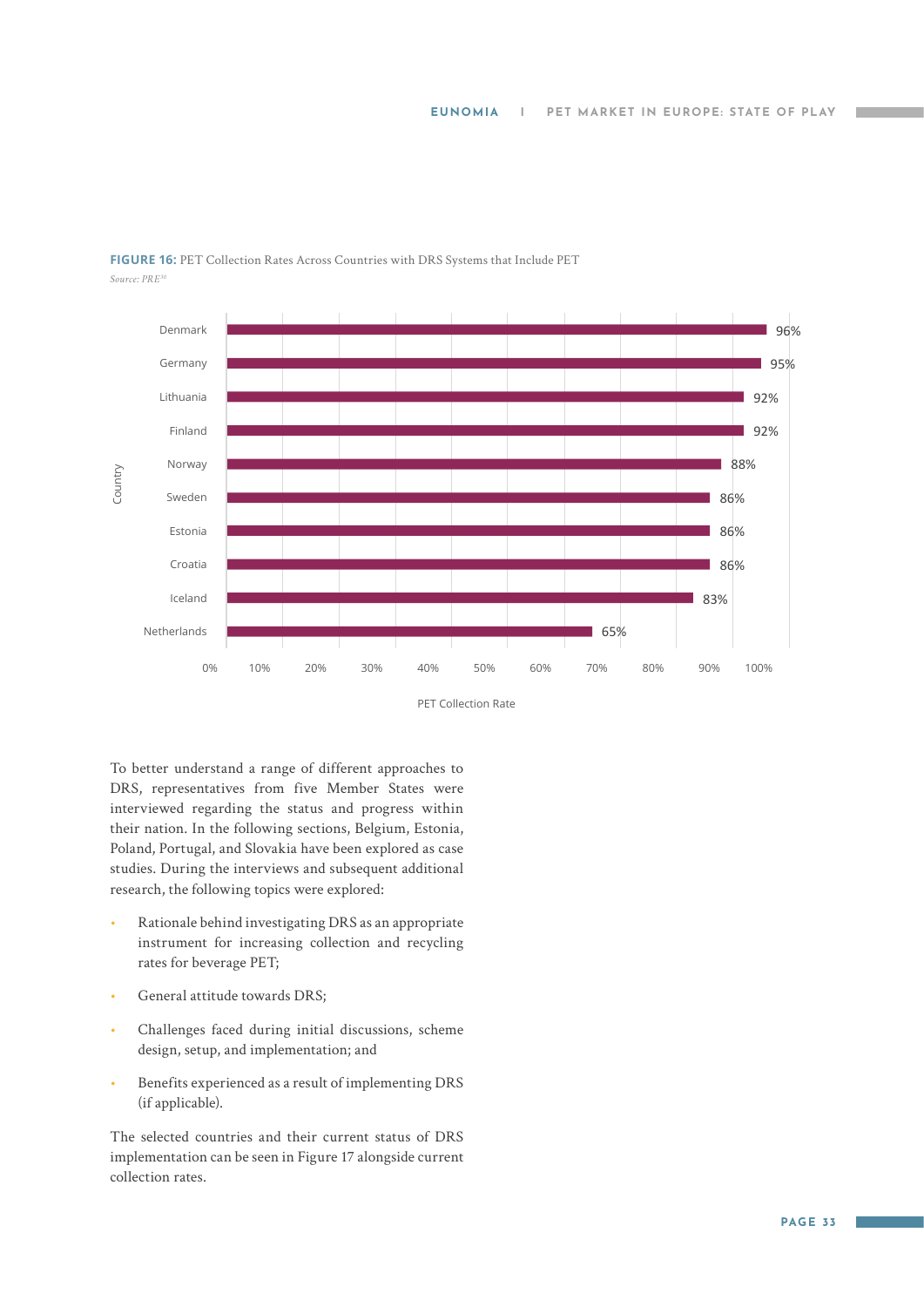#### **FIGURE 17:** The Four Generic Stages of DRS Implementation *Source: Eunomia; \* Slovakia's collection rate is measured prior to DRS implementation*



In the following sections, the findings from the Member State interviews and supporting research have been explored and the key messages summarised.

#### **BELGIUM**

- DRS Status: DRS in discussion
- DRS implementation date: N/A
- PET collection rate: 92% 31
- PET bottle deposit value: N/A

Belgium is historically one of the best performing countries in terms of collection rates for PET bottles, with current rates at 92%. The suggested key to achieving these high collection rates is a uniform collection system across the whole country. With high collection rates, DRS had previously not been a serious consideration for Belgium. However, according to industry experts there is a strong push from recycling networks promoting it as a solution for addressing littering. Additionally, the Belgian government

has committed in the Belgian federal coalition agreement, to launch an investigation into whether incorporating a deposit scheme within the packaging tax is desirable.<sup>32</sup> In 2019, a pilot scheme collecting cans and plastics was implemented in Brussels.<sup>33</sup>

Political urgency to implement DRS is currently relatively low. Whilst Belgium has been classified here as "DRS in discussion", public conversations concerning its execution have been minimal. This, coupled with the country's already high collection rates, leave progress towards DRS in Belgium limited. Furthermore, PROs believe that the implementation of a new system may cause significant challenge whilst bringing little benefit. General attitudes among representatives is that existing EPR systems are able to meet all relevant packaging waste targets.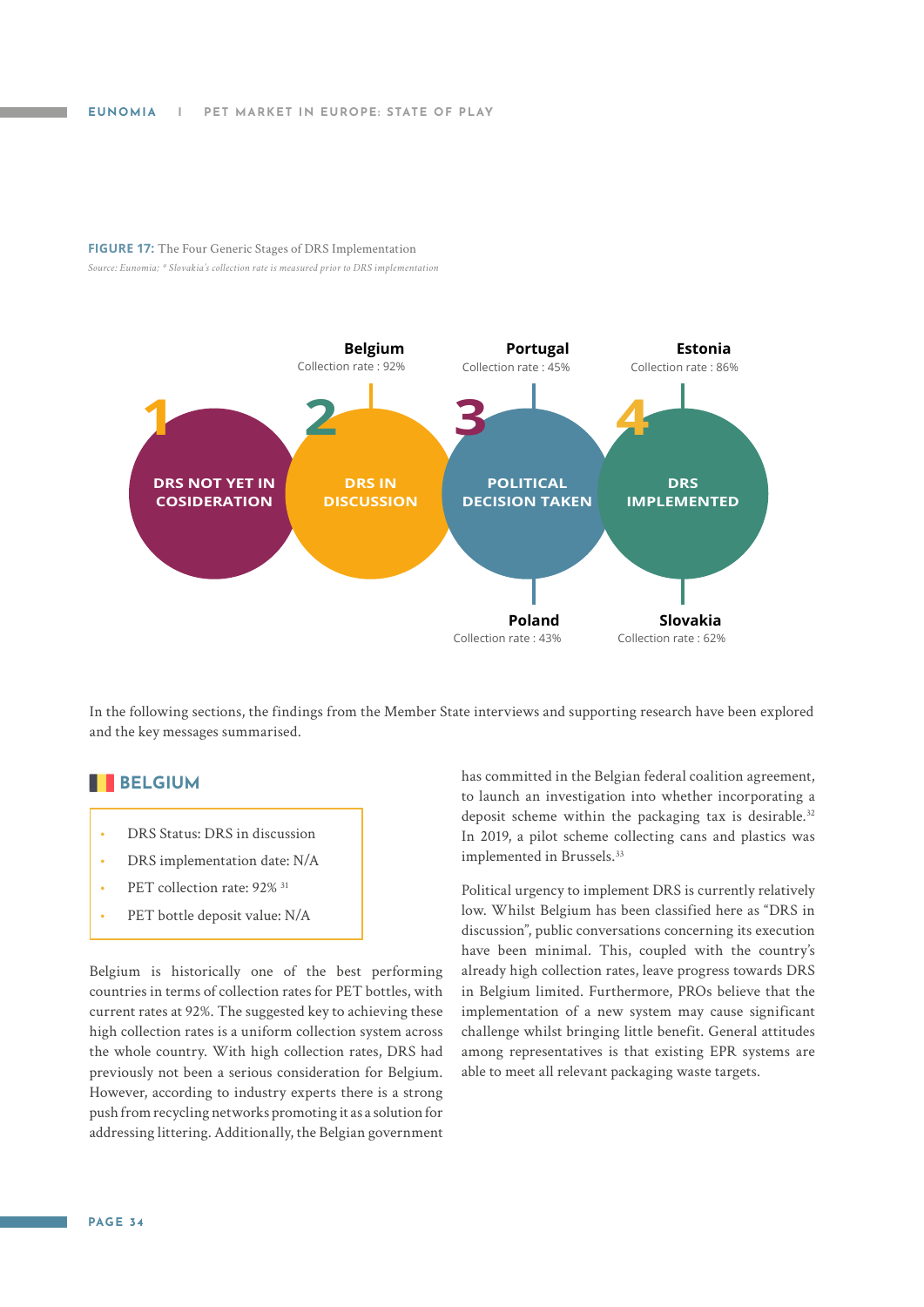#### **POLAND**

- DRS Status: Political Decision taken
- DRS implementation date: 2024
- PET collection rate:  $43\%^{34}$
- PET bottle deposit value: TBC

With PET collection rates at 43%, Poland requires significant progress in order to meet the SUPD collection target of 90%. Whilst PET collection rates are low relative to many other Member States, Poland has successfully implemented effective collection systems for other material streams. For example, the country's glass bottle DRS consistently achieves return rates of 95%.

As a result of the need to improve PET collections, coupled with the success experienced with glass DRS, Poland began discussion regarding PET DRS in 2017. A Deloitte report examined the economic impacts of implementing DRS, concluding that it would come with significant cost.<sup>35</sup> As a result, DRS was originally labelled low priority for the Polish government.

Following introduction of the EU Single Use Plastic Directive, increased importance has been placed on the collection and recycling of PET. This appears to have caused Poland to re-examine DRS as a potential solution.

According to our expert interviews, rPET producers in Poland have become increasingly interested in DRS to boost recycled content in bottles. The Polish government published its plans for a DRS recently, and provisions in law may be established as early as middle of 2022. The government recognises the need for an ample transition period, which means that the actual implementation of DRS may not be until 2024.

While all stores will be required to charge a deposit, smaller (<100m2) establishments are not required to take back bottles due to their lack of storage space. It is envisioned that the DRS will cover PET beverage bottles for up to 3 litres and glass bottles for up to 1.5 litres. An inclusion of aluminium cans is currently not planned.<sup>36</sup>

#### *<b>B* PORTUGAL

- DRS Status: DRS agreed and implementation in progress
- DRS implementation date: 2023
- PET collection rate: 44.6%
- PET bottle deposit value: €0.15 (during pilot study)

Following parliamentary discussions, in 2018 Portugal enacted a mandate to implement systems to encourage deposit and return of beverage packaging for plastics, glass, ferrous metals and aluminium.39,40 It was proposed that a pilot project would take place between 2021-2022 and full implementation would occur in 2022. Due to political delays, upcoming municipal elections, and the lack of enforcement of the legislation, the implementation is now expected to be delayed until 2023. Major PROs perceive 18-24 months as a realistic timeframe for implementation.

Municipalities are still in opposition of a DRS system, as they believe it would disrupt current operations, and are concerned about a reduction in income if good quality recycled material is lost to DRS. They believe they can meet recycling targets using current methods, and state a lack of evidence in the decision-making process for implementing DRS. However, their current collection rate of 44.6% is far below that being achieved by other DRS systems. The inclusion of glass in the DRS system is a major point of debate, as industry experts believe its inclusion will have a disproportionate effect on the cost of the DRS system. On the other hand, NGOs advocate for the inclusion of all material, stating the environmental impact and carbon footprint of glass as major reasons for doing so.

Additionally, PROs face the challenge of reporting to both an EPR and a DRS scheme in cases where they are dealing with multiple packaging types for their clients (for example snack packaging for EPR and plastic bottles for DRS) and are worried about the additional administrative burden of doing so. Overall, interviewed experts estimated that DRS may be significantly (up to three times) more expensive than the current recovery systems.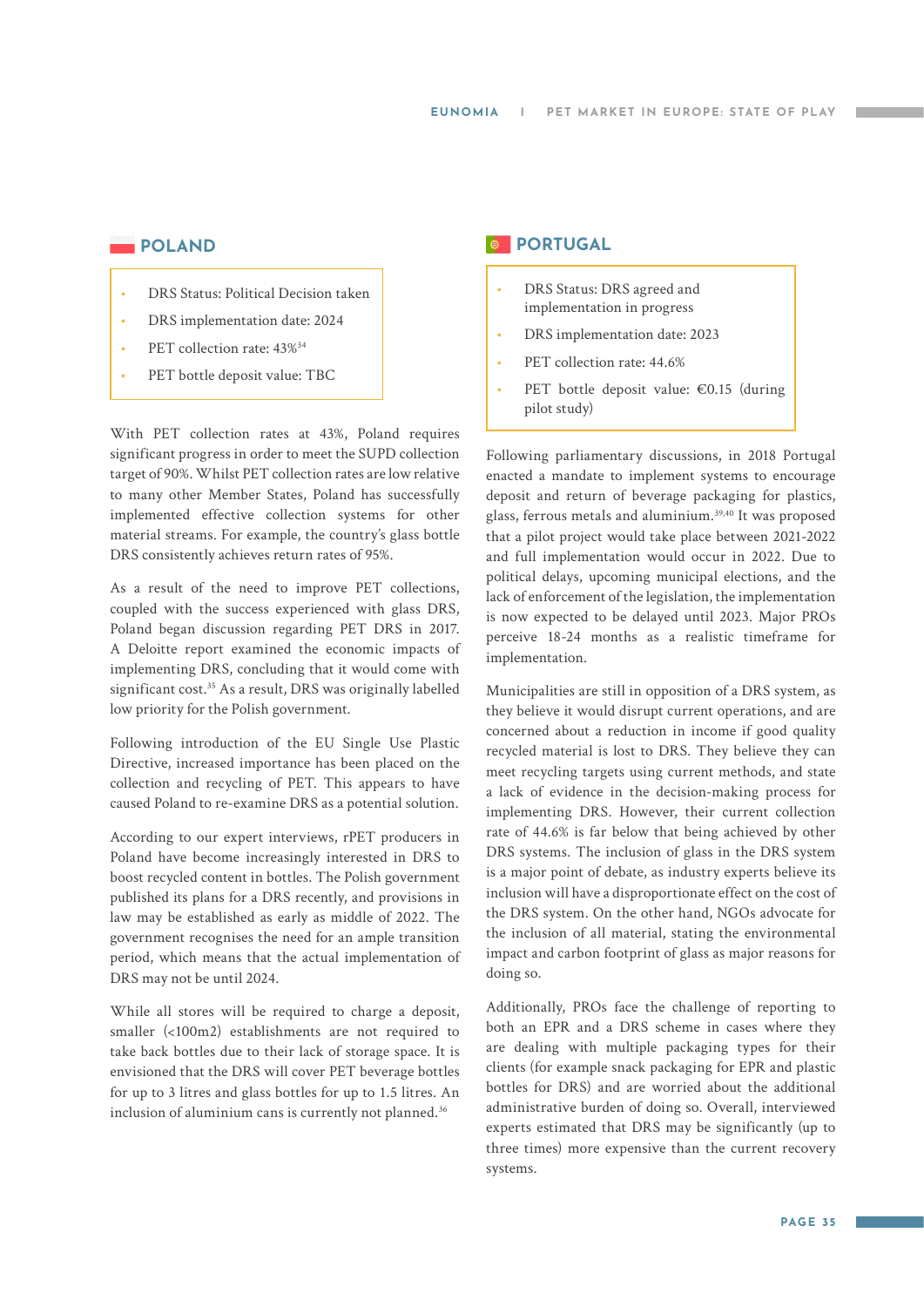#### **B** SLOVAKIA

- DRS Status: Dull DRS implemented
- DRS implementation date: 2022
- PET collection rate: 62%<sup>41</sup>
- PET bottle deposit value:  $\epsilon$ 0.12<sup>42</sup>(proposed)

Slovakia currently (reported prior to DRS implementation) has a collection rate for PET of approximately 62%. Whilst it has had in place a deposit scheme for glass bottles since 2003, DRS for plastics did not become a serious topic of discussion until late 2018, where ministers commissioned the Slovakian Institute for Environmental Policy for a case-study into the implementation of DRS in the country. This was largely driven as a response to the European Union's 90% plastic collections targets.

In the summer of 2018, the Institute for Environmental Policy was tasked with preparing a cost-benefit study on the implementation of DRS. With strong political backing, a law was passed by the National Council in September 2019 mandating DRS implementation. Following the legislation, a deposit return administrator was founded in March 2021, and is responsible for the creation, financing, and the co-ordination of DRS system, with the target of implementation in just 10 months (January 2022). This has caused several logistical and administrative challenges, with 18-24 months suggested as a preferable timeframe for implementation.

The implementation model was inspired by Scandinavian countries, as well as Estonia and Latvia, who were seen to have similar consumer attitudes and behaviours towards collection systems. Consultation with these existing schemes was stated as point of learning in developing the DRS system. Despite the short timeframe for implementation - leading to compromises in the coverage of the DRS system - the Slovakian DRS administrator expects the DRS system to outperform its target of 60% return rates in 2022.

DRS initially raised concerns by producers, retailers and local authorities prior to the law being passed. According to experts, producers were concerned with the financial cost associated with DRS. On the other hand, retailers

were concerned with the additional logistics associated with DRS, and hence increased costs. Additionally, local authorities were hesitant in supporting a DRS system, amidst concerns about meeting their recycling targets with large amounts of high-value plastic removed from their collection streams.

In addition to the above stakeholders, support from the public was identified as a potential major challenge to successful implementation. In the Slovakian DRS system, collection points are only mandatory in big stores, meaning that public support leading to voluntary implementation is crucial to meeting targets. In 2020, a large campaign promoting the DRS system garnered large public support, ahead of full implementation in January 2022.

As of January 2022, Slovakia has officially implemented the DRS system.

#### **ESTONIA**

- DRS Status: Full DRS Implementation
- DRS implementation date: 2005
- PET collection rate: 85.6%<sup>43</sup>
- PET bottle deposit value: €0.10<sup>44</sup>

Estonia is one of the earliest adopters of DRS, having implemented its system in 2005. The process began in 2003-04 when the Minister of the Environment of the Baltic States agreed that DRS should be introduced to aid waste management, when Estonia became the earliest adopter of the system in the region. In the first year of introduction, Estonia was able to achieve a PET return rate of 70.2%, amidst a transition period for breweries and retailers. By 2010, the PET return rate had reached 91.5%. Since 2005, Estonia have twice increased the deposit value for packaging in attempts to increase return rates. The deposit value started at €0.06 and increased to €0.08 and €0.10, which has correlated with increased deposit rates. Initially, the main incentive for consumers was the return of their deposit value, however over time, media campaigns have increasingly focused on the environmental benefits and sustainability of DRS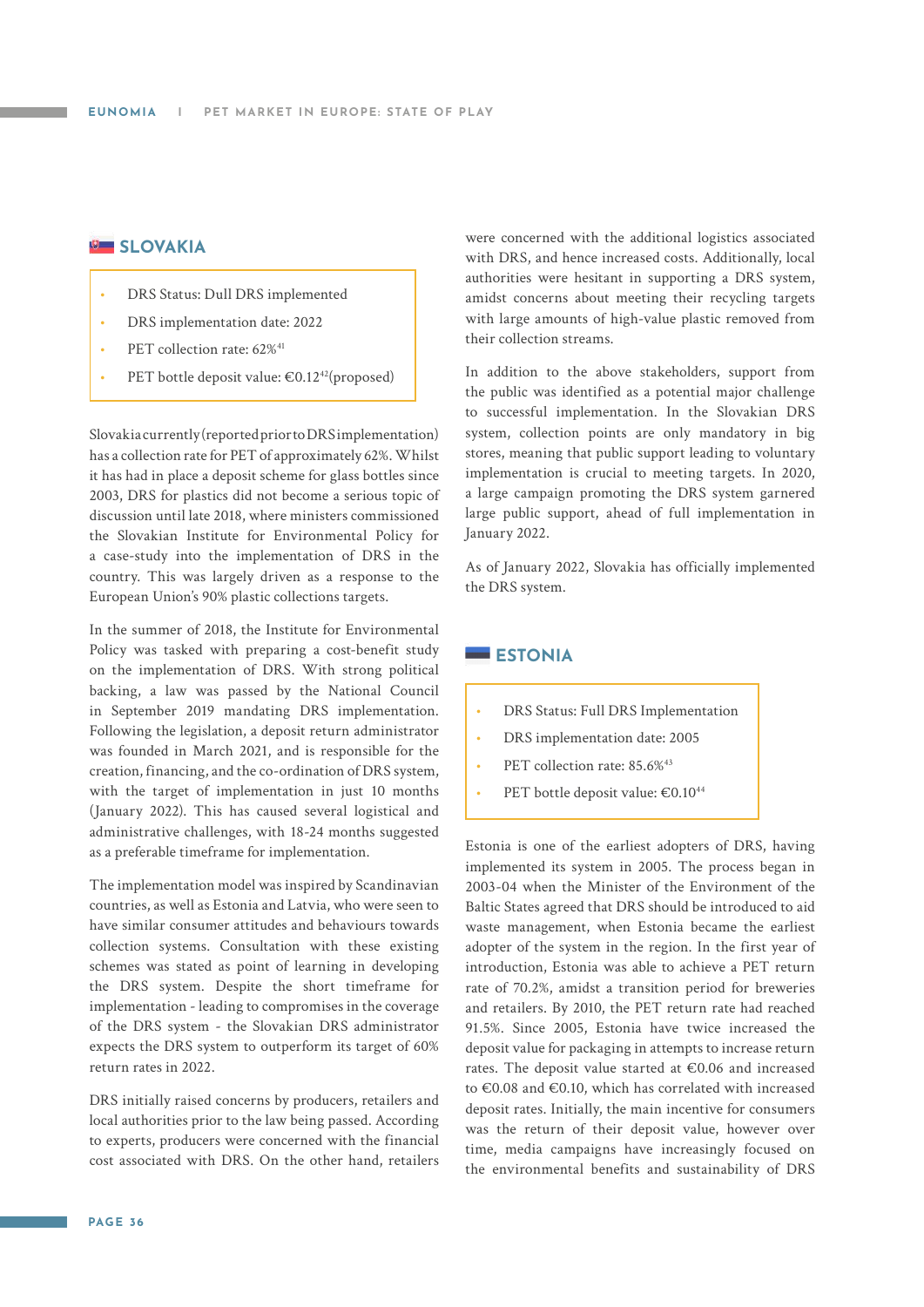<span id="page-36-0"></span>systems. This line of messaging is seen as a more effective way of influencing consumer attitudes and working towards achieving 90% collection rates.

Previously, the main challenges faced by Estonia's attempts to introduce DRS were retail reluctance and consumer awareness. In 2005, very few countries had an operational DRS system, meaning understanding of the mechanics and the benefits of DRS were very limited. According to industry experts, awareness campaigns played a large role in increasing acceptance across stakeholders.

In working towards achieving higher collection rates, the current focus is to keep packaging return points both clean and pleasant for consumers and motivating return point owners such as retailers to do so. The perception of the cleanliness of the return points is seen as one of the barriers preventing the final 10-15% of the population who still do not regularly return packaging.

## **SORTING**

Provided the economic benefit is clear, existing sorting technologies are largely capable of overcoming issues surrounding the adequate sorting of waste. Ongoing R&D continues to develop the speed and accuracy of automated sorting equipment such as visual identification systems (VIS) and Near-Infrared (NIR) technologies. This is supported by machine learning and AI algorithms to replicate or support the decisions of manual pickers.

In addition to optical waste identification processes, tracking technologies are also under development that may allow waste to be tracked through a system and sorted more efficiently. Chemical tracers, digital watermarking, and smart labels are all being explored as ways of conveying important material and product information. Chemical tracers and digital watermarks tag items by introducing machine-readable codes or identifiers onto a specific product.<sup>45</sup> Whilst these are not visible to the human eye, the right detection system on a sorting line can identify and decode the tag and use the obtained information to guide the products journey and sort it with significant accuracy.

In some emerging and more advanced approaches to waste tracking, optical identification processes are used in conjunction with tracking techniques, data analytics, mapping, and machine learning to further refine sorting ability.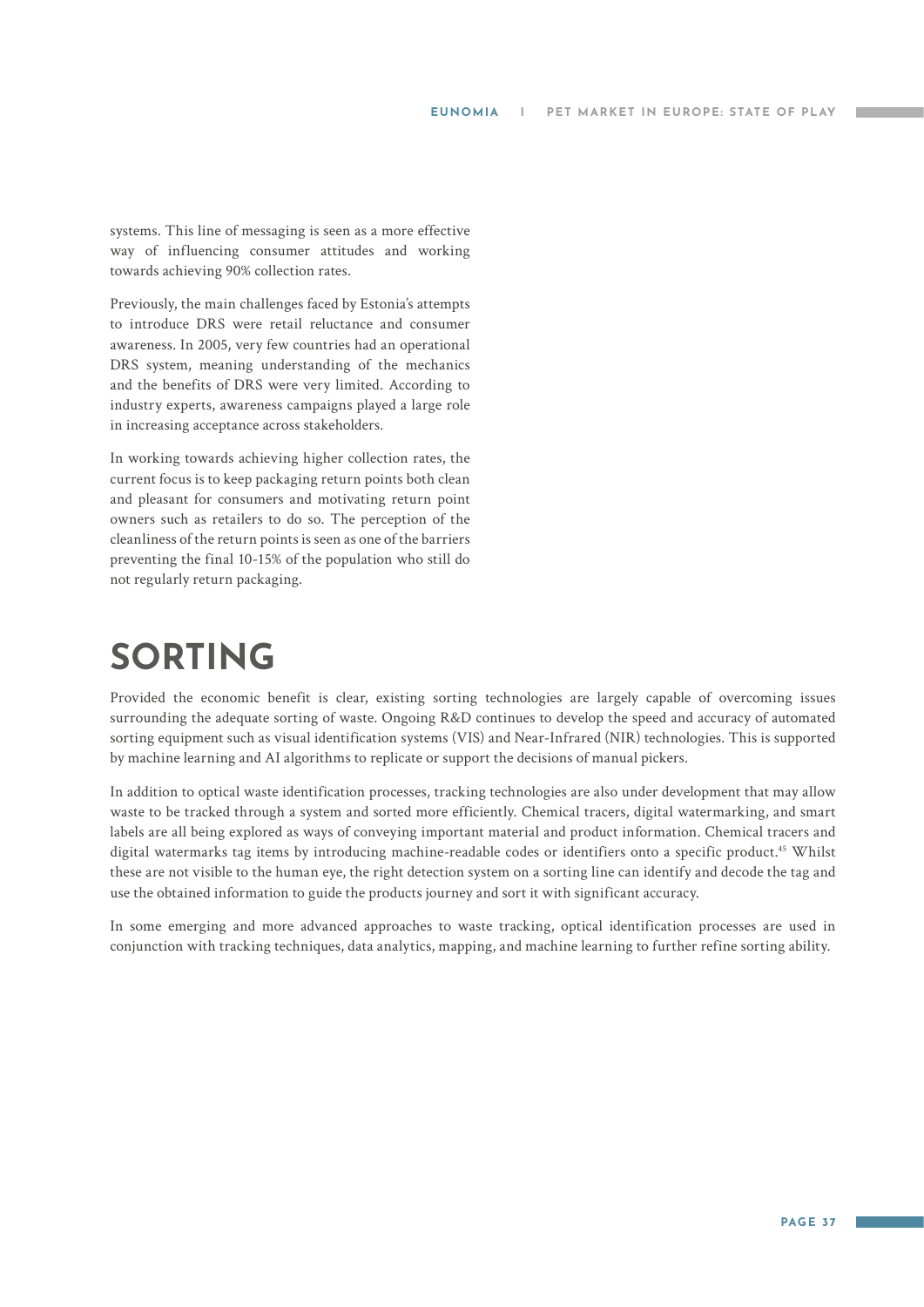## <span id="page-37-0"></span>**RECYCLING**

#### **MECHANICAL RECYCLING**

Mechanical recycling remains the primary end-of-life route for PET. The technology continues to experience incremental improvements as innovative separation technologies, cleaning processes, and filtration technologies are introduced. 'Super cleaning' has enabled decontamination of rPET to levels considered acceptable for incorporation back into food contact applications.

Whilst mechanical recycling can cause material degradation, research suggests that chain extenders, additives, and stabilisers can be used to improve the mechanical properties of rPET. Although initial research appears promising, long-term effects of such additives are not yet well understood and require further research before widespread implementation could be possible.7

#### **DEPOLYMERISATION**

Depolymerisation<sup>46,47</sup> is still a young industry (from a volume perspective) and is expanding the technologies which began in the early 1990's.

The plants treating PET waste in Europe are at various stages of development. Plants considered to have a technological readiness of either the "system is complete and qualified" or there is an "actual system proven in operational environment" are estimated to have a current input capacity of 68kt per annum of prepared post-consumer PET flake. They have demonstrated a range of processes, and the feedstock qualities (specifications) vary from process to process. This PET flake is derived mainly from, Type A (food grade, food use) and Type B (food grade, non-food use). A smaller number of the plants can take flake derived from Type C which is any other PET source. It should be noted at this point that there is a volume of collected PET waste, including industrial waste, that goes through chemical processing to become secondary products such as polyols, to be used in various outlets. This compliments the innovative process of circular depolymerisation processing in ensuring polyester waste is rejuvenated to new products.

The combined ambitions of are likely to result in a fast growth of this technology over the next few years. Some of this will be through expanding and building their own plants and some will come via offering licences for use of their technologies.48 It is reasonable to forecast that by 2025 there could be capacity for circa 350kt per annum of collected post-consumer PET flake into depolymerisation processes in Europe which would produce an estimated 345kt per annum of regenerated PET monomers or virgin quality PET resin. Depolymerisation gives a much higher yield of output versus input, in comparison to other comparable chemical recycling processes.

Challenges still exist in the development of the depolymerisation market which will need to be overcome if depolymerisation is to increase to its full potential:

- Certainty that recovered monomers and oligomers from depolymerisation can be used for "food grade PET". At present all vPET resin made in Europe complies to regulation EU 10/2011.
- The Innovations in the market need to lead to investment.
- A consultation for amendments to the Regulation 282/2008 on recycled plastic materials and articles intended to come into contact with foods was published in December 2021 and discussions are ongoing. As there is no clear outcome from this consultation at the time of writing, the role that chemical depolymerisation may play in providing recycled content for food contact packaging remains uncertain at the moment.
- Building high volume (cross-border) feedstock supply chains for non-traditionally recyclable post-consumer and post-industrial PET waste streams.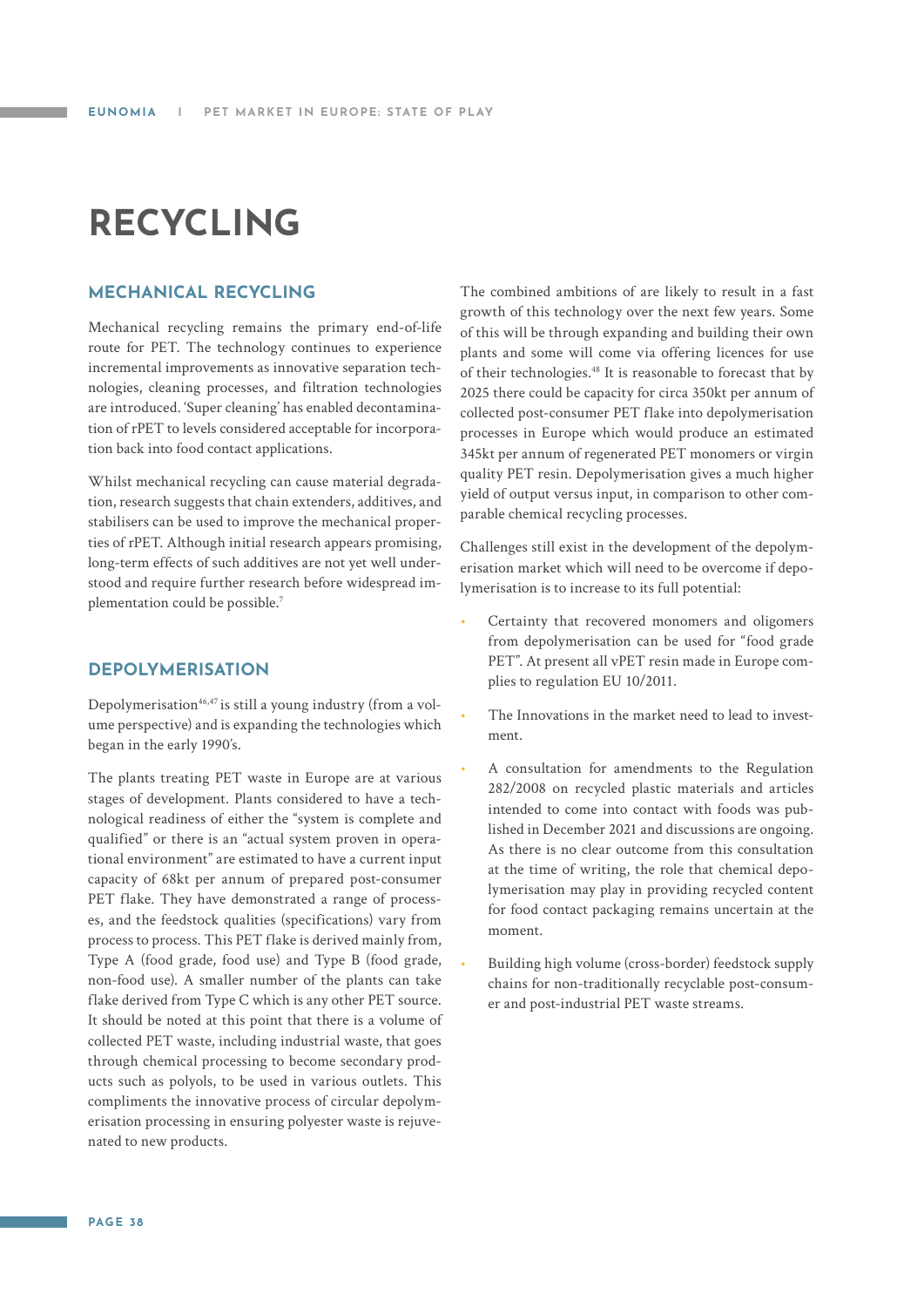## <span id="page-38-0"></span>**5. WHERE NEXT?**

- **• BY 2025, IT IS EXPECTED THAT 19 MEMBER STATES WILL HAVE DRS IN PLACE FOR PET BOTTLES.**
- **• ASSUMING THE 90% COLLECTION RATE IS TO BE MET, THE EU IS LIKELY TO REQUIRE AN INCREASE IN RECY-CLING CAPACITY OF AT LEAST ONE THIRD BY 2029.**
- **• THE PET PACKAGING SECTOR IS MOVING TOWARDS HIGHER LEVELS OF CIRCULARITY.**
- **• FURTHER SUPPORT, INNOVATION, AND MORE RO-BUST DATA SOURCES ARE NEEDED IN ALL AREAS OF THE PACKAGING VALUE CHAIN TO ENSURE PROGRESS AGAINST TARGETS IS ACHIEVED AND MEASURED.**

This section draws together our analysis of the current PET market and the key challenges facing recyclers in order to reflect on the future state of the market. This is set into the context of recent legislative changes and industry developments, and where/how the supply chain should focus its efforts in order to provide a robust view on the market as it continues to develop.

### **FUTURE STATE OF THE MARKET**

#### **DEMAND FOR PET IN PRODUCTS**

Plastic bottle consumption is expected to continue to grow, with average historic growth above 2% per year. Recycled content targets, if developed and applied to food packaging, could impact on volumes of food contact PET trays by shifting use from PP to PET. PET trays can be made with rPET, whereas currently there are no EFSA-approved processes for food-grade rPP from packaging.49 Note that whilst PEF (polyethylene furanoate), a bio-derived polymer substitute for PET, is expected to enter the market in 2023, it would be a contaminant in the existing PET stream.<sup>50</sup> The separate sorting infrastructure required and consumer demand to use material that actually does get recycled, make it unlikely that PEF will gain a strong foothold in the European beverage market. It is worth noting that in 2017, PEF was expected to enter the market by 2020. This expectation has since been delayed until 2023.<sup>51</sup>

#### **INCREASING COLLECTION RATES**

With the right support and frameworks in place, the amount and quality of collected and sorted PET is expected to increase substantially over the next decade. As explored in Section 4d, a rapidly increasing number of Member States are committing to introducing DRS within the next few years. In addition to the eight Member States, Norway, and Iceland with DRS already in place, a

further 11 (as well as the UK and Turkey) have preliminarily committed to introducing schemes by 2025. Of these, five Member States (and Turkey) aim to implement DRS by 2022 with a further two each year until 2025. This is shown in Figure 18. Six Member States currently remain in discussion, or their progress is unknown.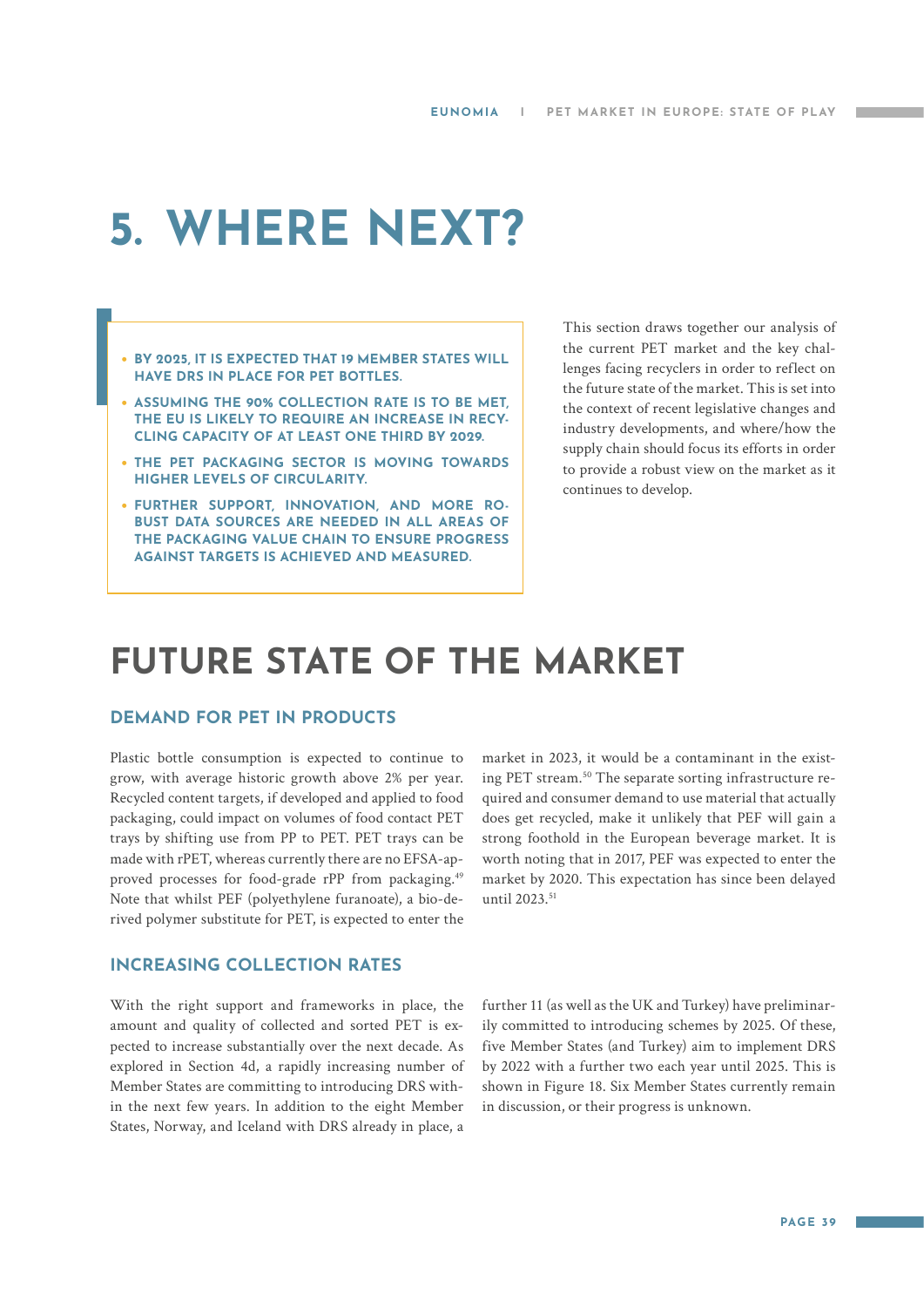#### **FIGURE 18:** Timeline of Planned DRS Implementation *Source: Eunomia*



As DRS implementation becomes more widespread, and with the SUP collection rate targets already in place, collection rates are likely to increase substantially on the lead up to 2025. If implementation dates remain correct, by 2025, there will be 19 Member States with DRS in place. The SUP Directive requires each Member State to achieve a 77% collection rate for beverage bottles by 2025 and 90% by 2029. Thus far, almost all countries with DRS in place are exceeding this collection rate and have collection rates of 83% of higher. The exception to this is the Netherlands, but as has already been stated, this is due to the partial coverage of the scheme which currently only includes large PET beverage bottles. This is expected to change rapidly following the inclusion of smaller bottles within the scope. Therefore, whilst there is likely to be a short delay during the time it takes for the schemes to be properly established, it can be expected that those Member States who are committed to implementing DRS before 2025 will improve their collection rates and make significant progress towards the SUPD targets.

Meeting European targets for the collection of PET beverage bottles by 2030 is expected to result in a 60% increase in tonnage of PET bottle bales available for recycling: an additional 1.0mt over the current tonnage of 2.0mt (assuming trays are sorted separately). This is based on the expectation that the collected weight target will be calculated under the assumption of a certain proportion of non-PET material in sorted streams.

As the PET tray recycling market continues to grow, more countries in EU27+3 are expected to expand their existing collection and sorting processes to increase output quantities of collected and sorted bales. With more developed recycling routes, PET trays could be expected to be collected and recycled at a similar rate to overall plastic packaging and reach a 50% recycling rate by 2025 and 55% by 2030.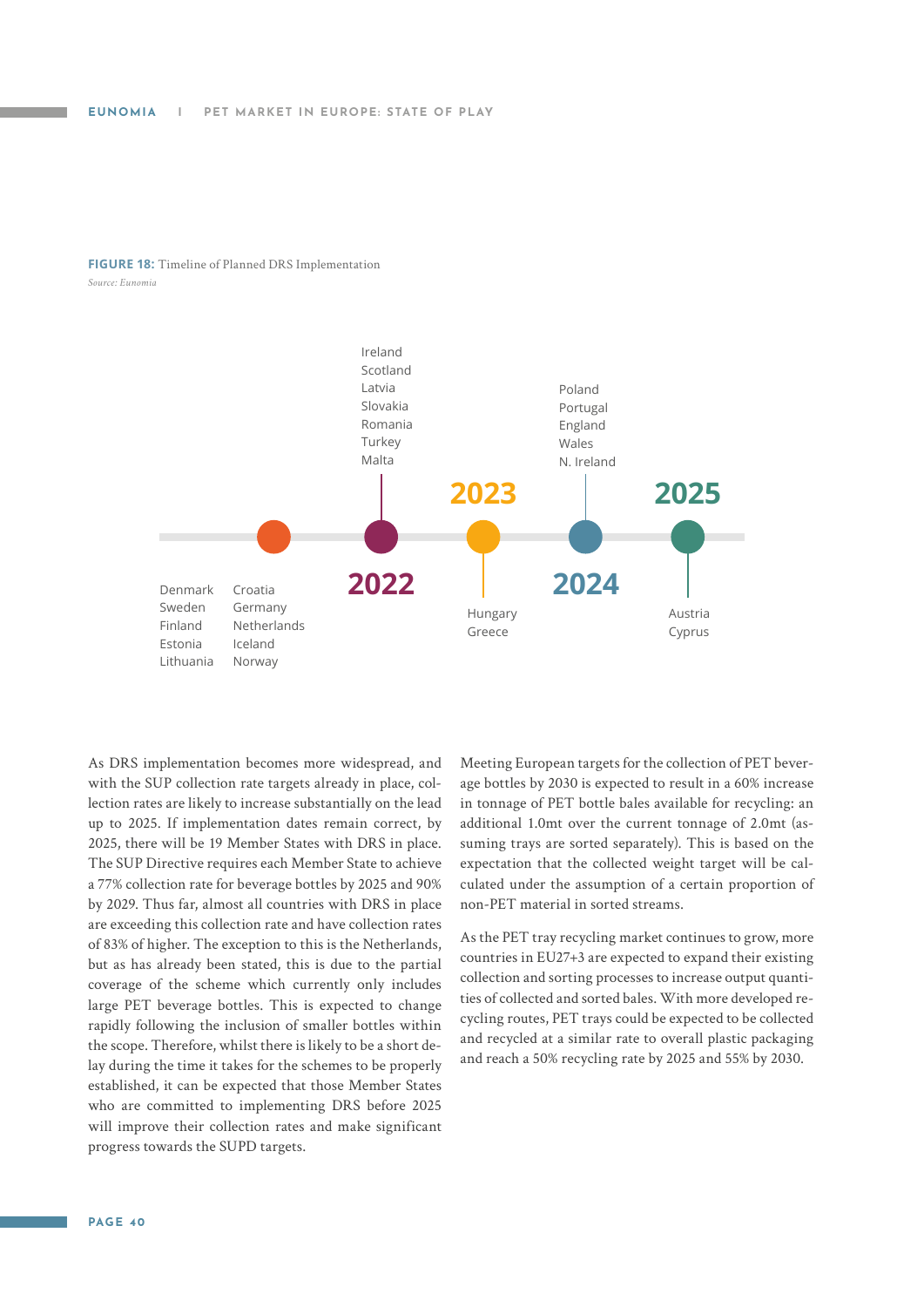#### **RECYCLING CAPACITY AND rPET PRODUCTION**

The projected changes in collected PET in 2025 and in 2030 are shown in Figure 19. Even without assuming any growth in PET use in products, but assuming the 90% beverage bottle collection target is met, by 2029, the EU27+3 will require available recycling capacity to increase by more than a third if it is to process the tonnage of PET expected to be sent for recycling.

Through improvements in both the quantity and quality of PET collected and sorted, with particular focus to the separate recycling of PET trays, improvements in product design, and increasingly high-quality bottle collections from DRS, recyclers' yields could increase from an average of 71% of input in 202052 to 80% by 2030, resulting in a total of 3.0mt rPET output by 2030.<sup>53</sup>

#### **FIGURE 19:** Potential Increase in PET Sent for Recycling by 2030

*Source: Eunomia. Note that this figure assumes no projected growth in PET use in products in order to project minimum likely growth in rPET recycling capacity*



#### **THE MARKET - rPET**

EU27+UK demand for food-grade rPET for PET beverage bottle production is set to continue to grow rapidly in response to producers' pledges and average recycled content targets. So long as collection targets are met, the tonnage of available rPET should be considerably higher than that which would be needed to meet the minimum legislative 30% recycled content in bottles by 2030.

The PET packaging sector is moving towards higher levels of circularity, with individual convertors demonstrating what is possible by producing beverage bottles using 100% rPET from bottles, and trays made using 95% rPET.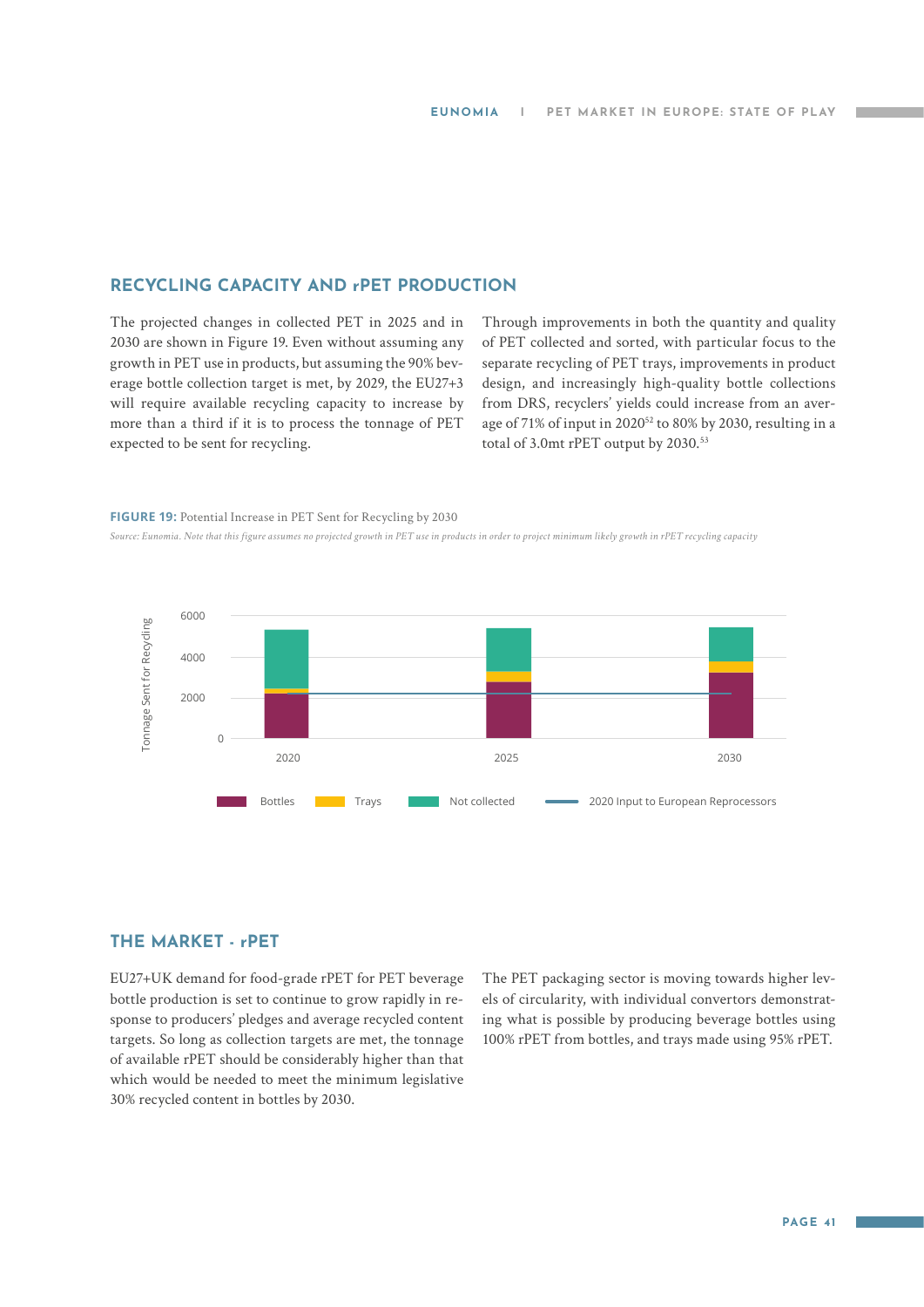### <span id="page-41-0"></span>**MARKET SUPPORT**

Several pieces of legislation have come into force to support increases in the recycled content used within plastic products and improvements in plastic product recycling. However, there remains a number of policy and R&D gaps which, in order to support the further development of markets for recycled PET within Europe, the industry needs to work together with European policy makers, to ensure that the increased quantity and quality of material collected can also feed high-quality recycling output into more mature markets.

#### **A COMMON APPROACH TO ASSESSING RECYCLABILITY**

CITEO in France, and to a lesser degree CONAI in Italy, both use eco-modulation of EPR fees to provide specific cost incentives for producers to ensure that products are designed to meet recyclability criteria. Eco-modulated fees should be used across all EPR schemes as an important way to help meet increased targets for the recycling of plastic packaging. It is important, however, that modulation criteria are harmonised across Member States. Without a unified approach, there is the potential for schemes to become increasingly diverse, complicating the landscape for producers and possibly introducing conflicting requirements that packaging formats are unable to meet. With the revision of the PPWD expected in 2022, it is possible that the harmonisation of EPR reporting requirements and modulation criteria could be on the horizon.

For the calculation of eco-modulated fees, and to provide additional clarity to brands who are aiming to increase the recyclability of their packaging, a common framework is needed. Recyclability should be assessed in the same way across the industry, underpinned by a clear definition, and with claims of recyclability tested against reliable protocols. As explored in Section 3c, Design for Recycling guidelines are one method to provide such a framework.

#### **SORTED PACKAGING BALE QUALITY STANDARDS**

As DRS is becoming increasingly widespread, it is expected that the quality of PET bottle bales will increase. Typically, DRS results in a waste stream with less contamination from both other materials, including other PET grades, and non-food contact materials. Processing bales with higher levels of non-PET materials increases the cost and complexity of sorting operations. Contamination from non-PET, and even non-target PET grades, reduces the quality of the rPET output. Furthermore, high levels of non-food contact PET material (>5% according to EFSA) would prevent rPET from being reused in foodgrade PET applications.

Under EPR, PROs in certain Member States are involved in the contracting of sorting plants. Examples include CITEO in France and Duales System Deutschland (DSD) in Germany. In this scenario, there is a greater opportu-

nity to mandate a certain quality of output. Where possible, common European quality standards should be agreed upon and implemented across industry. This would give recyclers the ability to refuse bales from collectors and sorters that do not meet the required minimum standard.

If, despite these actions, plastics cannot be sorted from other materials (e.g., paper and glass) to the standard required to obtain high enough quality bales, industry should consider collection plastics for recycling separately from other materials.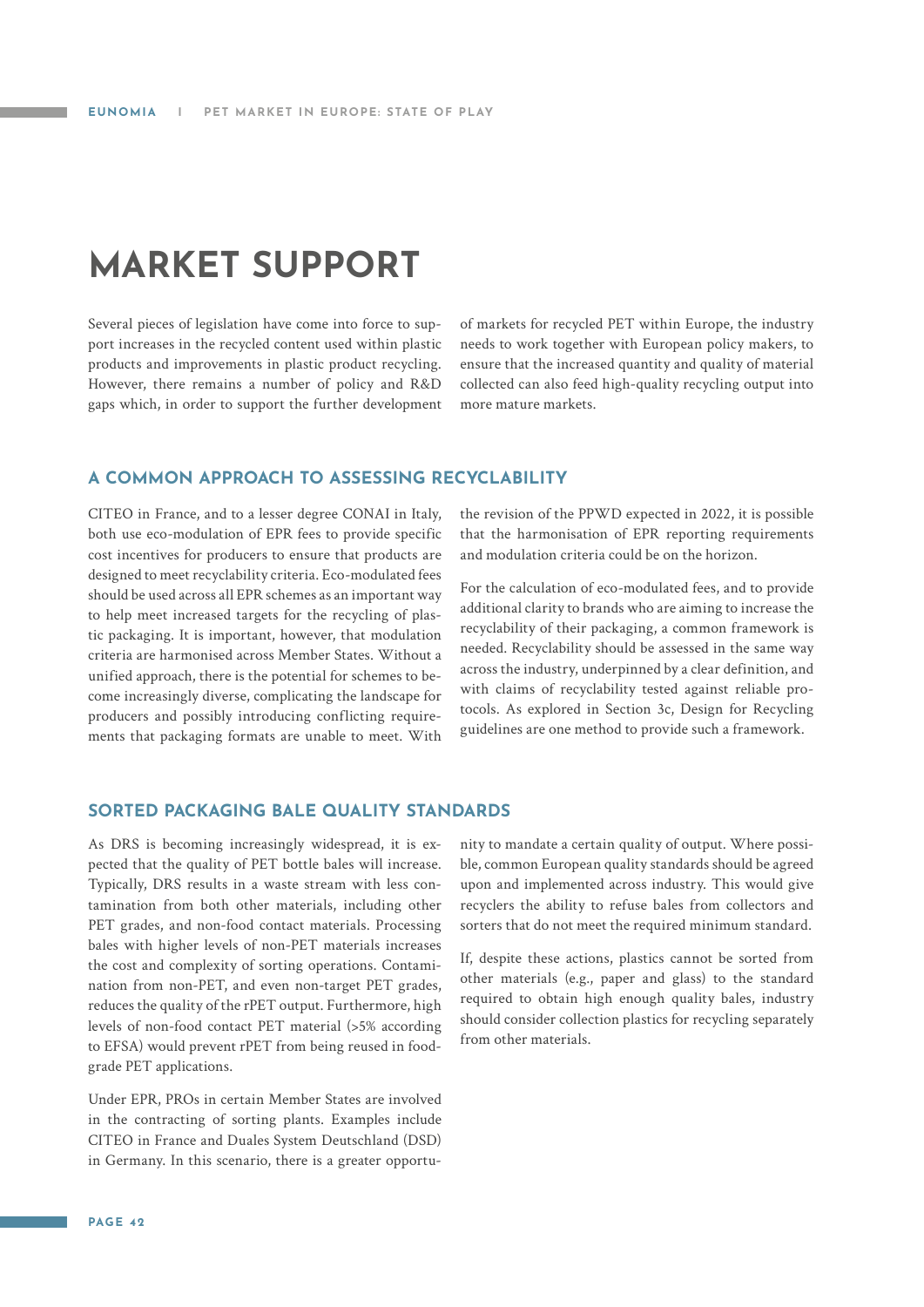#### **CERTIFICATION PROCESS FOR RECYCLED MATERIAL**

Responding to consumer awareness, brands are making commitments to integrating recycled content into their products. There is currently no harmonised certification process in place to verify the claims made by brands and producers to guarantee the quality of recycled material they are incorporating. There is a need for greater certification and traceability in the supply chain, the components of which should be:

- **•** An EU-wide quality certification (comparable to an EN643 standard for paper) for recycled polymers; and
- **•** A Chain of Custody (CoC) certification management system of an unbroken chain of organisations legally owning the material throughout the supply chain, from the certified recycler output into the final product.

This would allow brands and producers to meet internal targets or legislative requirements regarding recycled content with confidence in the traceability of the material. It would also ensure that commitments to incorporate recycled content will create equivalent demand for certified recycled output from recyclers.

EUCertPlast, created by PRE, EPRO, EuPC and Recovinyl, is an existing quality certification scheme based on the European Standard EN 15343:2007. It is recognised by German and Italian authorities and could form the basis for an EU-wide certification.<sup>54,55</sup>

RecyClass has developed the Recycled Plastics Traceability Certification, a possible approach to measuring, tracing and verifying recycled content along the entire value chain of the material and which could provide the basis of a certification process if it finds acceptance by industry and policy makers. The certification approach is based on the principles of CoC and the Recycled Plastics standards. One of the advantages of the certification process is that the process can easily be adopted by any company which plays a part in the value chain and holds custody of the recycled plastics including but not limited to compounders, converters, blow moulders and brand owners.

#### **FURTHER R&D**

To continue to see progress in PET recycling, further innovation and research and development are needed in almost all stages of the value chain. The key requirements for R&D have been included here.

To aid better sorting, producers and brands should consider instigating a marker technology during the design of their product packaging. This could take the form of a digital watermark, chemical tracers, or another solution capable of relaying key information pertaining to a packaging format's origin and application. If harmonised across industry, this could allow for targeted sorting of high-quality PET streams to enable circularity. For example, if a specific chemical tracer is used on all food contact packaging, the recycling value chain will be more able to single out such formats, processing them in a way that meets contamination requirements and allows the resulting recyclate to once again be input into food contact applications. Alongside data information markers, the

accuracy and efficiency of sorting could also be enhanced be the development and widespread uptake of automatic sorting technologies using visual data and machine learning to improve over time.

To improve mechanical recycling, additional R&D is needed in all processing steps including hot washing, de-inking, liquid separation, composition measurement, fines filtration, and odour reduction. In addition, there is a need to further develop the use of additives to enhance processing and performance properties. Whilst market drivers, such as the need for circularity in food contact applications, are instigating progress in each of these areas, further R&D remains necessary.

Finally, significant developments in depolymerisation technologies are needed if PET products are to move towards 100% recyclability. Depolymerisation has the potential to overcome current limitations of rPET associated with colour.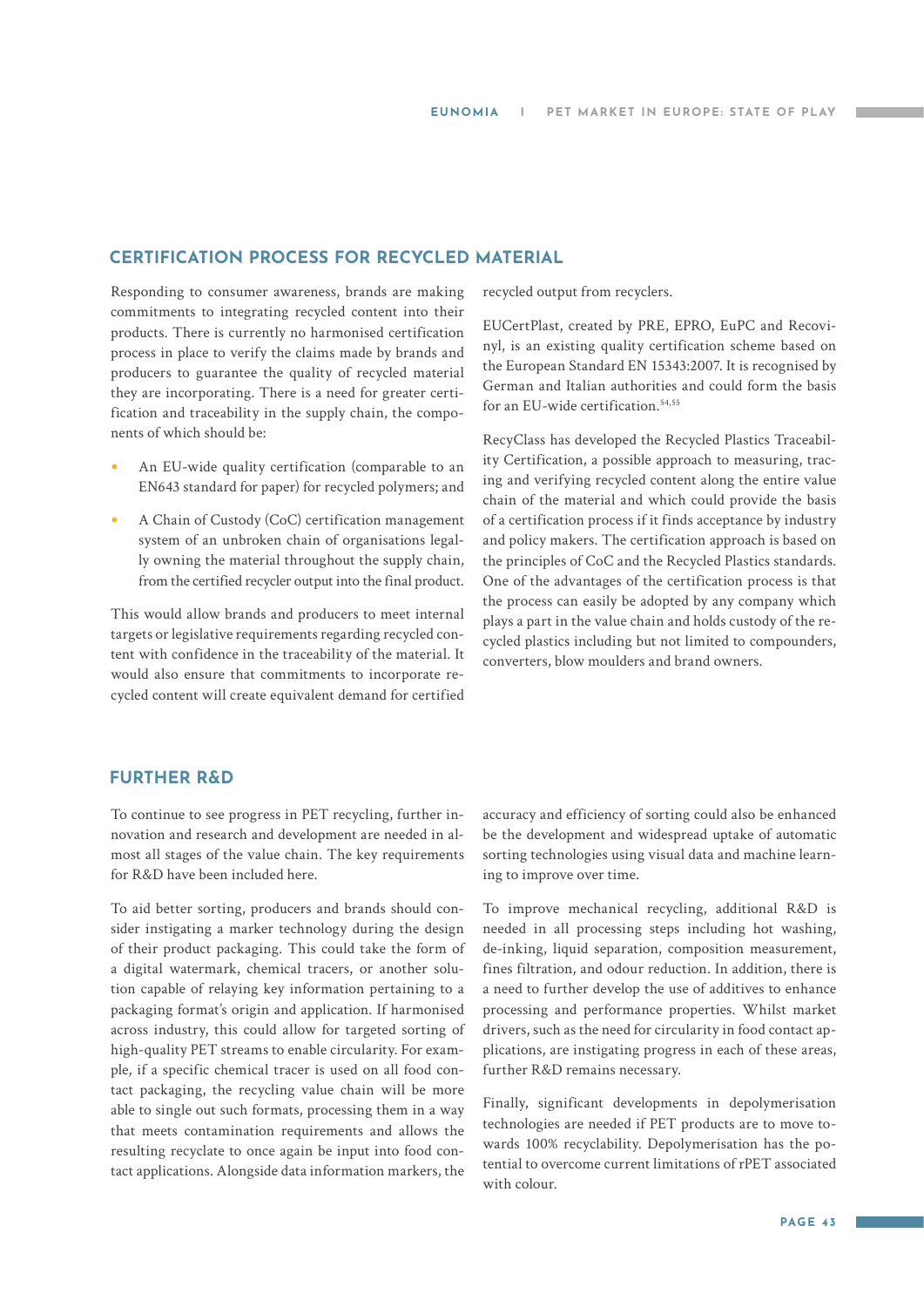## <span id="page-43-0"></span>**ROBUST DATA SOURCES**

Whilst this report goes some way to examining the state of the PET market, it has also identified a number of data gaps with regard to the total PET supply chain and how it is changing over time. This data is needed to ensure that the EU27+3 continues to develop the appropriate capacity and technology to meet the demands of the changing packaging landscape.

To understand the rapidly changing market for PET recycling, more transparent data is needed at all points within the value chain. Furthermore, this should be regulated to some degree. It is possible that the revision to the PPWD may result in better data availability and robustness as measures may be introduced to harmonise EPR reporting requirement.

In particular, a better resolution of data is needed for:

- **•** The amounts of PET packaging formats placed on the market, split into type, colour, and other design attributes affecting recyclability;
- **•** The tonnages of PET packaging that is collected in each Member State, again split by format, application (e.g., beverages) and other relevant distinguishers (e.g., colour);
- **•** The contents and quality in PET bales across different Member States; and
- **•** Imports of material formats (bottles, flakes, pellets) into each stage of the recycling value chain.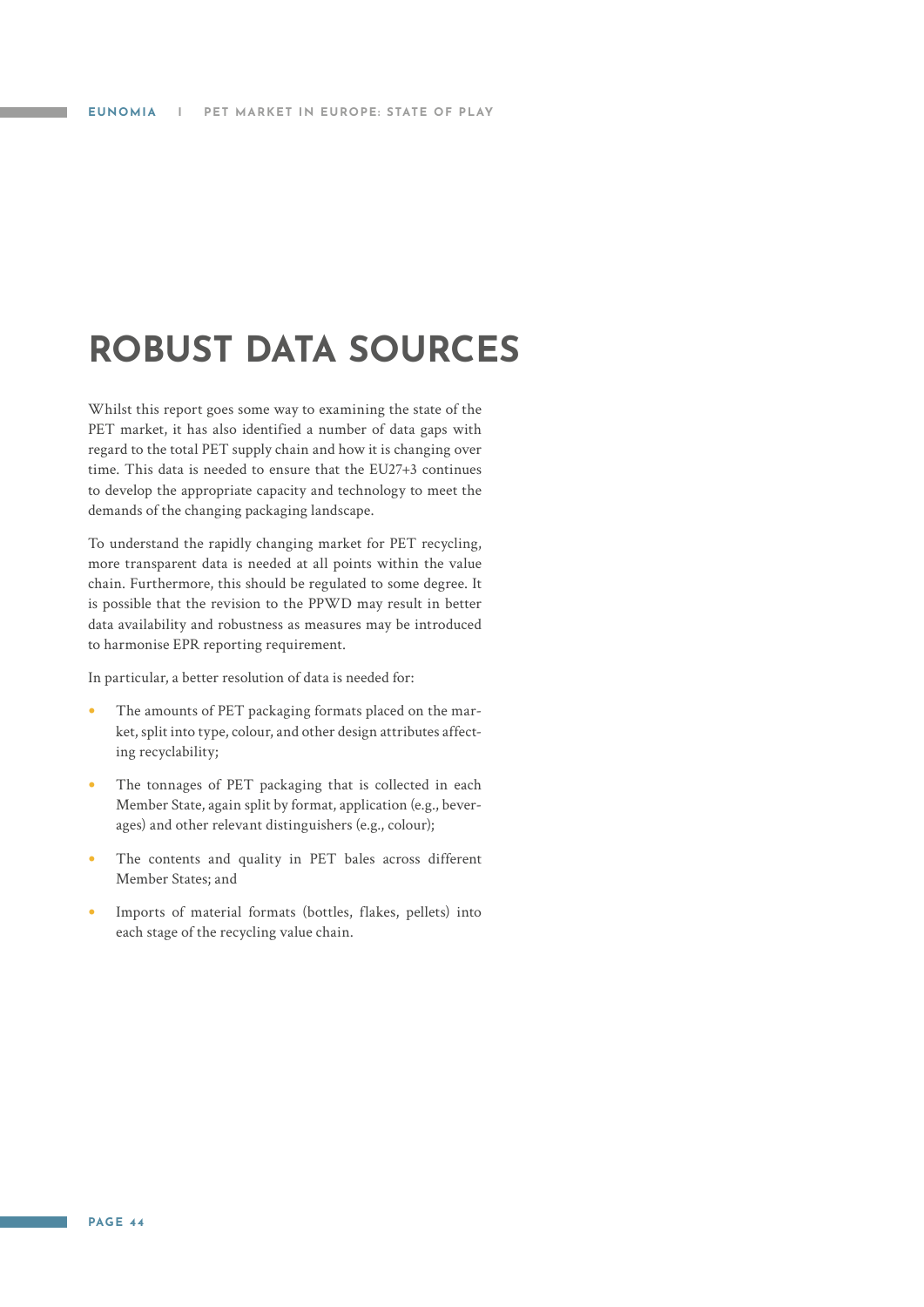### <span id="page-44-0"></span>**A FINAL NOTE**

Firstly, we would like to express our appreciation to the recyclers that responded to PRE's survey, and to PETCORE Europe, CPME, NMWE and UNESDA Soft Drinks Europe for contributing data and for your expert insights and thorough review of our findings. In order for progress to be made towards a circular economy within the PET industry and consumer demands and policy requirements to be met, robust data and forecasts on all actors in the PET value chain are needed.

The ongoing efforts within industry such as industry collaboration may in future close existing data gaps across the value chain of PET. In the meantime, it is important that European EPR schemes to gather and publish the necessary data to aid the understanding of the state of the market. This in return will engage relevant actors within the PET value chain and allow forward planning, aid investment decisions, and ultimately keep as much PET as possible within the European value as long as possible. Finally, a push towards design for recycling might be achieved if PROs agree towards a common recyclability assessment.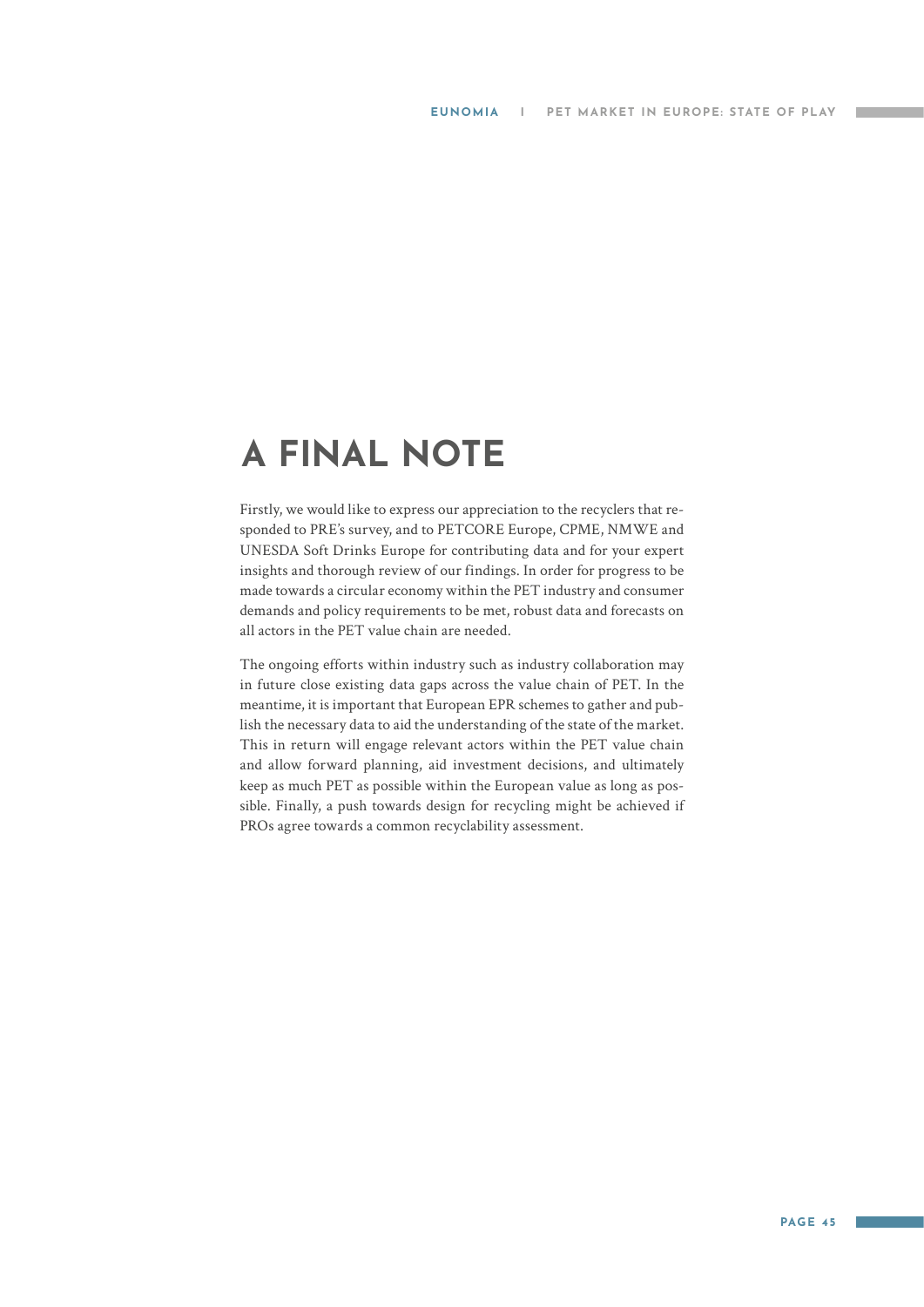# <span id="page-45-0"></span>**ANNEX**

- *1. The data included within this section is used in Section 3 to identify the key challenges facing the recycling market based on the PET mass balance across the EU27+3*
- *2. Viscosity number (VN) is the term used by Eurostat to distinguish between two streams of PET. Intrinsic viscosity (IV) is the term commonly used by the PET industry. VN can be used to calculate IV and vice versa, i.e., there is a linear relationship between the two. A VN of 78 ml/g is equivalent to an IV of approximately 0.70 dl/g. Therefore, throughout this report, "high viscosity" refers to PET with a VN of ≥78 ml/g and an IV of ≥0.70 dl/g. Typically, film, sheet, and bottle grade PET has an IV of ≥0.70 dl/g. Fibre grade PET typically has an IV of <0.70 dl/g.*
- *3. UN Comtrade Labs, UN Comtrade Database last accessed 11/11/2021, available at: https://comtrade.un.org/data/*
- *4. Eurostat, PRODCOM: Statistics on the production of manufactured goods last accessed 11/11/2021, available at: https://ec.europa. eu/eurostat/data/database*
- *5 PCI Wood Mackenzie (August 2017) PET Recycle Survey West Europe 2016*
- *6 PCI (2013) A review of the PET Collection Stream in West Europe in Relation to PET THEROFORMS*
- *7 Figure provided by PETCORE Europe*
- *8 Zero Waste Europe (2020) The Netherlands move one step closer to better separate collection of plastic available here: https:// zerowasteeurope.eu/2020/05/drs-the-netherlands/?mc\_cid=1c97e1a50f&mc\_eid=19d9c8ee9a*
- *9 Plastics Recyclers Europe, Petcore Europe, and EFBW (2020) PET Market in Europe State of Play: Production, Collection and Recycling Data, 2020*
- *10 In Figure 12, as throughout the rest of the report, "lower viscosity PET applications" refers to applications using PET with a viscosity number <78 ml/g and "higher viscosity PET applications" refers to applications with a viscosity number ≥78 ml/g*
- *11 Note that, as has been highlighted in the previous sections, the scope of data differs and is dependent on what was available at the time of writing*
- *12 Food Packaging Forum (2018) Global Definitions of Plastics' Recyclability, available at: https://www.foodpackagingforum.org/ news/global-definition-of-plastics-recyclability*
- *13 European PET Bottle Platform (2019) Design Guidelines, available at: https://www.epbp.org/design-guidelines*
- *14 PETCORE (2020) DfR Guidelines PET Thermoforming Trays, available at: https://petcore-europe.org/images/pet/Design\_ for\_Recycling\_Guidelines\_PET\_Trays\_Clear\_Transparent\_Jan\_2020.pdf*
- *15 RecyClass (2021) Design for Recycling Guidelines, available at: https://recyclass.eu/recyclability/design-for-recycling-guidelines/*
- *16 https://ec.europa.eu/environment/system/files/2021-12/Correspondents%27%20guidelines%20No%2012%20final%20Nov%20 2021%20corr1.pdf*
- *17 Any intra-EU shipment that does not conform to EU3011 would need to apply the EU48 code and any shipment of PET from outside the EU that does not comply with B3011 would need to apply Y48. Both EU48 and Y48 are so called "other waste" entries for which prior informed consent needs to be obtained from the country of dispatch, transit, and destination. Such prior informed consent is an additional lengthy administrative burden, but not a ban on shipments*
- *18 Naturally Sustainable NMWE, accessed 11 January 2022, https://naturalmineralwaterseurope.org/naturally-sustainable/*
- *19 Confidential interview with industry stakeholder, November 2021*
- *20 Genossenschaft Deutscher Brunnen (2021) GDB Reuse System in Germany, Bonn / Brussels, 2 March 2021*
- *21 Alexander Dallmus (2021) Sind Glasflaschen besser als Plastikflaschen: Einweg oder Mehrweg? Welche Flaschen sind umweltfreundlicher?, accessed 13 December 2021, https://www.br.de/radio/bayern1/inhalt/experten-tipps/umweltkommissar/ flaschen-glas-einweg-mehrweg-pet-umwelt-100.html*
- *22 Wirtschaftsvereinigung Alkoholfreie Getränke e.V. (2020) WAFG Aktuell Erfrischungsgetraenke LP 15/2020*
- *23 Reloop The Vanishing Refillable, accessed 14 December 2021, https://www.reloopplatform.org/beverage-sales-by-container-typein-austria-16/*
- *24 refillables.grm.org Western Europe's Experience with Refillable Beverage Containers Reduce, Reuse, Refill!, accessed 14 December 2021, https://refillables.grrn.org/western-europes-experience-with-refillable-beverage-containers/*
- *25 Industry associations, such as PETCORE Europe, have specialised working groups looking into the benefits and challenges of reusable packaging systems.*
- *26 The dates included here are implementation dates.*
- *27 The dates included here are planned implementation dates.*
- *28 The Netherlands is currently undergoing an expansion of its DRS system. Smaller plastic bottles (i.e., having a volume of 1 litre or less) were introduced in July 2021.*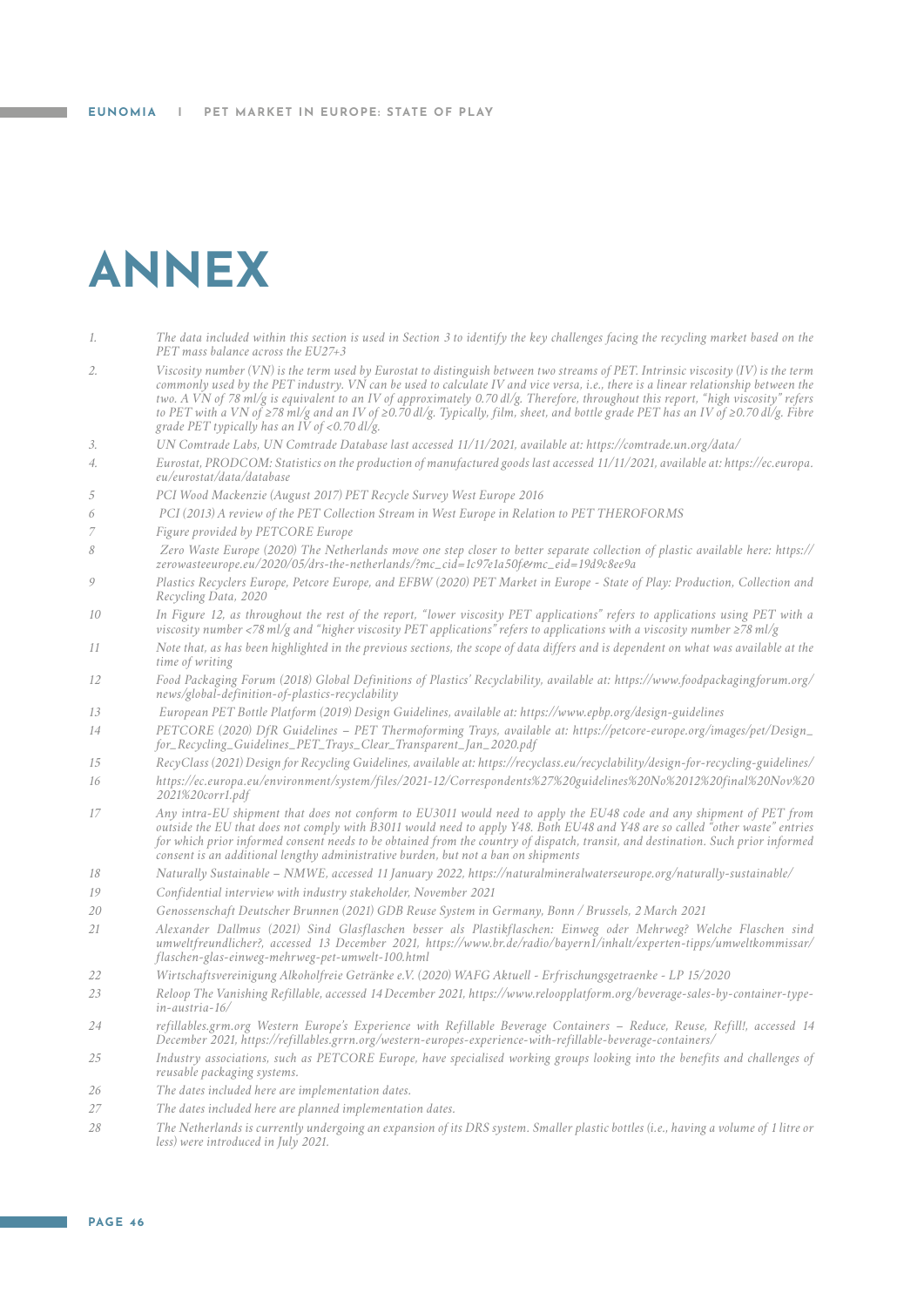- *29 EPA Network (2018) Deposit Return Schemes available at: https://plonesaas.devel4cph.eea.europa.eu/epanet/reports-letters/ reports-and-letters/ig-plastics\_working-paper\_deposit-return-schemes.pdf*
- *30 PRE (2020) PET Market in Europe: State of Play*
- *31 PRE, Petcore Europe, and NMWE (2020) PET Market in Europe State of Play: Production, Collection and Recycling Data, 2020*
- *32 Zoete, T. (2020) Belgian coalition agreement Linking a deposit return system to the packaging tax is a smart decision, https:// recyclingnetwerk.org/2020/09/30/belgian-coalition-agreement-linking-a-deposit-return-system-to-the-packaging-tax-is-asmart-decision/*
- *33 Bottlebill (2021) Current and Proposed Laws Belgium, https://www.bottlebill.org/index.php/current-and-proposed-laws/ worldwide/belgium*
- *34 Plastics Recyclers Europe, Petcore Europe, and EFBW (2020) PET Market in Europe State of Play: Production, Collection and Recycling Data, 2020*
- *35 Deloitte (2019) Deposit-Refund System (DRS) FACTS & MYTHS*
- *36 Polish News (2021) Deposit for glass and plastic bottles. The Ministry of Climate and Environment explains when will the deposit system start in Poland?, accessed 13 December 2021, https://polishnews.co.uk/deposit-for-glass-and-plastic-bottles-the-ministryof-climate-and-environment-explains-when-will-the-deposit-system-start-in-poland/*
- *37 Plastics Recyclers Europe, Petcore Europe, and EFBW (2020) PET Market in Europe State of Play: Production, Collection and Recycling Data, 2020*
- *38 TOMRA (2020) Deposit return system kicks off in Portugal with TOMRA for campus recycling, https://newsroom.tomra.com/ nova-tomra-portugal/*
- *39 TOMRA (2020) Deposit return system kicks off in Portugal with TOMRA for campus recycling, https://newsroom.tomra.com/ nova-tomra-portugal/*
- *40 Assembly of the Republic Law No. 69/2018 (System to Encourage the deposit and return of beverage packaging for plastics, glass, ferrous metals and aluminium)*
- *41 Plastics Recyclers Europe, Petcore Europe, and EFBW (2020) PET Market in Europe State of Play: Production, Collection and Recycling Data, 2020*
- *42 The Slovak Spectator (2019) Slovakia will introduce a deposit scheme for PET bottles and cans in 2022, https://spectator.sme. sk/c/22210435/slovakia-will-introduce-deposits-on-pet-bottles-and-cans-in-2022.htm*
- *43 Plastics Recyclers Europe, Petcore Europe, and EFBW (2020) PET Market in Europe State of Play: Production, Collection and Recycling Data, 2020*
- *44 Reloop Platform Global Deposit Book 2020 An Overview of Deposit Systems for One-way Beverage Containers, https://www. reloopplatform.org/wp-content/uploads/2020/12/2020-Global-Deposit-Book-WEB-version-1DEC2020.pdf*
- *45 Ellen MacArthur Foundation (2020) HolyGrail: tagging packaging for accurate sorting and high-quality recycling*
- *46 Depolymerisation is the term used for chemical recycling of PET; in this case the term is used to describe depolymerisation of PET which is then used again in plastic production as a replacement of virgin PET.*
- *47 PETCORE Europe have released a position statement titled "PET recycling by depolymerisation Position Paper by PETCORE Europe Depolymerisation Working Group" which explains the European developments in depolymerisation. PETCORE Europe currently has eleven (11) member companies in Europe (EU27+3) developing PET depolymerisation. Data has been collated under anti-trust rules to protect competitive activities. Individual company and innovator data has been collated by the auspices of the PETCORE-European Management Team under non-disclosure protection, https://www.petcore-europe.org/pet-monomerrecycling-special-industry-group.html*
- *48 PETCORE Europe survey conducted with relevant members in late 2021.*
- *49 EFSA website, https://www.efsa.europa.eu/en/publications/PP*
- *50 European Bioplastics (2017) Bioplastics market data 2021, available here: https://www.european-bioplastics.org/market/*
- *51 European Bioplastics (2017) Bioplastics market data 2017, available here: https://docs.european-bioplastics.org/publications/ market\_data/2017/Report\_Bioplastics\_Market\_Data\_2017.pdf*
- *52 As derived from the annual PET Recyclers Survey (PRE, 2020)*
- *53 80% yield of rPET aligns with the high end of the recycling yield ranges provided by PRE survey respondents. As more material is sourced from DRS collections and recyclability problems decrease, there is likely to be scope to increase yields further.*
- *54 Full scheme details available at https://www.eucertplast.eu/downloads-links*
- *55 Bund/Länder-Arbeitsgemeinschaft Abfall (LAGA, https://www.laga-online.de/) and Consorzio nazionale per la raccolta, il riciclaggio e il recupero degli imballaggi in plastica (COREPLA, http://www.corepla.it/).*